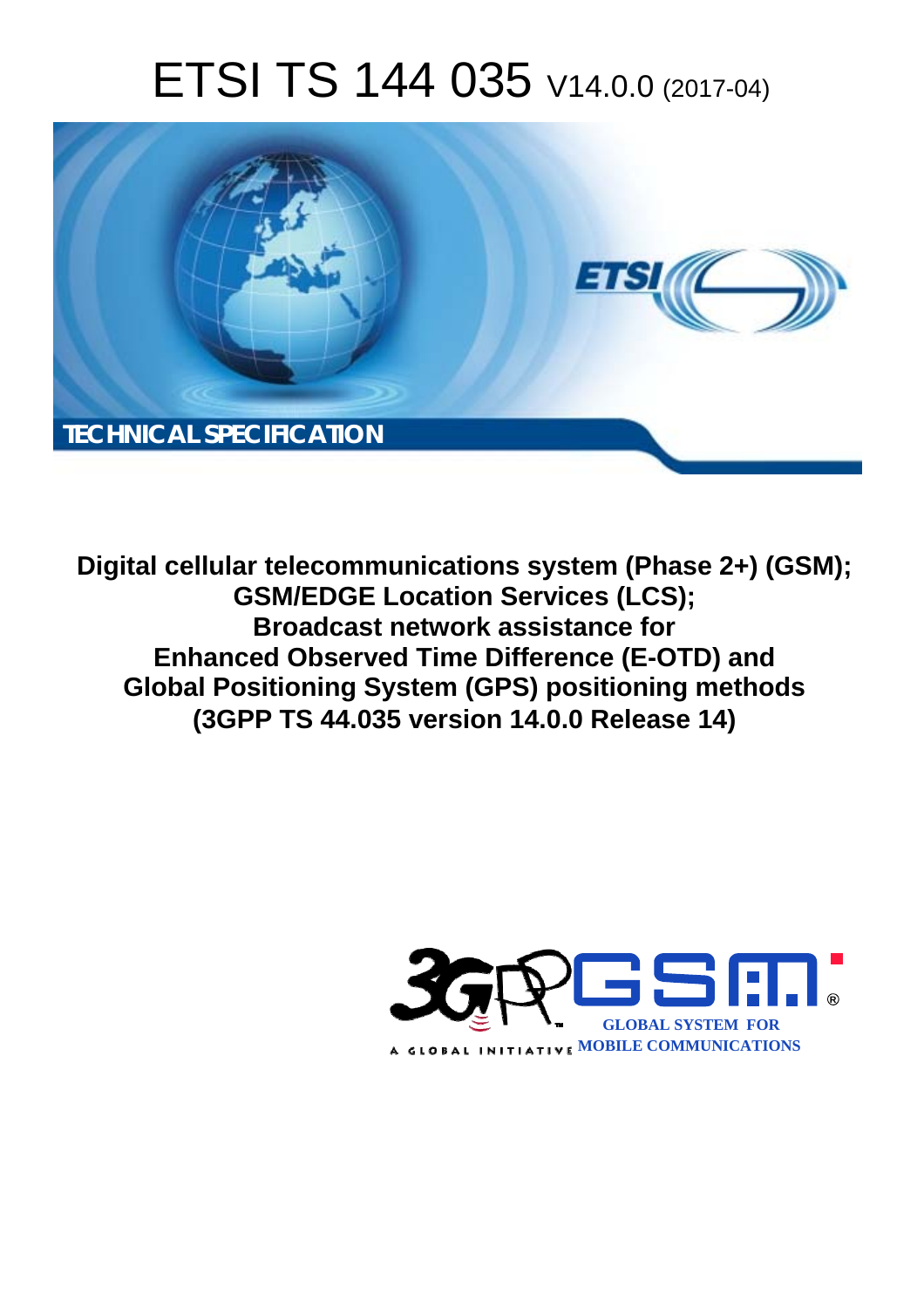Reference RTS/TSGR-0644035ve00

> Keywords GSM

### *ETSI*

#### 650 Route des Lucioles F-06921 Sophia Antipolis Cedex - FRANCE

Tel.: +33 4 92 94 42 00 Fax: +33 4 93 65 47 16

Siret N° 348 623 562 00017 - NAF 742 C Association à but non lucratif enregistrée à la Sous-Préfecture de Grasse (06) N° 7803/88

#### *Important notice*

The present document can be downloaded from: <http://www.etsi.org/standards-search>

The present document may be made available in electronic versions and/or in print. The content of any electronic and/or print versions of the present document shall not be modified without the prior written authorization of ETSI. In case of any existing or perceived difference in contents between such versions and/or in print, the only prevailing document is the print of the Portable Document Format (PDF) version kept on a specific network drive within ETSI Secretariat.

Users of the present document should be aware that the document may be subject to revision or change of status. Information on the current status of this and other ETSI documents is available at <https://portal.etsi.org/TB/ETSIDeliverableStatus.aspx>

If you find errors in the present document, please send your comment to one of the following services: <https://portal.etsi.org/People/CommiteeSupportStaff.aspx>

#### *Copyright Notification*

No part may be reproduced or utilized in any form or by any means, electronic or mechanical, including photocopying and microfilm except as authorized by written permission of ETSI.

The content of the PDF version shall not be modified without the written authorization of ETSI. The copyright and the foregoing restriction extend to reproduction in all media.

> © European Telecommunications Standards Institute 2017. All rights reserved.

**DECT**TM, **PLUGTESTS**TM, **UMTS**TM and the ETSI logo are Trade Marks of ETSI registered for the benefit of its Members. **3GPP**TM and **LTE**™ are Trade Marks of ETSI registered for the benefit of its Members and of the 3GPP Organizational Partners.

**GSM**® and the GSM logo are Trade Marks registered and owned by the GSM Association.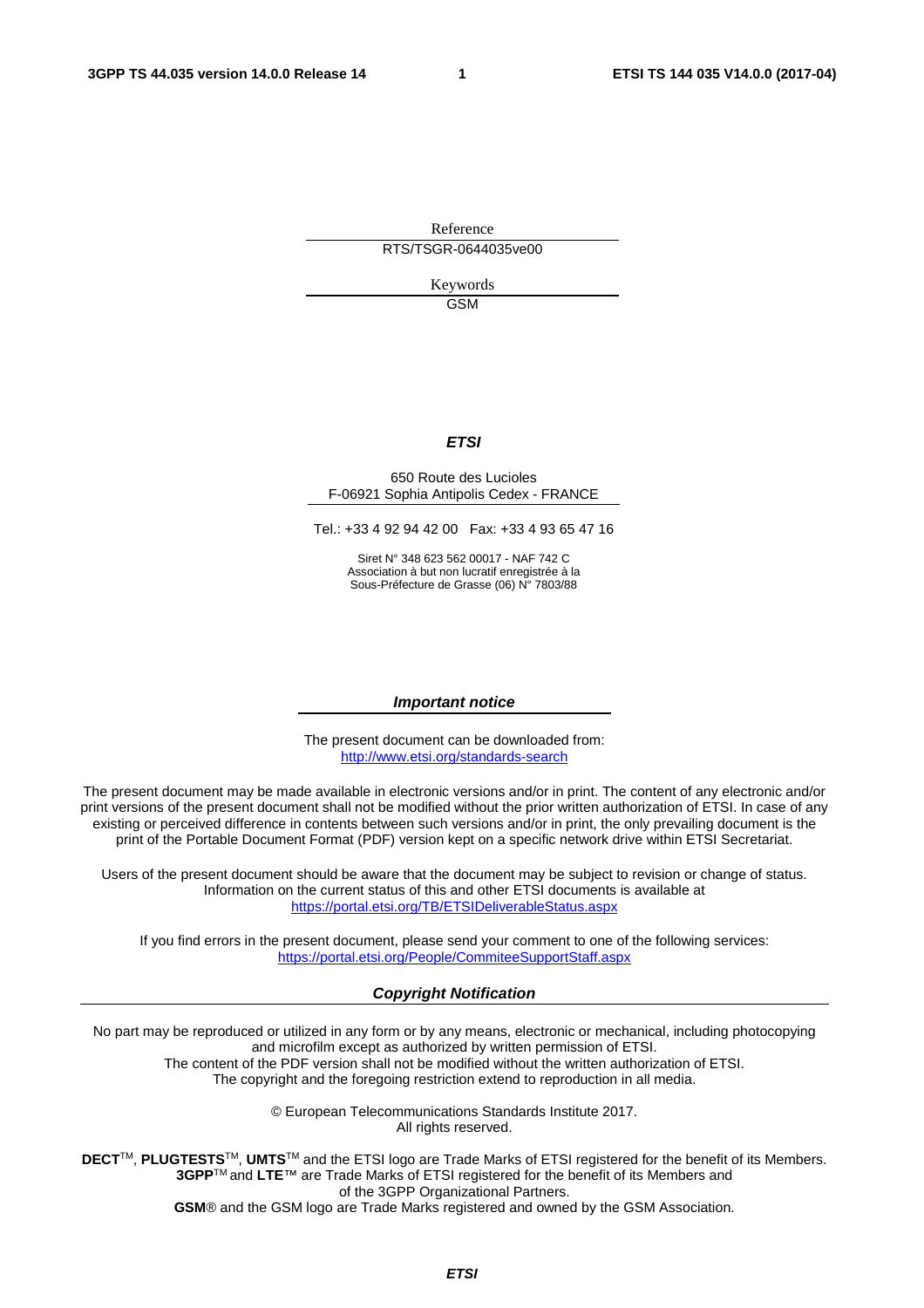## Intellectual Property Rights

IPRs essential or potentially essential to the present document may have been declared to ETSI. The information pertaining to these essential IPRs, if any, is publicly available for **ETSI members and non-members**, and can be found in ETSI SR 000 314: *"Intellectual Property Rights (IPRs); Essential, or potentially Essential, IPRs notified to ETSI in respect of ETSI standards"*, which is available from the ETSI Secretariat. Latest updates are available on the ETSI Web server ([https://ipr.etsi.org/\)](https://ipr.etsi.org/).

Pursuant to the ETSI IPR Policy, no investigation, including IPR searches, has been carried out by ETSI. No guarantee can be given as to the existence of other IPRs not referenced in ETSI SR 000 314 (or the updates on the ETSI Web server) which are, or may be, or may become, essential to the present document.

## Foreword

This Technical Specification (TS) has been produced by ETSI 3rd Generation Partnership Project (3GPP).

The present document may refer to technical specifications or reports using their 3GPP identities, UMTS identities or GSM identities. These should be interpreted as being references to the corresponding ETSI deliverables.

The cross reference between GSM, UMTS, 3GPP and ETSI identities can be found under [http://webapp.etsi.org/key/queryform.asp.](http://webapp.etsi.org/key/queryform.asp)

## Modal verbs terminology

In the present document "**shall**", "**shall not**", "**should**", "**should not**", "**may**", "**need not**", "**will**", "**will not**", "**can**" and "**cannot**" are to be interpreted as described in clause 3.2 of the [ETSI Drafting Rules](https://portal.etsi.org/Services/editHelp!/Howtostart/ETSIDraftingRules.aspx) (Verbal forms for the expression of provisions).

"**must**" and "**must not**" are **NOT** allowed in ETSI deliverables except when used in direct citation.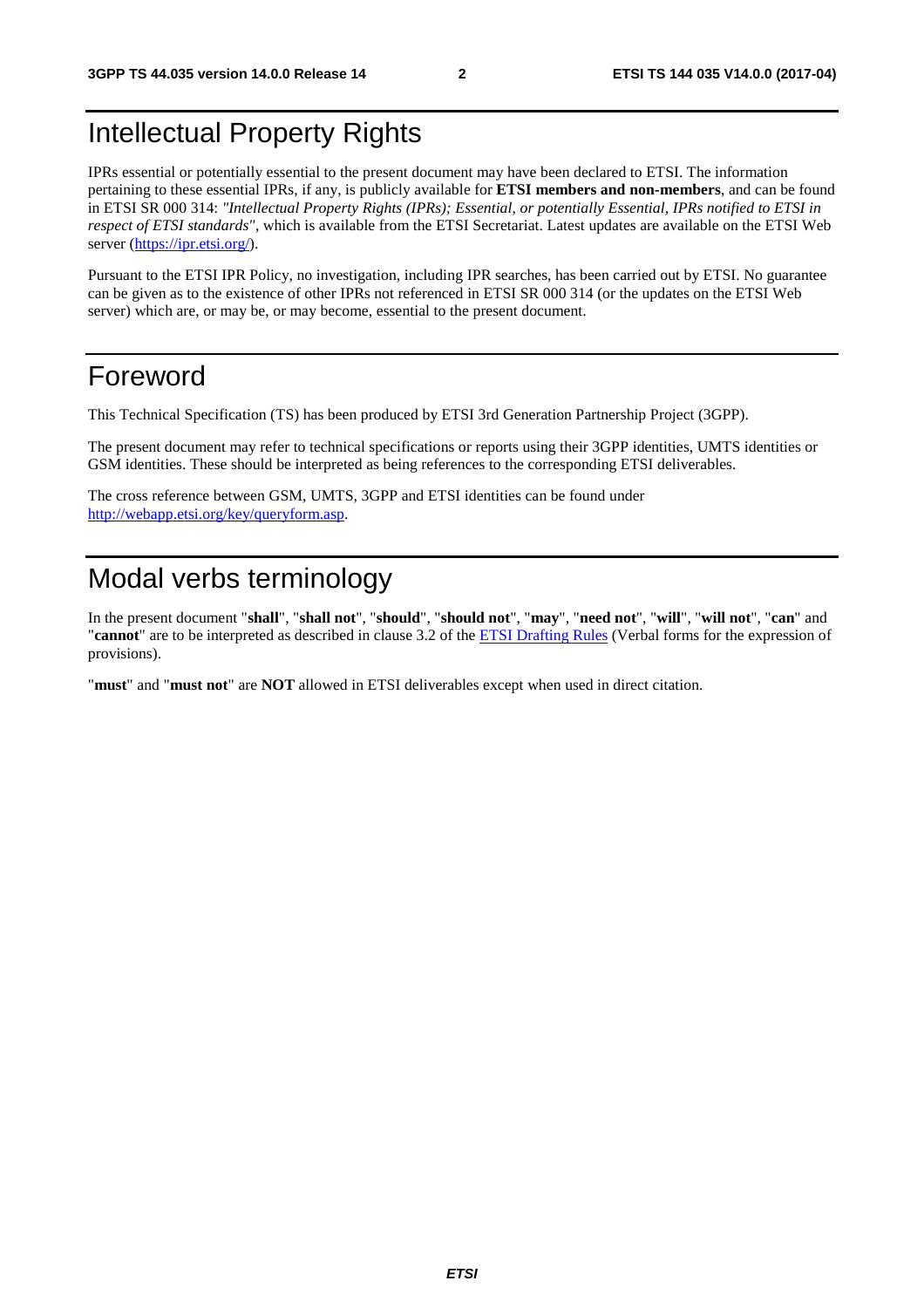$\mathbf{3}$ 

## Contents

| $\mathbf{I}$ |                               |                                                           |  |  |  |  |  |  |
|--------------|-------------------------------|-----------------------------------------------------------|--|--|--|--|--|--|
| 2            |                               |                                                           |  |  |  |  |  |  |
| 3<br>3.1     |                               |                                                           |  |  |  |  |  |  |
| 3.2          |                               |                                                           |  |  |  |  |  |  |
| 4            |                               |                                                           |  |  |  |  |  |  |
| 4.1          |                               |                                                           |  |  |  |  |  |  |
| 4.1.1        |                               |                                                           |  |  |  |  |  |  |
| 4.1.1.1      |                               |                                                           |  |  |  |  |  |  |
| 4.1.1.2      |                               |                                                           |  |  |  |  |  |  |
| 4.1.1.3      |                               |                                                           |  |  |  |  |  |  |
| 4.1.1.4      |                               |                                                           |  |  |  |  |  |  |
| 4.1.1.5      |                               |                                                           |  |  |  |  |  |  |
| 4.1.1.6      |                               |                                                           |  |  |  |  |  |  |
| 4.1.1.7      |                               |                                                           |  |  |  |  |  |  |
|              |                               |                                                           |  |  |  |  |  |  |
| 4.1.1.8      |                               |                                                           |  |  |  |  |  |  |
| 4.1.1.9      |                               |                                                           |  |  |  |  |  |  |
| 4.1.1.10     |                               |                                                           |  |  |  |  |  |  |
| 4.1.1.11     |                               |                                                           |  |  |  |  |  |  |
| 4.1.1.12     |                               |                                                           |  |  |  |  |  |  |
| 4.1.1.13     |                               |                                                           |  |  |  |  |  |  |
| 4.1.1.14     |                               |                                                           |  |  |  |  |  |  |
| 4.2          |                               |                                                           |  |  |  |  |  |  |
| 4.2.1        |                               |                                                           |  |  |  |  |  |  |
| 4.2.1.1      |                               |                                                           |  |  |  |  |  |  |
| 4.2.1.1.1    |                               |                                                           |  |  |  |  |  |  |
| 4.2.1.1.2    |                               |                                                           |  |  |  |  |  |  |
| 4.2.1.1.3    |                               |                                                           |  |  |  |  |  |  |
| 4.2.1.1.4    |                               |                                                           |  |  |  |  |  |  |
| 4.2.1.1.5    |                               |                                                           |  |  |  |  |  |  |
|              |                               |                                                           |  |  |  |  |  |  |
| 4.2.1.1.6    |                               |                                                           |  |  |  |  |  |  |
| 4.2.1.1.7    |                               |                                                           |  |  |  |  |  |  |
| 4.2.1.1.8    |                               |                                                           |  |  |  |  |  |  |
| 4.2.1.2      |                               |                                                           |  |  |  |  |  |  |
| 4.2.1.3      |                               |                                                           |  |  |  |  |  |  |
|              | <b>Annex A (informative):</b> | Overview of Broadcast Assistance for E-OTD and GPS26      |  |  |  |  |  |  |
|              |                               |                                                           |  |  |  |  |  |  |
| A.1          |                               |                                                           |  |  |  |  |  |  |
| A.2          |                               |                                                           |  |  |  |  |  |  |
| A.3          |                               |                                                           |  |  |  |  |  |  |
| A.4          |                               |                                                           |  |  |  |  |  |  |
|              | <b>Annex B</b> (informative): | Example of E-OTD Assistance Data Broadcast Message29      |  |  |  |  |  |  |
|              | Annex C (informative):        | <b>Example of GPS Assistance Data Broadcast Message34</b> |  |  |  |  |  |  |
|              | <b>Annex D</b> (informative): |                                                           |  |  |  |  |  |  |
|              |                               |                                                           |  |  |  |  |  |  |
|              |                               |                                                           |  |  |  |  |  |  |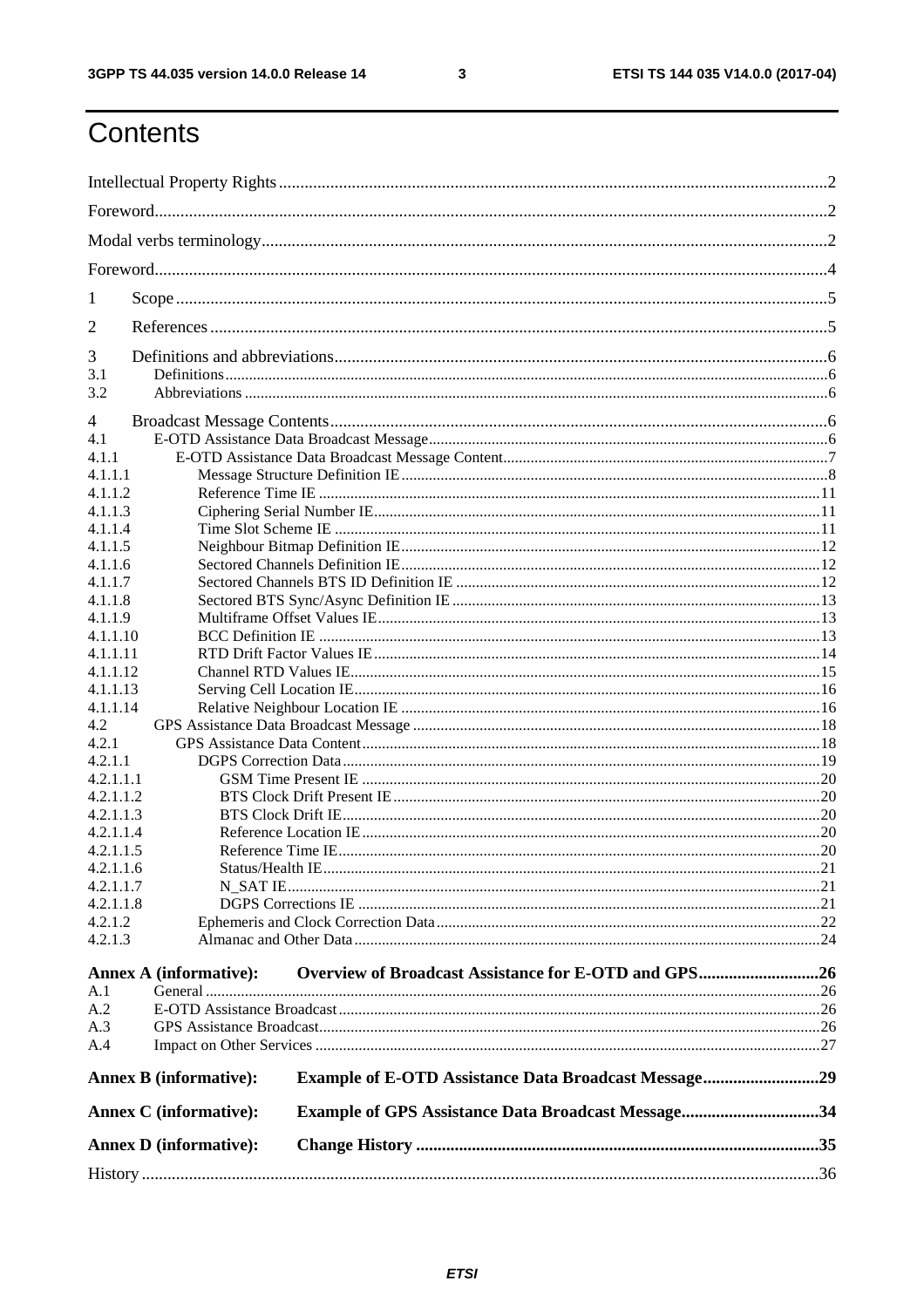## Foreword

This Technical Specification has been produced by the 3rd Generation Partnership Project (3GPP).

The contents of the present document are subject to continuing work within the TSG and may change following formal TSG approval. Should the TSG modify the contents of the present document, it will be re-released by the TSG with an identifying change of release date and an increase in version number as follows:

Version x.y.z

where:

- x the first digit:
	- 1 presented to TSG for information;
	- 2 presented to TSG for approval;
	- 3 or greater indicates TSG approved document under change control.
- y the second digit is incremented for all changes of substance, i.e. technical enhancements, corrections, updates, etc.
- z the third digit is incremented when editorial only changes have been incorporated in the document.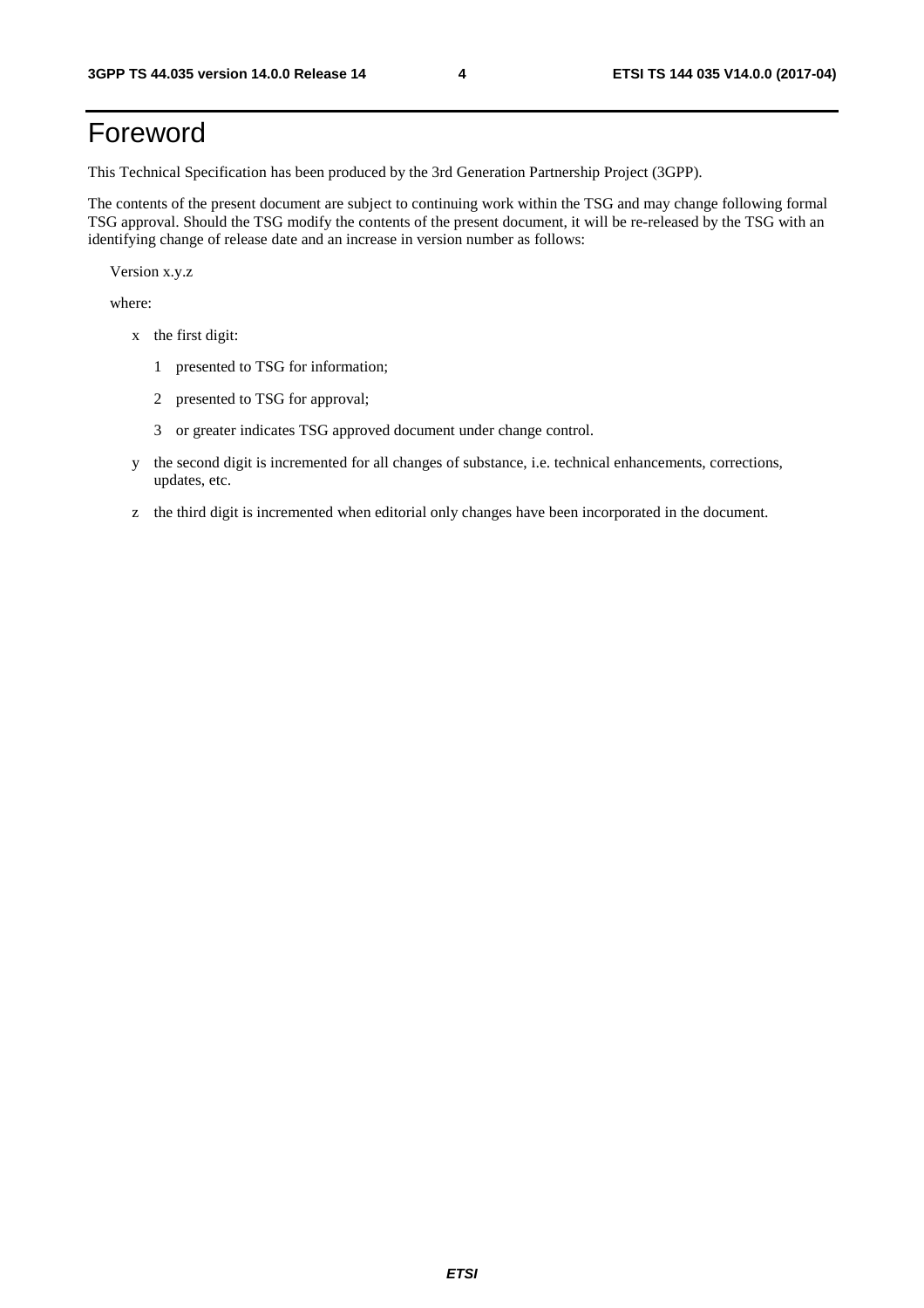## 1 Scope

The present document contains the content of messages necessary for support of MS Based location service operation on the mobile radio interface layer 3.

## 2 References

The following documents contain provisions which, through reference in this text, constitute provisions of the present document.

- References are either specific (identified by date of publication, edition number, version number, etc.) or non-specific.
- For a specific reference, subsequent revisions do not apply.
- For a non-specific reference, the latest version applies. In the case of a reference to a 3GPP document (including a GSM document), a non-specific reference implicitly refers to the latest version of that document *in the same Release as the present document*.

| $[1]$  | 3GPP TR 21.905: "Vocabulary for 3GPP Specifications".                           |
|--------|---------------------------------------------------------------------------------|
| $[2]$  | Void.                                                                           |
| $[3]$  | Void.                                                                           |
| $[4]$  | Void.                                                                           |
| $[5]$  | Void"                                                                           |
| [6]    | 3GPP TS 23.041: "Technical realization of Cell Broadcast Service (CBS)".        |
| $[7]$  | Void.                                                                           |
| [8]    | Void.                                                                           |
| $[9]$  | Void.                                                                           |
| $[10]$ | Void.                                                                           |
| $[11]$ | Void.                                                                           |
| $[12]$ | Void.                                                                           |
| $[13]$ | Void.                                                                           |
| $[14]$ | Void.                                                                           |
| $[15]$ | RTCM-SC104: "RTCM Recommended Standards for Differential GNSS Service (v.2.2)". |
| $[16]$ | ICD-GPS-200: "Navstar GPS Space Segment / Navigation User Interfaces".          |
|        |                                                                                 |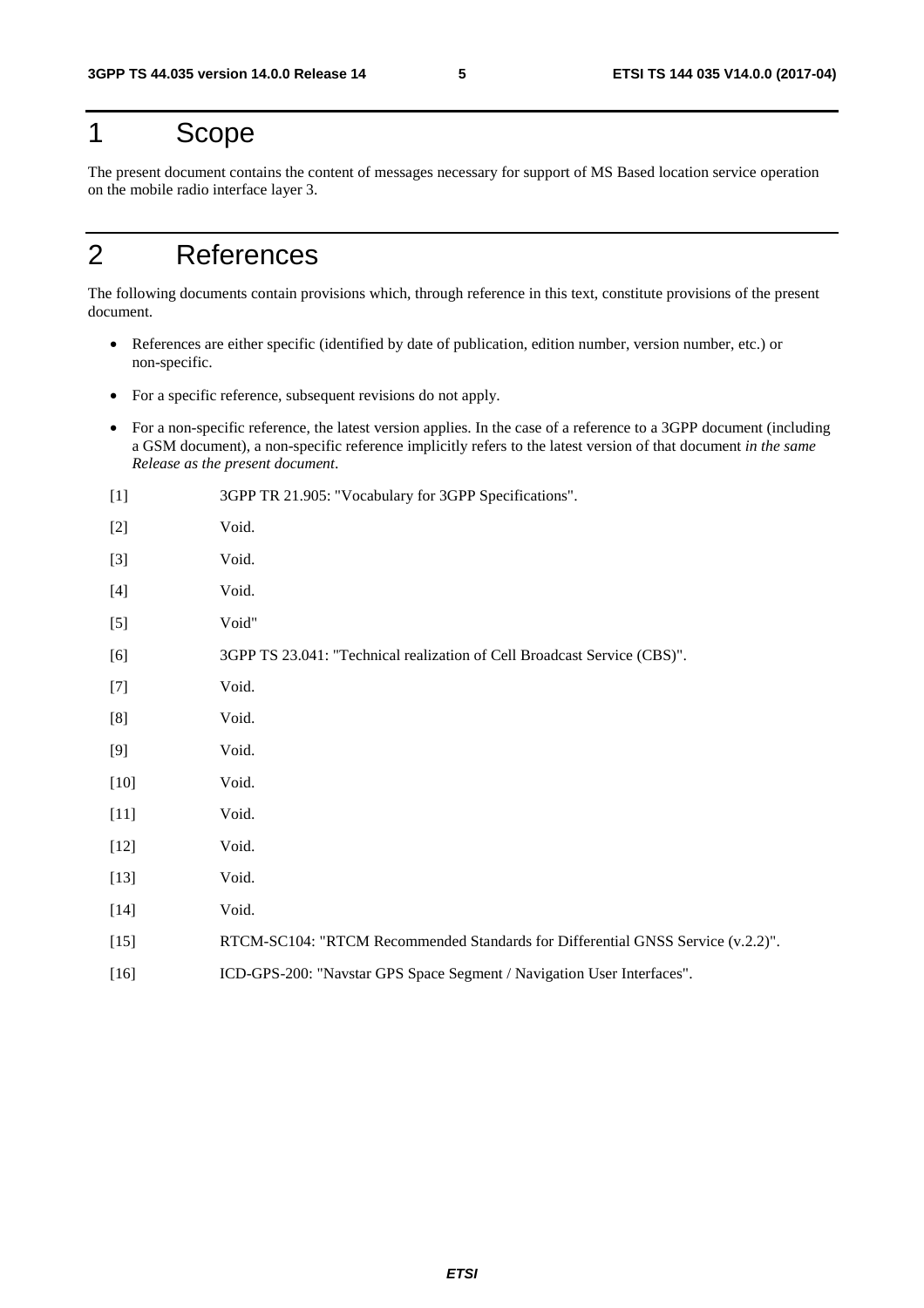## 3 Definitions and abbreviations

## 3.1 Definitions

For the purposes of the present document, the following terms and definitions apply:

**E-OTD Assistance Data Message:** contains the RTD and BTS coordinates of the neighbours that should be used in E-OTD measurements. This E-OTD Assistance Data is broadcasted using CBCH channel using SMSCB DRX service. The reception of this broadcast message enables MS to calculate its own location.

**GPS Assistance Data Message:** contains GPS differential corrections. The reception of this broadcast message enables MS to have calculate more accurate location estimate.

## 3.2 Abbreviations

For the purposes of the present document, the abbreviations given in 3GPP TR 21.905 apply.

## 4 Broadcast Message Contents

This clause describes the LCS Assistance Data messages to be broadcasted in SMSCB message's content part over CBCH channel using SMSCB DRX service. The rules and contets are described so that SMLC is able to construct the message as well as MS is able to process the received message. The E-OTD Assistance Data message contains RTD and BTS coordinate information and GPS Assistance Data contains GPS Differential Correction data, Emphemeris and Clock Correction Data and Almanac and Other Data.

## 4.1 E-OTD Assistance Data Broadcast Message

The E-OTD Assistance Data message contents are defined in this clause. The E-OTD Assistance Data message is built so that it has always a fixed length and some of the information elements are scalable according to the amount of neighbours and the amount of sectored channels. The information elements are in the order which is described in subclause 4.1.1 and no spare bits are allowed between elements. The MSB bits of the information elements are presented always first and if boundary of the octet divides the information element then the LSB part of the information element continues in the LSB part of the next octet (figure 1). Example of E-OTD Assistance Data Broadcast Message is in annex B. The channel to broadcast the E-OTD Assistance Data message is CBCH over which the SMSCB DRX service is used. One SMSCB message has fixed information data length of 82 octets and the purpose is always to use the whole fixed length message capacity for the message. MS can identify the LCS SMSCB message with E-OTD Message Identifier declared in 3GPP TS 23.041.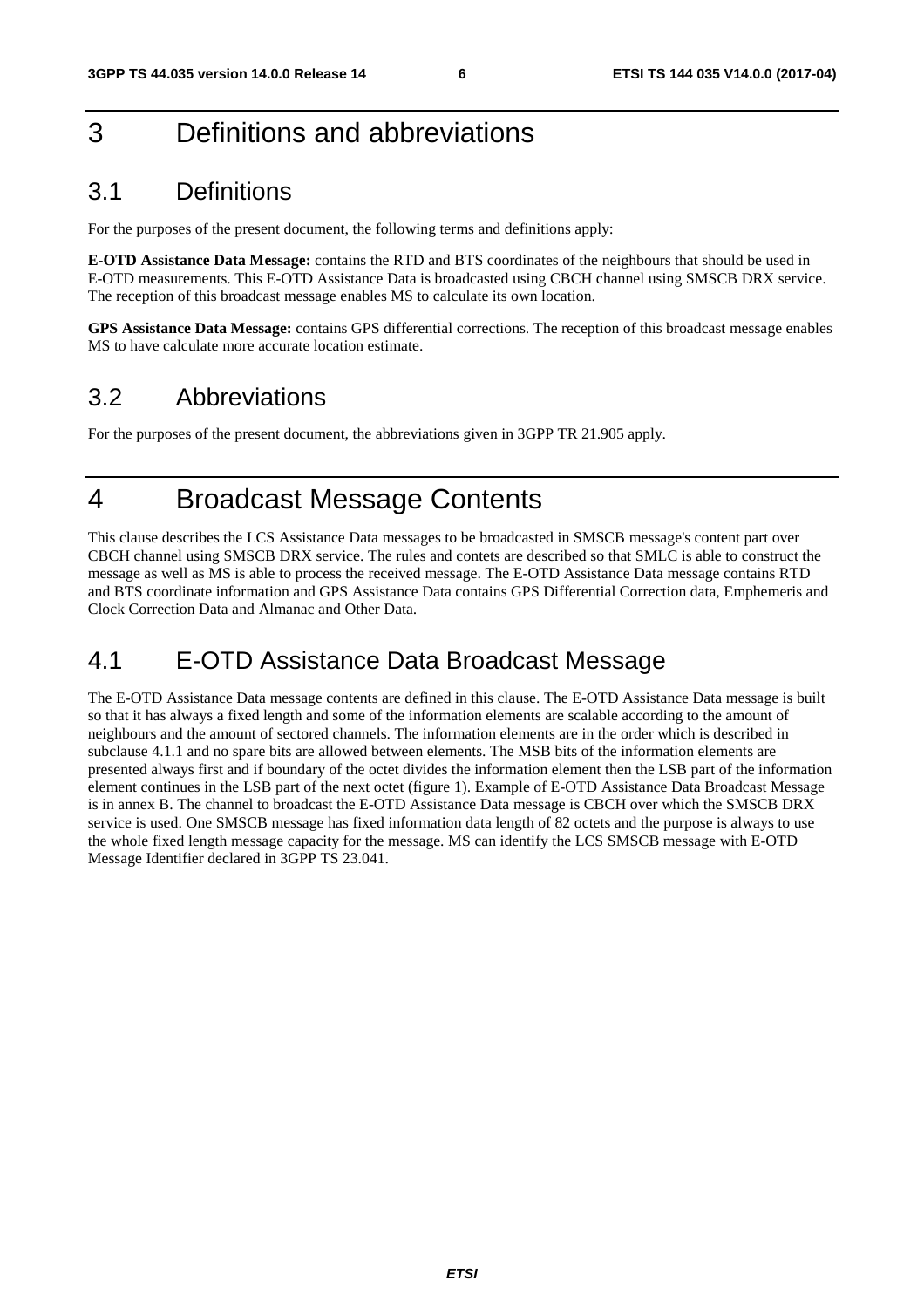

**Figure 1: Information element bit mapping to the broadcast message** 

## 4.1.1 E-OTD Assistance Data Broadcast Message Content

The Broadcast Assistance Data is a point-to-multipoint message from the GSM Network to the MSs. This message gives assistance data to the MS for performing E-OTD measurements and calculating its own position. It contains the following information elements. The information elements are always in the order described in table 1. The ciphered part of message is end of message and indicated with grey shading in table 1.

| <b>Information element</b>             | <b>Type/Reference</b>                            | <b>Presence</b> |
|----------------------------------------|--------------------------------------------------|-----------------|
| Message Structure Definition           | Message Structure<br>Definition 4.1.1.1          | M               |
| Reference Time                         | Reference Time 4.1.1.2                           | м               |
| <b>Ciphering Serial Number</b>         | <b>Ciphering Serial</b><br>Number 4.1.1.3        | C               |
| <b>Time Slot Scheme</b>                | <b>Time Slot</b><br>Scheme 4.1.1.4               | М               |
| Neighbour Bitmap Definition            | Neighbour<br>BitmapDefinition 4.1.1.5            | C               |
| <b>Sectored Channels Definition</b>    | <b>Sectored Channels</b><br>Definition 4.1.1.6   | C               |
| Sectored Channels BTS ID<br>Definition | Sectored Channel's BTS<br>ID Definition 4.1.1.7  | C               |
| Sectored BTS Sync/Async<br>Definition  | Sectored BTS<br>Sync/Async<br>Definition 4.1.1.8 | C               |
| 51 Multiframe Offset Values            | 51 Multiframe Offset<br>Values 4.1.1.9           | M               |
| <b>BCC Definition</b>                  | BCC Definition 4.1.1.10                          | М               |
| <b>RTD Drift Factor Values</b>         | <b>RTD Drift Factor</b><br>Values 4.1.1.11       | C               |
| <b>Channel RTD Values</b>              | Channel RTD<br>Values 4.1.1.12                   | C               |
| Serving Cell Location                  | Serving Cell<br>Location 4.1.1.13                | M               |
| Relative Neighbour Location Values     | Relative Neighbour<br>Location Values 4.1.1.14   | М               |

**Table 1: E-OTD Assistance Data Broadcast Message Content**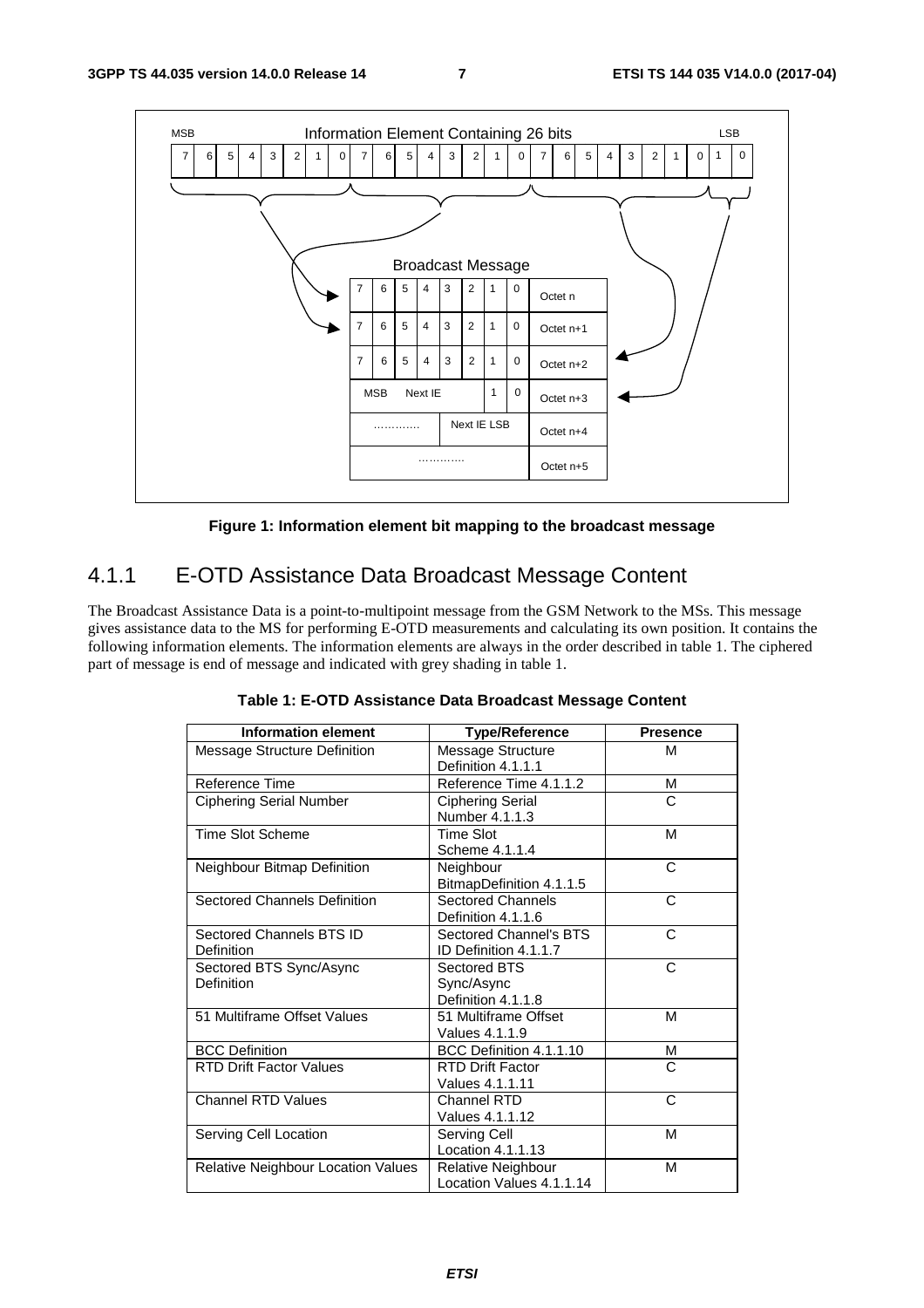## 4.1.1.1 Message Structure Definition IE

This IE contains the definition of this broadcast message. The length of this IE is 19 bits and it is mandatory. This IE contains the following bits.

| <b>Bit</b>     | <b>Bit order</b><br>in field | <b>Definition</b>                |  |  |
|----------------|------------------------------|----------------------------------|--|--|
| 1              | <b>LSB</b>                   |                                  |  |  |
| 2              |                              | Neighbour List Map (bits 2-0)    |  |  |
| $\overline{3}$ | MSB                          |                                  |  |  |
| $\overline{4}$ | <b>LSB</b>                   |                                  |  |  |
| 5              |                              | Accuracy Range (bits 2-0)        |  |  |
| 6              | MSB                          |                                  |  |  |
| $\overline{7}$ |                              | Ciphering Key Flag               |  |  |
| 8              |                              | Cipher On/Off                    |  |  |
| 9              |                              | Sector Ind                       |  |  |
| 10             |                              | RTD Range                        |  |  |
| 11             | <b>LSB</b>                   |                                  |  |  |
| 12             | MSB                          | RTD Accuracy (bits 1-0)          |  |  |
| 13             |                              | <b>RTD Drift Factors Present</b> |  |  |
| 14             |                              | <b>RTDs Present</b>              |  |  |
| 15             | <b>LSB</b>                   |                                  |  |  |
| 16             |                              |                                  |  |  |
| 17             |                              |                                  |  |  |
| 18             |                              | Number of Neighbours (bits 4-0)  |  |  |
| 19             | MSB                          |                                  |  |  |

#### **Table 2: Message Structure Definition**

The first three octets upto bit 3 in octet 3 in the broadcast message's content part containing the Message Structure Definition IE look always as follows.

| <b>Cipher</b><br>On/Off                        | Cipher-<br>ing Key<br>Flag | <b>Accuracy Range</b><br>$(bits 2-0)$ |                                           |  | <b>Neighbour List Map</b><br>(bits 2-0) |                                 | Octet1        |                    |
|------------------------------------------------|----------------------------|---------------------------------------|-------------------------------------------|--|-----------------------------------------|---------------------------------|---------------|--------------------|
| Number of<br><b>Neighbours</b><br>$(bits 4-3)$ |                            | <b>RTDs</b><br>Present                | <b>RTD</b><br>Drift<br>Factors<br>Present |  | <b>RTD Accuracy</b><br>(bits $1-0$ )    | RTD.<br>Range                   | Sector<br>Ind | Octet <sub>2</sub> |
| (Next IE)                                      |                            |                                       |                                           |  |                                         | Number of Neighbours (bits 2-0) |               | Octet <sub>3</sub> |

The definitions of each structure item is declared below:

#### **Neighbour List Map**

These bits define in which order the neighbours in the System Information Neighbour List (max 32 neighbours) are reported with the broadcast message.

- The Neighbour List Map will also affect the amount of bits that can be used for Relative Neighbour Location Value definitions.
- This Broadcast Assistance Data message is always referring to the neighbour BTSs included in the System Information Neighbour List which is received in idle state from BCCH. The E-OTD broadcast message does not allow the possibility for delivering assistance data for other BTSs (outside the the System Information Neighbour List.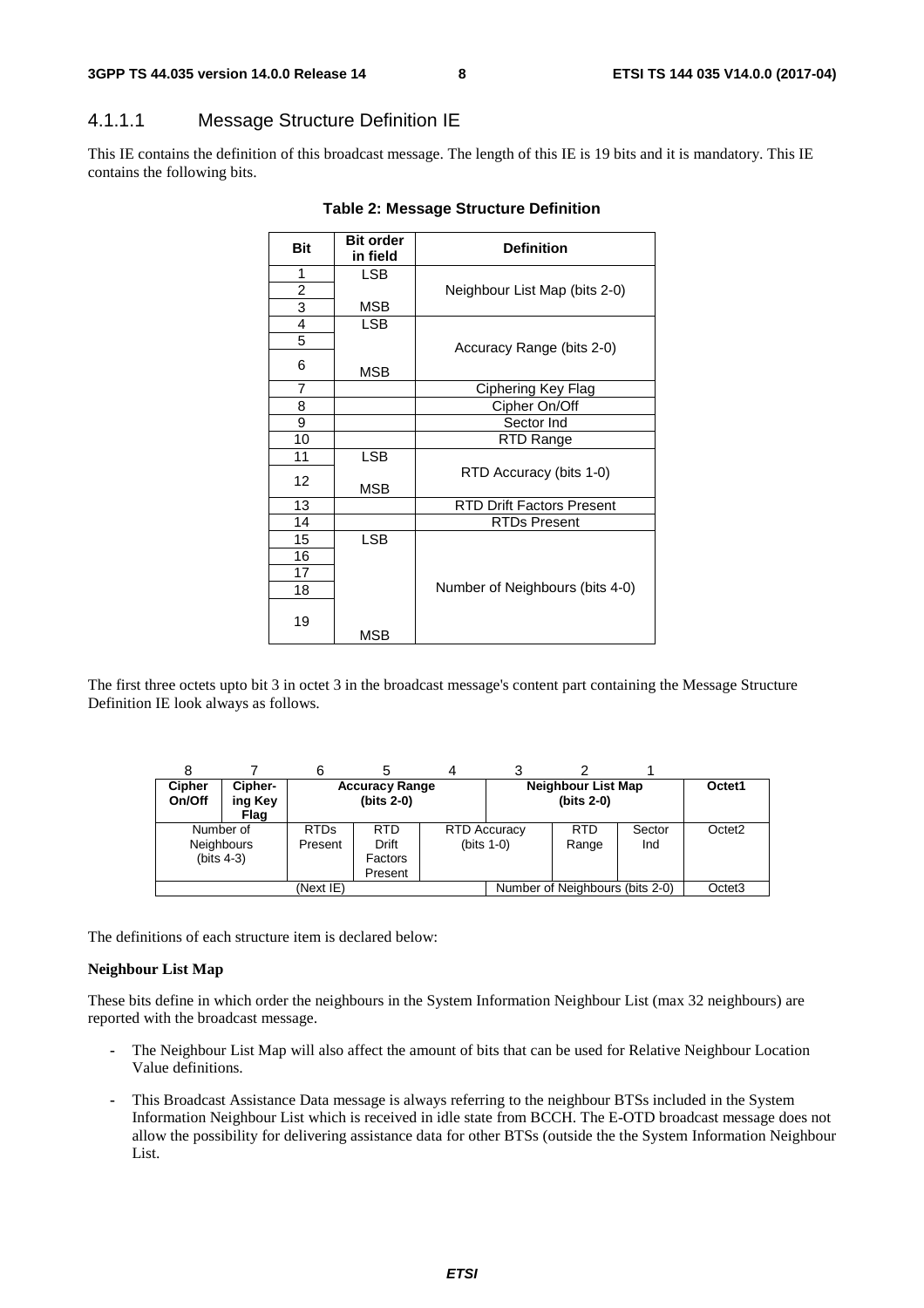|  | <b>Definition</b>                   |  |  |
|--|-------------------------------------|--|--|
|  | All Neigbours from neighbour list   |  |  |
|  | Even Neighbours from neighbour list |  |  |
|  | Odd Neighbours from neighbour list  |  |  |
|  | $1^{st}$ & $1^{st}+n^{*}3$          |  |  |
|  | $2^{nd}$ & $2^{nd}+n*3$             |  |  |
|  | 3rd & 3rd+n*3                       |  |  |
|  | Neighbour Bitmap Definition         |  |  |
|  | Spare                               |  |  |

**Table 3: Neighbour List Map** 

- All Neighbours means all the neighbours from System Information Neighbour list (max 32 neighbours) are reported in this broadcast message (1 broadcast message).
- Even/Odd neighbours from neighbour list means the even/odd list entries in the System Information Neighbour List are reported in this broadcast message (two broadcast messages needed).
- $1^{st}$  &  $1^{st}$ + n\*3 means that  $1^{st}$ ,  $4^{th}$ ,  $7^{th}$ ,  $10^{th}$ , ...,  $31^{st}$  (max 11 neighbours) will be reported in this broadcast message (1/3 of total broadcast).
- $2<sup>nd</sup>$  &  $2<sup>nd</sup>+n*3$  means that  $2<sup>nd</sup>$ ,  $5<sup>th</sup>$ ,  $8<sup>th</sup>$ ,  $11<sup>th</sup>$ , …,  $32<sup>nd</sup>$  (max 11 neighbours) will be reported in this broadcast message (2/3 of total broadcast).
- $3<sup>rd</sup>$  &  $3<sup>rd</sup>+n*3$  means that  $3<sup>rd</sup>$ ,  $6<sup>th</sup>$ ,  $9<sup>th</sup>$ ,  $12<sup>th</sup>$ , ...,  $30<sup>th</sup>$  (max 10 neighbours) will be reported in this broadcast message (3/3 of total broadcast).
- The 1<sup>st</sup> & 1<sup>st</sup>+n<sup>\*</sup>3, 2<sup>nd</sup> & 2<sup>nd</sup>+n<sup>\*3</sup> and 3<sup>rd</sup> & 3<sup>rd</sup>+n<sup>\*3</sup> means total 3 broadcast messages.
- Neighbour Bitmap Definition will define which neighbours are included into this broadcast message, see subclause 4.1.1.5.

#### **Accuracy Range**

The accuracy range declares the accuracy of the values in the Relative Neigbour Location Value IE. The accuracy range has the following information.

| າ |  | <b>Definition</b> |
|---|--|-------------------|
|   |  | 5 km              |
|   |  | 10 km             |
|   |  | 15 km             |
|   |  | 20 km             |
|   |  | 30 km             |
|   |  | 45 km             |
|   |  | 60 km             |
|   |  | 120 km            |

#### **Table 4: Accuracy Range**

For example if there are 15 bits (1 sign bit and 14 value bits) reserved for Relative Neighbour North or East Value and the accuracy range is defined to be 20 km, then resolution of Relative Neighbour North or East Value is 0.6 m.

#### **Ciphering Key Flag**

The MS gets two (2) deciphering keys always with location update, a deciphering key that is time stamped to be current one and deciphering key that time stamped to be next one. Thus the MS has always two deciphering keys in memory. With this Ciphering Key Flag in this broadcast message the MS knows whether to use current/next deciphering key for deciphering the received broadcast message. The MS shall interpret this IE as follows:

- **Ciphering Key Flag**(previous message) = **Ciphering Key Flag**(this message) => Deciphering Key not changed.
- **Ciphering Key Flag**(previous message) <> **Cipher Key Flag**(this message) => Deciphering Key changed.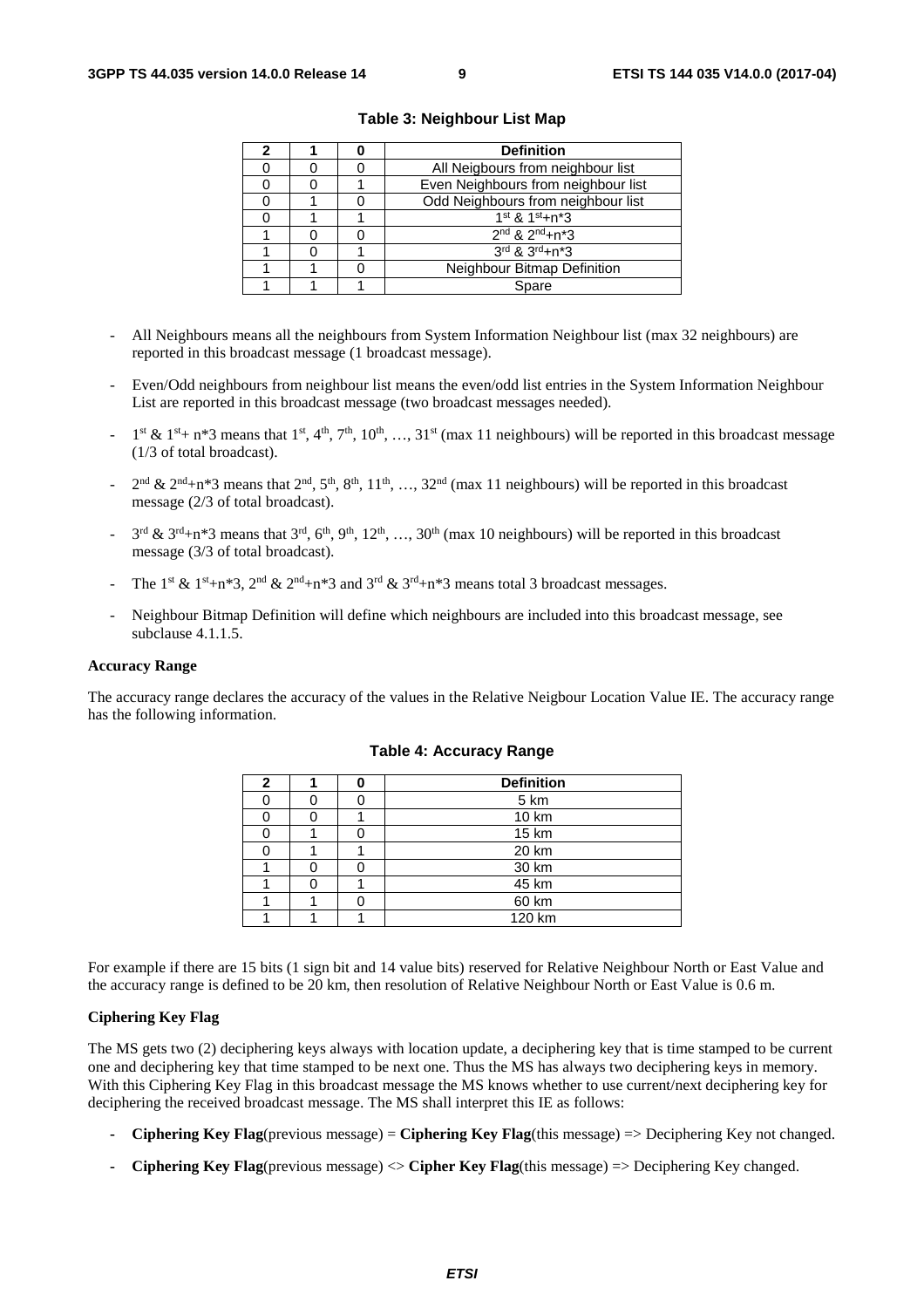#### **Cipher On/Off**

This bit indicates whether this broadcast message has been ciphered or not. The RTD Drift Factor Values IE, Channel RTD Values IE, Serving Cell Location IE and Relative Neighbour Location Values IE will be ciphered if ciphering is active.

- '0' Ciphering Off.
- '1' Ciphering On.

#### **Sector Ind**

This bit indicates whether this broadcast message contains BTS Sectored Cell information or not.

- '0' No Sector Information included.
- '1' Sector Information included.

#### **RTD Range**

This bit indicates whether the RTD value covers only one time slot period or 8 time slot period. This bit will affect the RTD field so that there will be need for 3 bits more for RTD if whole 8 time slot period need to be indicated with RTD value.

- '0' RTD value covers 1 time slot period.
- '1' RTD value covers 8 time slots period.

#### **RTD Accuracy**

This contains two bits, which define what will be the accuracy of RTD value in this broadcast message. The accuracy will be coded as follows.

#### **Table 5: Accuracy Range**

|  | <b>Definition</b>  |
|--|--------------------|
|  | 1/16 bit accuracy  |
|  | 1/32 bit accuracy  |
|  | 1/64 bit accuracy  |
|  | 1/128 bit accuracy |

The RTD accuracy will affect the amount of bits needed to indicate the RTD value. The following table describes the accuracy related to needed bits.

| <b>Time Slots</b> | <b>Accuracy</b> | <b>Amount of Bits Needed</b> |
|-------------------|-----------------|------------------------------|
|                   | 1/16            | 12 bits                      |
|                   | 1/32            | 13 bits                      |
|                   | 1/64            | 14 bits                      |
|                   | 1/128           | 15 bits                      |
|                   | 1/16            | 15 bits                      |
| 8                 | 1/32            | 16 bits                      |
|                   | 1/64            | 17 bits                      |
|                   | 1/128           | 18 bits                      |

### **Table 6: Amount of RTD bits needed**

#### **RTD Drift Factors Present**

This bit indicates whether the RTD Drift Factors are present in this broadcast message. If RTDs Present bit indicates that the RTD Values are not included into this broadcast message, the state of this bit should be ignored and the RTD Drift Factors are not present in this broadcast message.

- '0' RTD Drift Factors are not present in the message.
- '1' RTD Drift Factors are present in the message.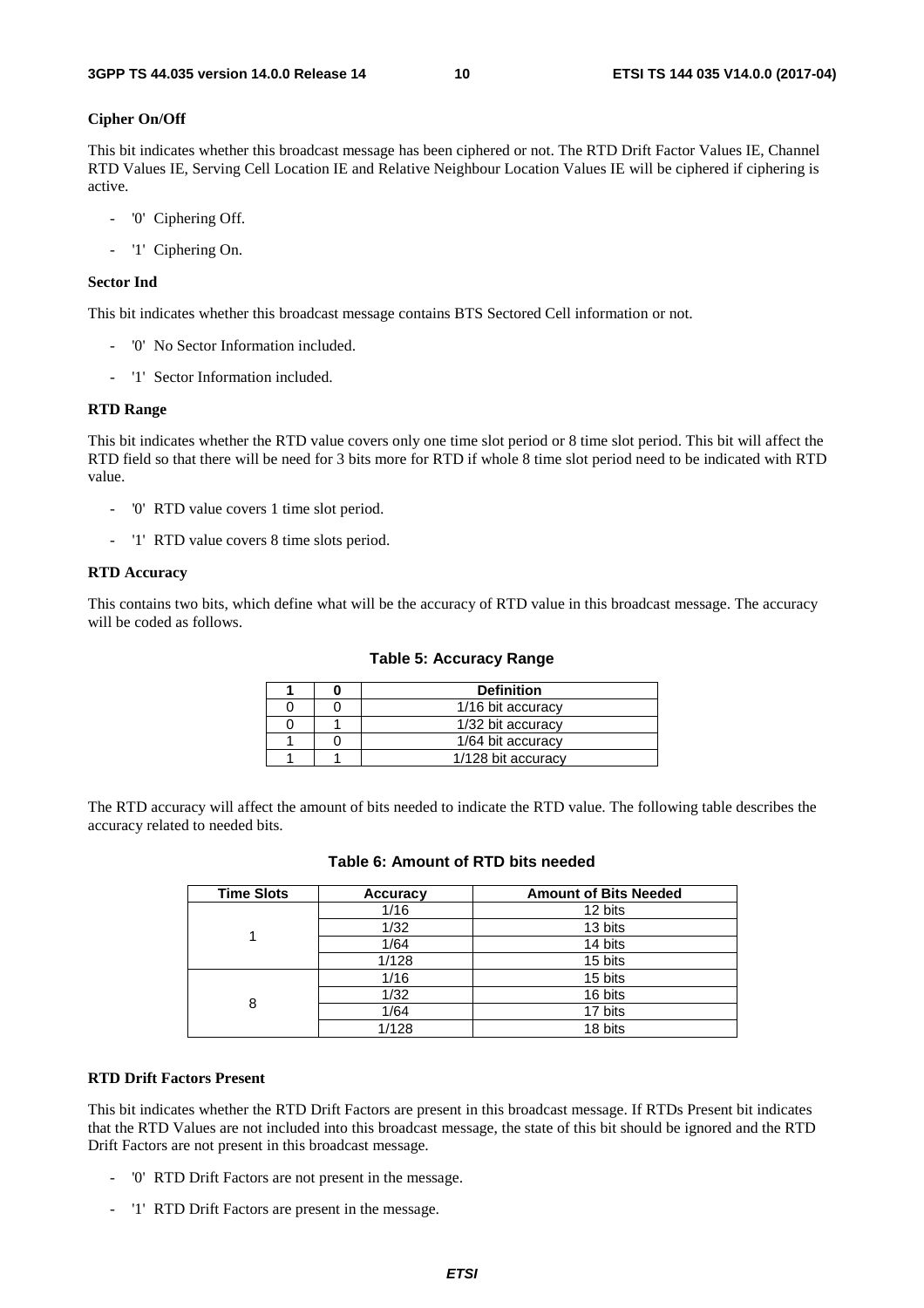#### **RTDs Present**

This bit indicates whether RTD Values IE is present in this broadcast or not.

- '0' RTD Values IE not present.
- '1' RTD Values IE present.

#### **Number of Neighbours**

These 5 bits are indicating the amount of neighbours are in System Information Neighbour List according to which this broadcast message was created. The number of neigbours indicated here makes sure that MS can decode back this broadcast message IEs as they were originally sended. If the MS has received different amount of neighbours in System Information Neighbour List than indicated in this field in broadcast message, the MS should ignore this broadcast message.

Range: 1 - 32 Neighbours.

### 4.1.1.2 Reference Time IE

The Reference Time IE gives information about the time when the RTD values in the broadcast message are calculated. The Reference Time IE contains the serving cell frame number modulo 131072 with 7 LSB bits omitted. The resolution of this Reference Time IE is thus 0.59 s. The Reference Time IE has 10 minutes periodicy. This IE is mandatory.

Range: 0 - 1023.

### 4.1.1.3 Ciphering Serial Number IE

The Ciphering Serial Number IE contains the serial number used in ciphering process of the broadcast message. The IE contains two octets, MSB part and LSB part. The serial number range is 0 - 65535. This IE is conditional and it is present only if the ciphering flag is active in Message Structure Definition IE.



| <b>MSB</b>                       |                                  |
|----------------------------------|----------------------------------|
| Ciphering Serial Number (8 bits) | Ciphering Serial Number (8 bits) |

### 4.1.1.4 Time Slot Scheme IE

This information element contains information about the serving cell channel and neighbour channel time slot scheme. The list starts with Serving Cell Channel and the rest of the list is in the same order as the neighbours in the System Information Neighbour List. For each list member there is one bit reserved to indicate whether the channel has 156.25 bits time slot duration or 156/157 bits time slot duration. This field is varying length depending on amount of neighbours of System Information Neighbour List (max 32) and maximum length of this IE is 33 bits (1+32 bits). The Serving Cell Channel time slot scheme is always indicated as the first (MSB) element of this field. This IE is mandatory.

- '0' 156.25 bits time slot duration.
- '1' 156/157 bits time slot duration.

#### **Table 8: Time Slot Scheme**

| <b>Serving Cell Ch (MSB)</b> | <b>Neigh Chlast</b> |   | Neigh Ch <sub>3</sub> | Neigh Ch <sub>2</sub> | Neigh $Ch_1(LSB)$ |
|------------------------------|---------------------|---|-----------------------|-----------------------|-------------------|
| 0/1                          | 0/                  | . | 0/·                   | 0/1                   | ^/0               |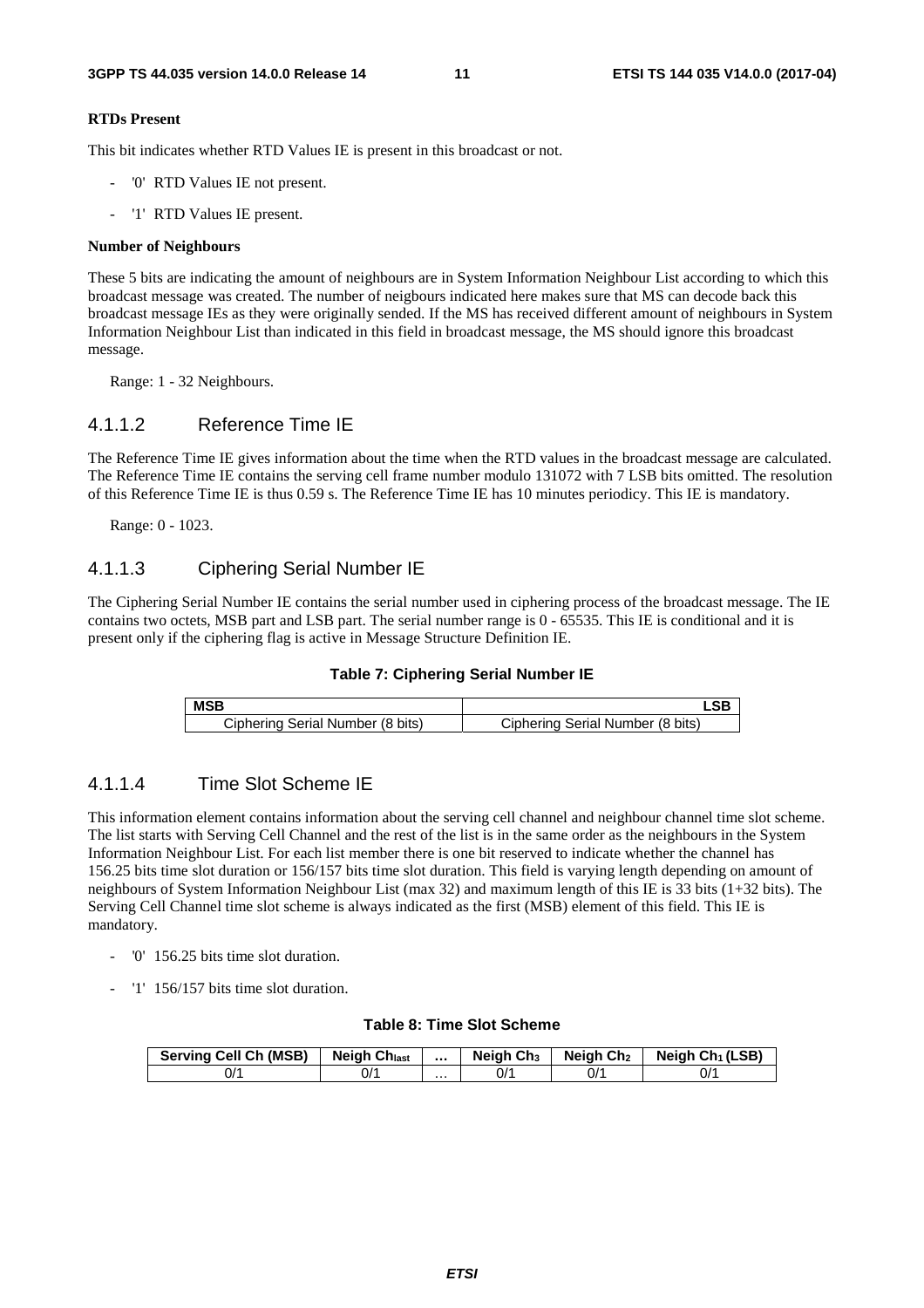## 4.1.1.5 Neighbour Bitmap Definition IE

This IE defines which neighbours from System Information Neighbour List are included in this message. The IE is conditional and included only if Message Structure Definition IE's Neighbour List Map indicates the use of this Neighbour Bitmap Definition. The list is in the same order as the neighbours in the System Information Neighbour List, the last member of the list presented as the MSB element of this field. For each Neighbour List channel number there is one bit reserved to indicate whether the neighbour is included into this broadcast message. This field is varying length depending on the amount of neighbours of System Information Neighbour List (max 32) and maximum length of this IE is 32 bits.

- '0' Neighbour not included into this broadcast message.
- '1' Neighbour included into this broadcast message.

#### **Table 9: Neighbour Bitmap Definition**

| <b>Neigh Chlast (MSB)</b> |   | Neigh Ch <sub>3</sub> | Neigh Ch <sub>2</sub> | Neigh $Ch_1(LSB)$ |
|---------------------------|---|-----------------------|-----------------------|-------------------|
| J'                        | . |                       |                       |                   |

## 4.1.1.6 Sectored Channels Definition IE

This information element defines which neighbours in System Information Neighbour List that are included in this broadcast message are belonging to sectored BTSs. This IE is conditional and included only if Message Structure Definition IE's Sector Indicator is active. This field is varying length depending on amount of neighbours included into this broadcast message (max 32) and the maximum length of this IE is 33 bits (1+32 bits). The Serving Cell Channel sector indication is always indicated in MSB of this field and the neighbours are in same order as the neighbours in the System Information Neighbour List.

- '0' Channel not included to sectored BTS.
- '1' Channel included to sectored BTS.

#### **Table 10: Sectored Channels Definition**

| Serving Ch (MSB) | <b>Neigh Chlast</b> |   | Neigh Ch <sub>3</sub> | Neigh Ch <sub>2</sub> | Neigh Ch <sub>1</sub> (LSB) |
|------------------|---------------------|---|-----------------------|-----------------------|-----------------------------|
| J/               | J/'                 | . |                       | ^/0                   | ^/0                         |

## 4.1.1.7 Sectored Channels BTS ID Definition IE

This information element defines what sectored channels are at the same BTS. The indication is done with three bits for each neighbour channel that is indicated to belong to sectored BTS (definition in Sectored Channels Definition IE). Belonging to the same BTS site is indicated with the same three bit binary ID, maximum 8 sectored BTS groups can be identified. This field is varying length depending on amount of sectored BTS in this broadcast message (max 33\*3 bits = 99 bits when all 32 neighbours and the serving cell channel are belonging to some sector). This field follows the order of channels that have indicated to be belonging to sectored BTS in Sectored Channels Definition starting from the MSB. This IE is conditional and included only if Message Structure Definition IE's Sector Ind is active.

#### **Table 11: Sectored Channels BTS ID Definition**

| 2 |  | <b>Definition</b> |
|---|--|-------------------|
|   |  | Sectored BTS ID1  |
|   |  | Sectored BTS ID2  |
|   |  | Sectored BTS ID3  |
|   |  | Sectored BTS ID4  |
|   |  | Sectored BTS ID5  |
|   |  | Sectored BTS ID6  |
|   |  | Sectored BTS ID7  |
|   |  | Sectored BTS ID8  |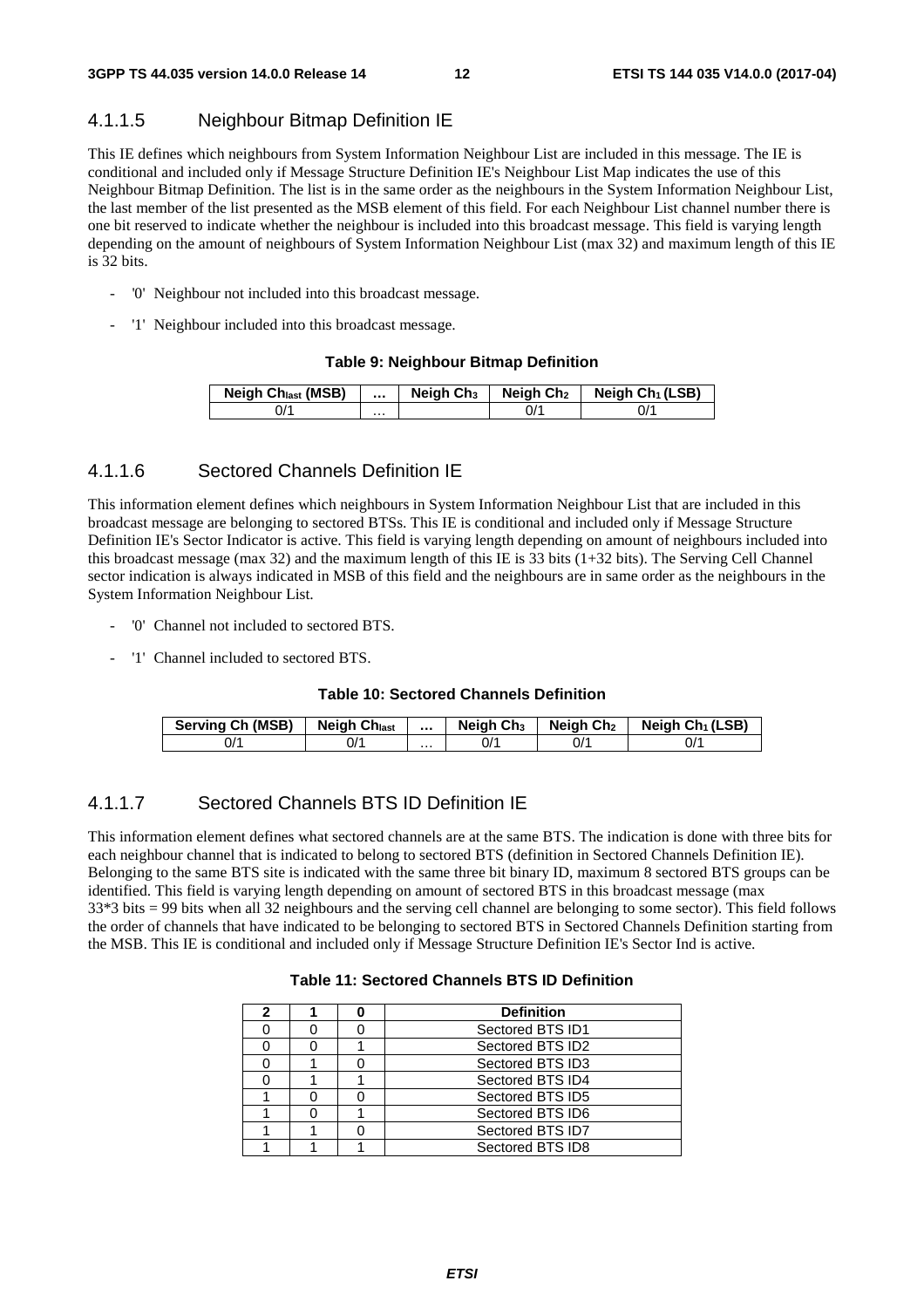| <b>Indicated</b><br><b>Sectored</b><br><b>Serving</b><br><b>Channel (MSB)</b> | <b>Indicated</b><br><b>Sectored</b><br>Neighbourlast | $\cdots$ | Indicated<br><b>Sectored</b><br>Neighbour <sub>3</sub> | Indicated<br><b>Sectored</b><br>Neighbour <sub>2</sub> | Indicated<br><b>Sectored</b><br>Neighbour <sub>1</sub><br>(LSB) |
|-------------------------------------------------------------------------------|------------------------------------------------------|----------|--------------------------------------------------------|--------------------------------------------------------|-----------------------------------------------------------------|
| Sec. BTS ID X                                                                 | Sec. BTS ID X                                        |          | Sec. BTS ID X                                          | Sec. BTS ID X                                          | Sec. BTS ID X                                                   |
| $(3 \text{ bits})$                                                            | $(3 \text{ bits})$                                   | $\cdots$ | $(3 \text{ bits})$                                     | $(3 \text{ bits})$                                     | $(3 \text{ bits})$                                              |

**Table 12: Sectored Channels BTS ID Definition** 

### 4.1.1.8 Sectored BTS Sync/Async Definition IE

This information element defines whether the indicated sectored BTS site contains synchronized or asynchronized channels. The sync/async is informed with one bit per sectored BTS ID. This field follows the order of IDs in Sectored Channels BTS ID Definition. This field is varying length depending on amount of sectored BTS ID in this broadcast message (max 8 bits). This IE is conditional and is included only if Message Structure Definition IE's Sector Ind is active.

- '0' Sectored BTS contains async channels.
- '1' Sectored BTS contains sync channels.

#### **Table 13: Sectored BTS Sync/Async Definition**

| Sec BTS <sub>Last</sub> (MSB) |   | Sec BTS <sub>ID3</sub> | Sec BTS <sub>ID2</sub> | Sec BTS <sub>ID1</sub> (LSB) |
|-------------------------------|---|------------------------|------------------------|------------------------------|
| ^/(                           | . |                        | ^/د                    | JI                           |

## 4.1.1.9 Multiframe Offset Values IE

This information element defines the neighbour channel's 51 Multiframe Values. The 51 Multiframe Offset Values are describing the offset value related to the Serving Cell 51 Multiframe Value. This field is needed when co-channels must be identified from the real neighbour channels (included into System Information Neighbour List). Each 51 Multiframe Offset Value is 6 bits long denoting the offset value to the Serving Cell 51 Multiframe number. The 51 Multiframe Offset Values must be declared to all neighbours in this broadcast message and the values are in the same order as the neighbours in the System Information Neighbour List. The maximum length of this IE is 192 bits (32\*6 bits). This IE is mandatory.

Range: 0 - 50 Frames

#### **Table 14: 51 Multiframe Offset Values IE**

| <sup>:</sup> Offset <sub>NbLast</sub> (MSB)<br>. MF |   | Offset $Nb3$<br>MF                | MF Offset Nb2            | (LSB)<br>Offset Nb1<br>. MF                 |
|-----------------------------------------------------|---|-----------------------------------|--------------------------|---------------------------------------------|
| <b>Offset Value</b><br>$(6 \text{ bits})$           | . | )ttset.<br>bits'<br>- 16<br>Value | Offset Value (6<br>bits) | Offset<br>bits <sup>'</sup><br>-61<br>Value |

### 4.1.1.10 BCC Definition IE

This information element defines the BBC (Base Station Color Code) values. The BCC is needed to know what training sequence is in use in the bursts in BCCH frequency. Each BCC is 3 bits long denoting the one of the 8 possible TSCs (Training Sequence Codes) possible to be used in bursts. BCC values must be declared to all neighbours in this message and the values are in the same order as the neighbours in the System Information Neighbour List. The maximum length of this IE is 96 bits (32\*3 bits). This IE is mandatory.

#### **Table 15: BCC Definition IE**

| <b>BCCNbLast (MSB)</b> |   | BCC <sub>Nb3</sub>    | BCC <sub>Nb2</sub>         | $BCC_{Nb1}$ (LSB)         |
|------------------------|---|-----------------------|----------------------------|---------------------------|
| BCC Value (3 bits)     | . | Value (3 bits)<br>BCC | ` Value (3 bits) ·<br>BCC. | Value (3 bits)<br>- BCC - |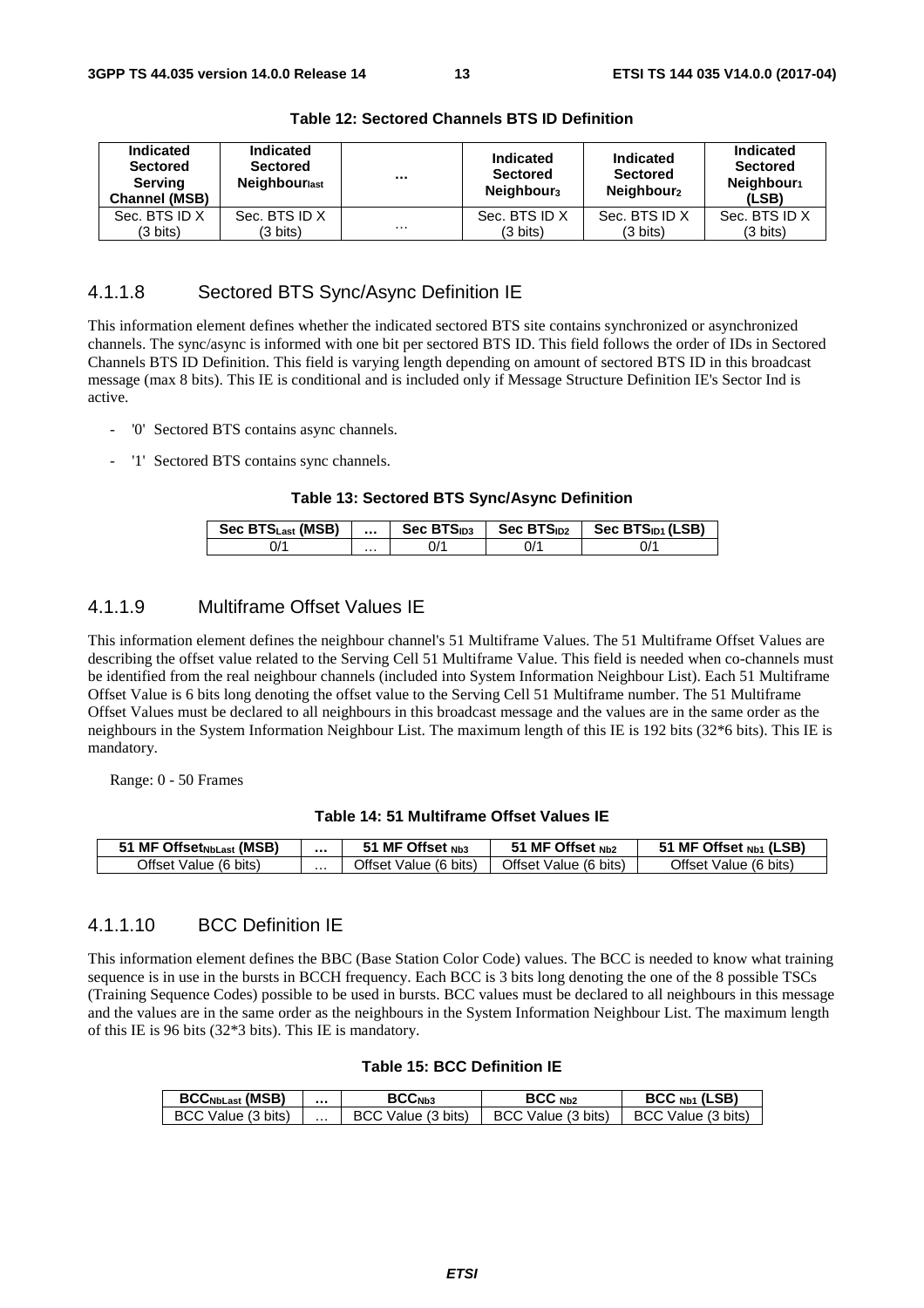## 4.1.1.11 RTD Drift Factor Values IE

This IE contains the drift factor values for the Channel RTD Values included into this broadcast message. The RTD Drift Factor Values indicate the RTD drift in meters per second. Positive and negative RTD Drift Factors can be indicated as well as no drift value. This information element is conditional and included if the RTD Drift Factors Present bit in the Message Structure Definition IE is active and the RTDs Present bit is active. The RTD Drift Factors are included into the broadcast message with same conditions and in same order than the Channel RTD Values which are described in Channel RTD Values IE section (subclause 4.1.1.12). This IE should be ciphered if the ciphering is active. Each RTD Drift Factor Value is 5 bits long and the coding is as follows:

| <b>Positive/Negative</b> |                |                | <b>Coding Bits</b> |                | <b>Definition</b>   |
|--------------------------|----------------|----------------|--------------------|----------------|---------------------|
| <b>MSB</b>               | <b>MSB</b>     |                |                    | <b>LSB</b>     |                     |
| 3                        | 3              | $\mathbf 2$    | 1                  | 0              |                     |
| Don't care               | $\mathbf 0$    | $\mathbf 0$    | $\mathbf 0$        | 0              | $0 \text{ m/s}$     |
| 0                        | 0              | $\mathbf 0$    | $\mathbf 0$        | 1              | $+0.33$ m/s         |
| $\overline{0}$           | $\overline{0}$ | $\overline{0}$ | $\overline{1}$     | 0              | $+0.66$ m/s         |
| $\mathbf 0$              | 0              | 0              | 1                  | 1              | $+1$ m/s            |
| 0                        | $\mathbf 0$    | 1              | $\mathbf 0$        | $\mathbf 0$    | $+1.33$ m/s         |
| 0                        | $\mathbf 0$    | 1              | $\mathbf 0$        | 1              | $+1.66$ m/s         |
| $\overline{0}$           | $\mathbf 0$    | 1              | 1                  | $\overline{0}$ | $+2$ m/s            |
| $\pmb{0}$                | 0              | 1              | 1                  | 1              | $+2.5$ m/s          |
| 0                        | 1              | $\mathbf 0$    | $\mathbf 0$        | 0              | $+3$ m/s            |
| 0                        | 1              | $\mathbf 0$    | $\mathbf 0$        | 1              | $+4$ m/s            |
| $\mathbf 0$              | 1              | $\mathbf 0$    | 1                  | 0              | $+5$ m/s            |
| $\mathbf 0$              | 1              | $\mathbf 0$    | 1                  | 1              | $+7$ m/s            |
| $\mathbf 0$              | 1              | 1              | $\Omega$           | $\mathbf 0$    | $+9$ m/s            |
| $\pmb{0}$                | 1              | 1              | $\mathbf 0$        | 1              | $+11$ m/s           |
| $\mathbf 0$              | 1              | 1              | 1                  | $\mathbf 0$    | $+13$ m/s           |
| 0                        | 1              | 1              | 1                  | 1              | $+15$ m/s           |
|                          | $\mathbf 0$    | $\mathbf 0$    | $\mathbf 0$        | 1              | $-0.33$ m/s         |
|                          | $\mathbf 0$    | $\mathbf 0$    | 1                  | $\overline{0}$ | $-0.66$ m/s         |
|                          | $\mathbf 0$    | $\mathbf 0$    | 1                  | 1              | $-1$ m/s            |
|                          | 0              | 1              | 0                  | 0              | $-1.33$ m/s         |
|                          | $\mathbf 0$    | 1              | $\mathbf 0$        | 1              | $-1.66 \text{ m/s}$ |
|                          | $\mathbf 0$    | 1              | 1                  | $\Omega$       | $-2$ m/s            |
|                          | $\mathbf 0$    | 1              | 1                  | 1              | $-2.5$ m/s          |
|                          | 1              | $\mathbf 0$    | $\mathbf 0$        | $\mathbf 0$    | $-3$ m/s            |
| 1                        | 1              | $\mathbf 0$    | $\mathbf 0$        | 1              | $-4$ m/s            |
|                          | 1              | $\mathbf 0$    | 1                  | 0              | $-5$ m/s            |
|                          | 1              | $\mathbf 0$    | 1                  | 1              | $-7$ m/s            |
|                          | 1              | 1              | $\mathbf 0$        | 0              | $-9$ m/s            |
|                          | 1              | 1              | $\mathbf 0$        | 1              | $-11$ m/s           |
| 1                        | 1              | 1              | 1                  | 0              | $-13$ m/s           |
| 1                        | 1              | 1              | 1                  | 1              | $-15$ m/s           |

#### **Table 16: RTD Drift Factor Values**

#### **Table 17: RTD Drift Factor Values IE**

| <b>RTD Drift Factor NbLast</b><br>(MSB) |   | <b>RTD Drift Factor Nb3</b> | <b>RTD Drift Factor Nb2</b> | <b>RTD Drift Factor Nh1</b><br>(LSB) |
|-----------------------------------------|---|-----------------------------|-----------------------------|--------------------------------------|
| RTD Drift Factor Value                  |   | RTD Drift Factor Value      | RTD Drift Factor Value      | RTD Drift Factor Value               |
| (5 bits)                                | . | (5 bits)                    | (5 bits)                    | (5 bits)                             |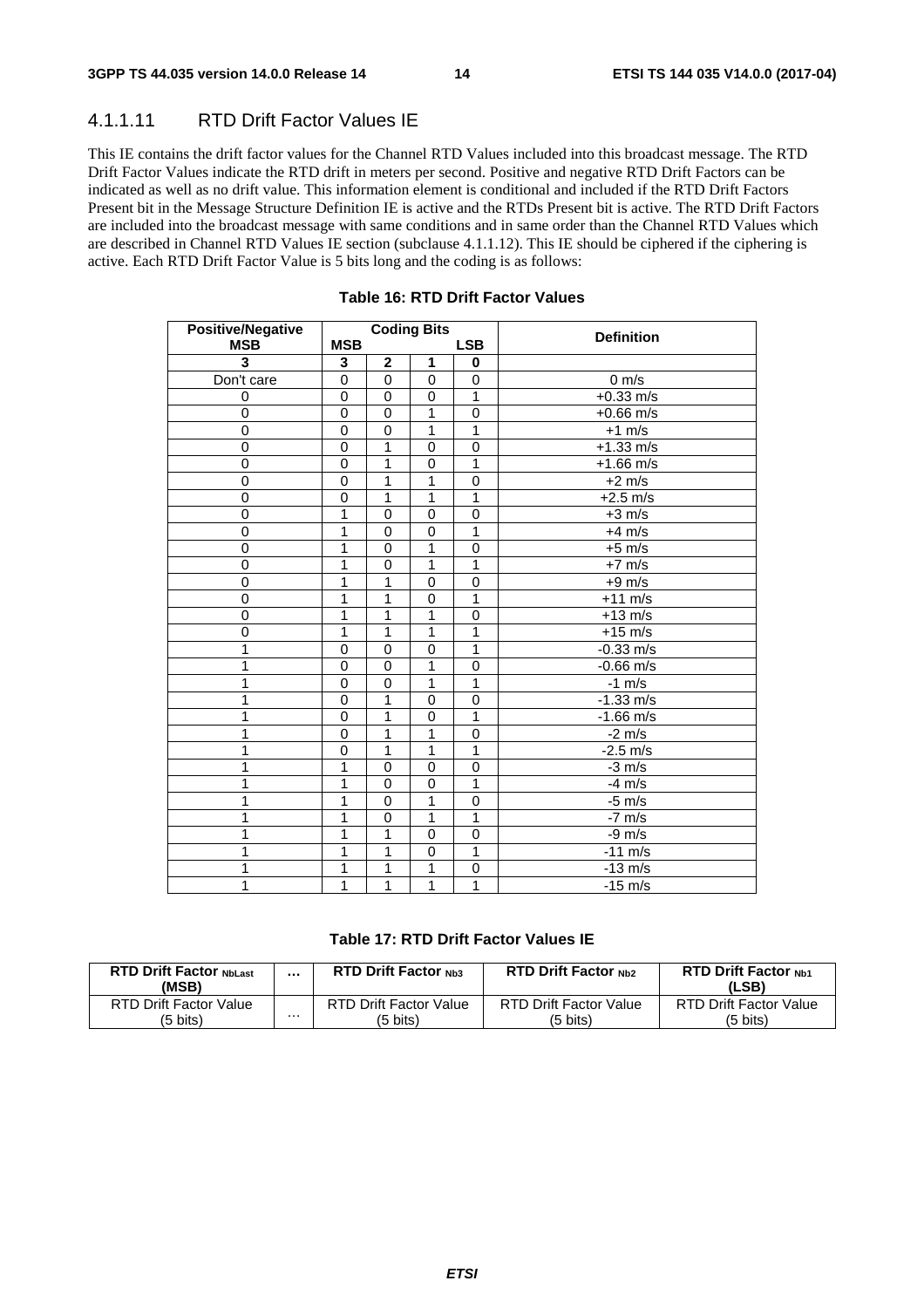## 4.1.1.12 Channel RTD Values IE

This IE contains the channel RTD values relative to the serving BTS. The RTD is defined as TBTS - TServ, where TBTS is the time of the start of TS0 (Time Slot 0) in the neighbor BTS, and Tserv is the time of the start of the TS0 in the serving BTS. The RTD value covers 1 or 8 time slot period with 1/16-1/128 bit accuracy. The 1 or 8 time slot period as well as 1/16-1/128 bit accuracy is defined in Message Structure Definition IE. The RTD values included here are conditional to the RTDs Present and Neighbour List Map (Message Structure Definition IE), Neighbour Bitmap Definition IE, Sectored Channels Definition IE, Sectored Channels BTS ID Definition and Sectored BTS Sync/Async Definition. This IE should be ciphered if the ciphering is active. The decision which BTS RTD value is included in this broadcast message has the following decision process:

- Channel RTD Values IE should not be included at all if RTDs Present bit (Message Structure Definition IE) is not active.
- Neighbours in this broadcast message are defined in Neighbour List Map (Message Structure Definition IE) and in case the Neighbour Bitmap Definition is active then the Neighbour Bitmap Definition IE declares the Neighbours included into this broadcast message.
- If Sector Indicator in Message Structure Definition IE is not active the RTD values are included for all neighbours in this broadcast message.
- If sector indicator in Message Structure Definition IE is active then the Neighbour channels that are not belonging to sectored BTS the RTD values are included directly according to neighbour list order.
- If sector indicator in Message Structure Definition IE is active then the Neighbour channels that are belonging to sectored BTS, the Sectored BTS ID values group the neighbour channels into the groups. If the Sectored BTS ID group is indicated to be synchronous then only one RTD value (decided by SMLC) per the Sectored BTS ID group is included into this broadcast message, if the Sectored BTS ID group is indicated to be asyncronous then all the neighbour channel RTDs belonging to the Sectored BTS ID group have to be included into this broadcast message.

| (MSB) | Varying Length (12-18 bits) | (LSB) |
|-------|-----------------------------|-------|
|       | Neighbour RTD (Last) (MSB)  |       |
|       | Neighbour RTD (Last-1)      |       |
|       | .                           |       |
|       | Neighbour RTD (2)           |       |
|       | Neighbour RTD (1) (LSB)     |       |

#### **Table 18: Channel RTD Value IE**

The fields that are included into the Channel RTD Value IE may contain RTD values of neighbour channels and the RTD values of the sectored channels BTS ID. The RTD values should be included into this IE in following order:

- Starting from the last channel in the System Information Neighbour List that is included into this broadcast message.
- First are reported the neighbour channels that are not belonging to the Sectored Channels BTS ID groups and then the Sectored Channels ID groups from 1 up to 8 depending the amount of groups. See annex B for example.

If the RTD value is invalid, following values in the RTD field are reserved for this indication (e.g. if invalid RTD value is indicated the MS shall discard the previous values).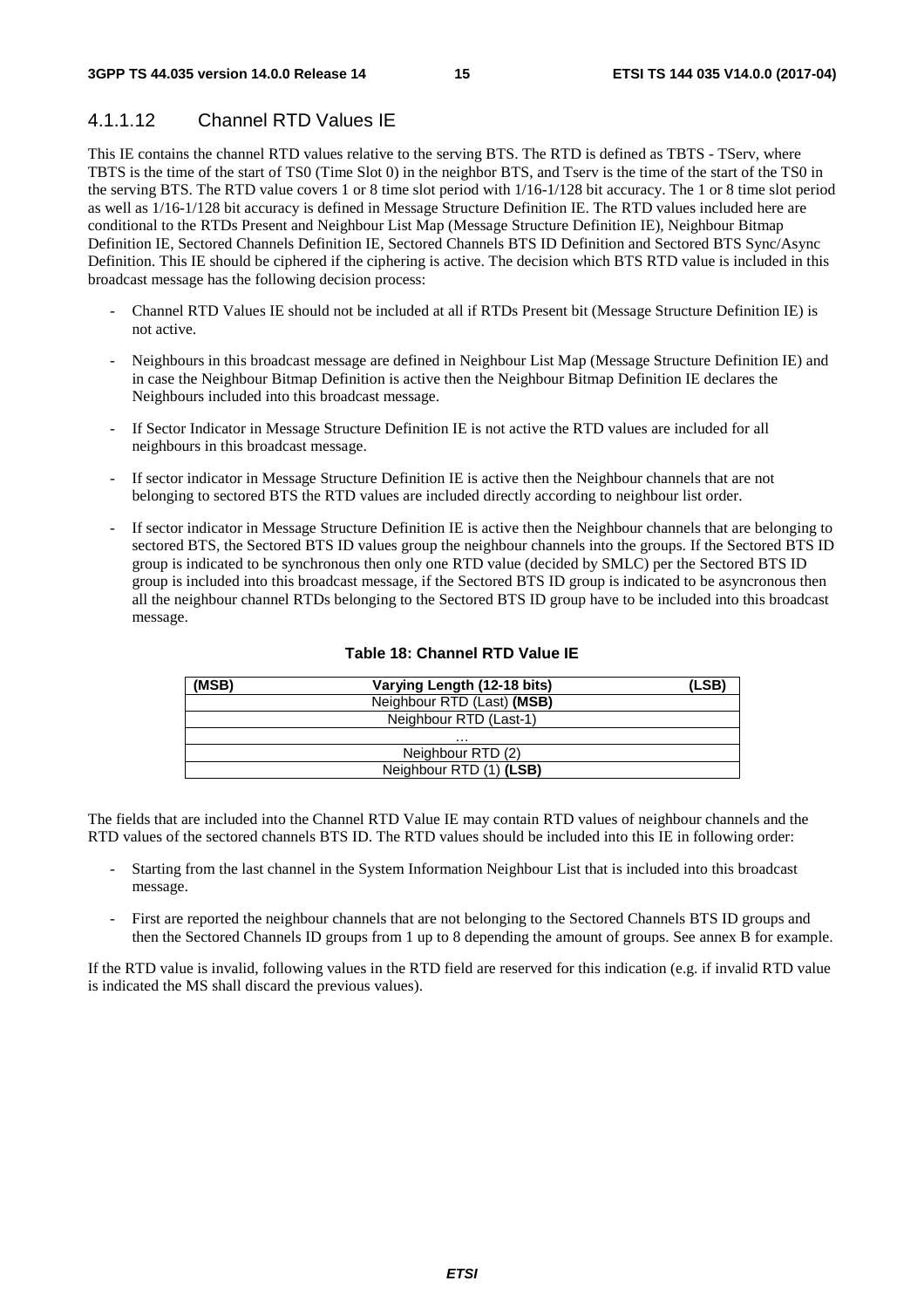| <b>Time Slots</b> | <b>Accuracy</b> | <b>Amount of Bits in RTD</b> | <b>Invalid RTD Code in Hex</b> |
|-------------------|-----------------|------------------------------|--------------------------------|
|                   | 1/16            | 12 bits                      | <b>FFF</b>                     |
| 1                 | 1/32            | 13 bits                      | 1FFF                           |
|                   | 1/64            | 14 bits                      | 3FFF                           |
|                   | 1/128           | 15 bits                      | 7FFF                           |
|                   | 1/16            | 15 bits                      | 7FFF                           |
| 8                 | 1/32            | 16 bits                      | <b>FFFF</b>                    |
|                   | 1/64            | 17 bits                      | 1FFFF                          |
|                   | 1/128           | 18 bits                      | 3FFFF                          |

**Table 19: Invalid RTD Value Codes** 

This field is varying length depending on amount of Neighbour Channels included as well as amount of sectored cells and the nature (sync/async) of sectored cells. One RTD value has varying length of 12 bits to 18 bits indicating the amount on 1/16-1/128 bit durations over 1 time slot or 8 time slots. Maximum length of this IE is 576 bits (32\*18 bits).

### 4.1.1.13 Serving Cell Location IE

This IE contains the Serving Cell Latitude/Longitude information. This IE should be ciphered if the ciphering is active. This IE is mandatory.

#### **Serving Cell Latitude**

This field indicates WGS-84 latitude with fixed length of 24 bits. Latitude value is coded according to 3GPP TS 23.032. This field is mandatory.

#### **Table 20: Serving Cell Latitude**

| (MED) |                                                           |  |
|-------|-----------------------------------------------------------|--|
|       | (24 bits)<br>Servin<br>atitude: `<br>ااه:<br><b>UU.L.</b> |  |

#### **Serving Cell Longitude**

This field indicates WGS-84 longitude with fixed length of 24 bits. Latitude value is coded according to 3GPP TS 23.032. This field is mandatory.

#### **Table 21: Serving Cell Longitude**

| (MSB) |                                                     |  |
|-------|-----------------------------------------------------|--|
|       | <sup>'I</sup> Longitude (24 bits)<br>∩מוות∩<br>اام: |  |

### 4.1.1.14 Relative Neighbour Location IE

This information element defines the location of Neighbour Channels (BTS) relative to Serving Cell Location. This IE should be ciphered if the ciphering is active. The fields are varying length depending on amount of neighbour channels and sectored cells included in this broadcast message. The location information per neighbour has two elements, Relative North and Relative East. The Relative North positive values indicate north direction, negative values indicate south direction from Serving Cell Location. The Relative East positive values indicate east direction and negative values indicate west direction from Serving Cell Location. The MSB bit in Relative North/East value is reserved for sign indication (positive  $= 0$ , negative  $= 1$ ). The values are expressed in meters according to the accuracy resolution which is defined by Accuracy Range bits in Message Structure Definition IE. For example if the Accuracy Range is set to 20 km and there is 15 bits (1+14 bits) reserved for Relative North/East values this means 0.6 m accuracy for Relative North or East value. This IE is mandatory.

The amount of Relative North/East pairs depends on neighbours included in this broadcast message as well as the amount sectored cells since only one Relative North/East pair is included per Sectored BTS ID.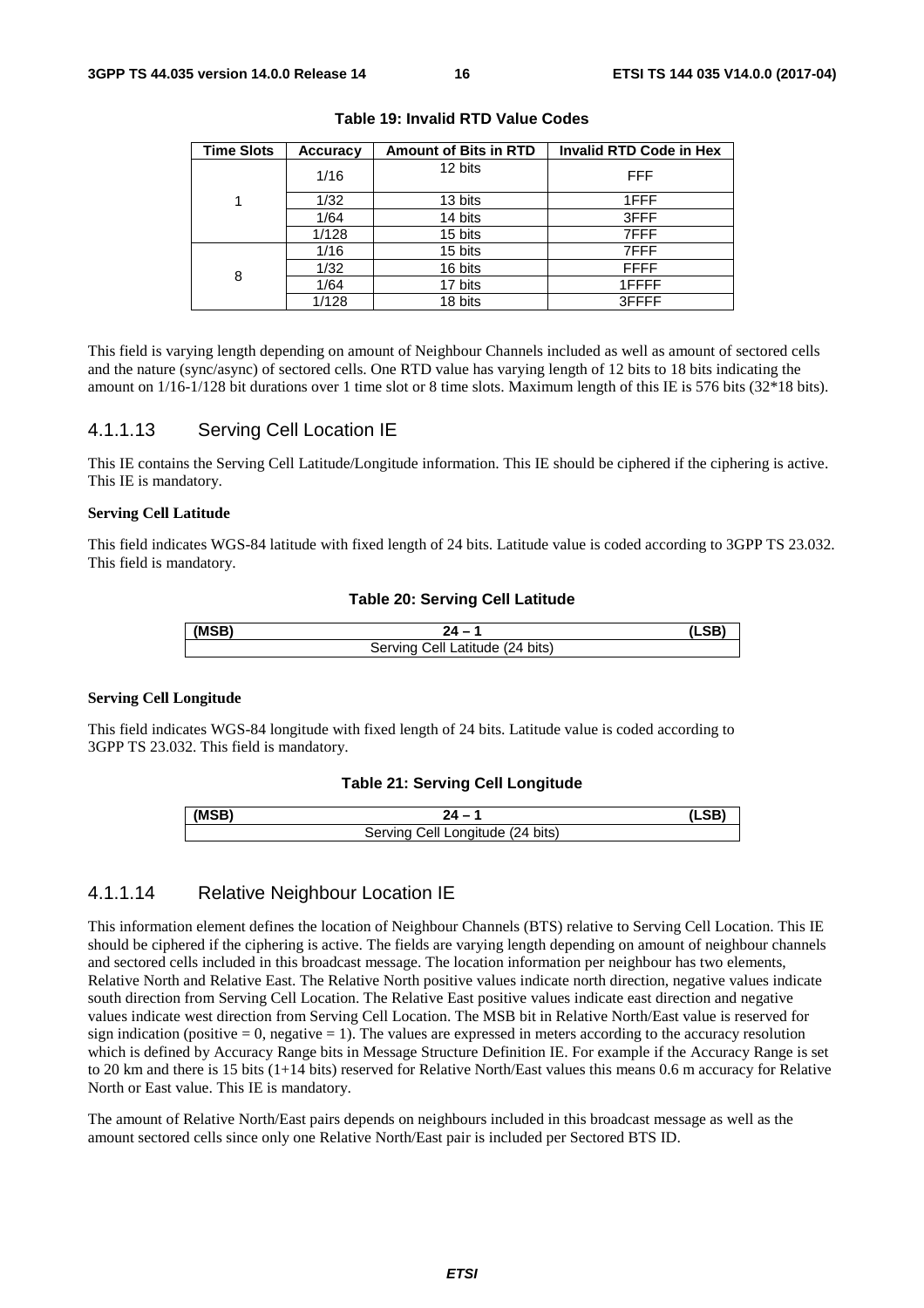| (MSB) | <b>Varying Length</b>                       | (LSB) |  |
|-------|---------------------------------------------|-------|--|
|       | Relative North Value Neighbour (Last) (MSB) |       |  |
|       | Relative East Value Neighbour (Last)        |       |  |
|       | Relative North Value Neighbour (Last-1)     |       |  |
|       | Relative East Value Neighbour (Last-1)      |       |  |
|       | .                                           |       |  |
|       | Relative North Value (2)                    |       |  |
|       | Relative East Value (2)                     |       |  |
|       | Relative North Value (1)                    |       |  |
|       | Relative East Value (1) (LSB)               |       |  |
|       |                                             |       |  |

#### **Table 22: Relative Neighbour Location**

The decision what Relative North/East Values are included in this broadcast message has following decision process:

- Neighbours in this broadcast message is defined in Neighbour List Map (Message Structure Definition IE) and in case the Neighbour Bitmap Definition is active then the Neighbour Bitmap Definition IE declares the Neighbours included into this broadcast message.
- If Sector Indicator in Message Structure Definition IE is not active the Relative North/East Values are included in the same order as they are indicated in Message Structure Definition IE / Neighbour Bitmap Definition IE.
- If sector indicator in Message Structure Definition IE is active then the Neighbour channels that are not belonging to sectored BTS Relative North/East Values are included directly according to neighbour list order.
- If sector indicator in Message Structure Definition IE is active then the Neighbour channels that are belonging to sectored BTS, the Sectored BTS ID values group the neighbour channels into the groups. The Relative North/East Values are included in the broadcast message so that only one Relative North/East Value per Sectored BTS ID is included.

The fields that are included into the Relative Neighbour Location IE may contain the Relative North/East values of neighbour channels and the Relative North/East values of the sectored channels BTS ID groups. The RTD values should be included into this IE in following order:

- Starting from the last channel in the System Information Neighbour List that is included into this broadcast message.
- First are reported the neighbour channels that are not belonging to the Sectored Channels BTS ID groups and then the Sectored Channels ID groups from 1 up to 8 depending the amount of groups.
- The neighbour channel/BTS ID value will always contain Relative North value first and then Relative East value. The values are expressed in meters according to the Accuracy Range in the Message Structure Definition IE. See annex B for example.

The bits available for Relative North/East Values can be calculated with following formula:

| $z =$ | number of neighbours in System Info Neighbour List |
|-------|----------------------------------------------------|
| $x =$ | number of neighbours in this broadcast message     |
| $a =$ | number of channels in sectors                      |
| $b =$ | number of BTS IDs                                  |
| $c =$ | RTD accuracy (12-18 bits)                          |
| $W =$ | Neighbour Bitmap used (yes = 1, no = 0)            |
| $s =$ | RTDs Present (yes = $1$ , no = 0)                  |
| $d =$ | RTD Drift Factors included (yes = 1, no = 0)       |
| $V =$ | bits per Relative Latitude / Longitude value       |

Int(y) = 
$$
(561-11*x^{-3}*a-b-s*(c+d*5)*(x-a+b)-w*z)/(2*(x-a+b))
$$

If the y doesn't go even, the bits that remain are used as one extra bit (extension bit) per one Relative North or East value in same order as the values are presented in this IE as long as there are remain bits available. See Annex B for example.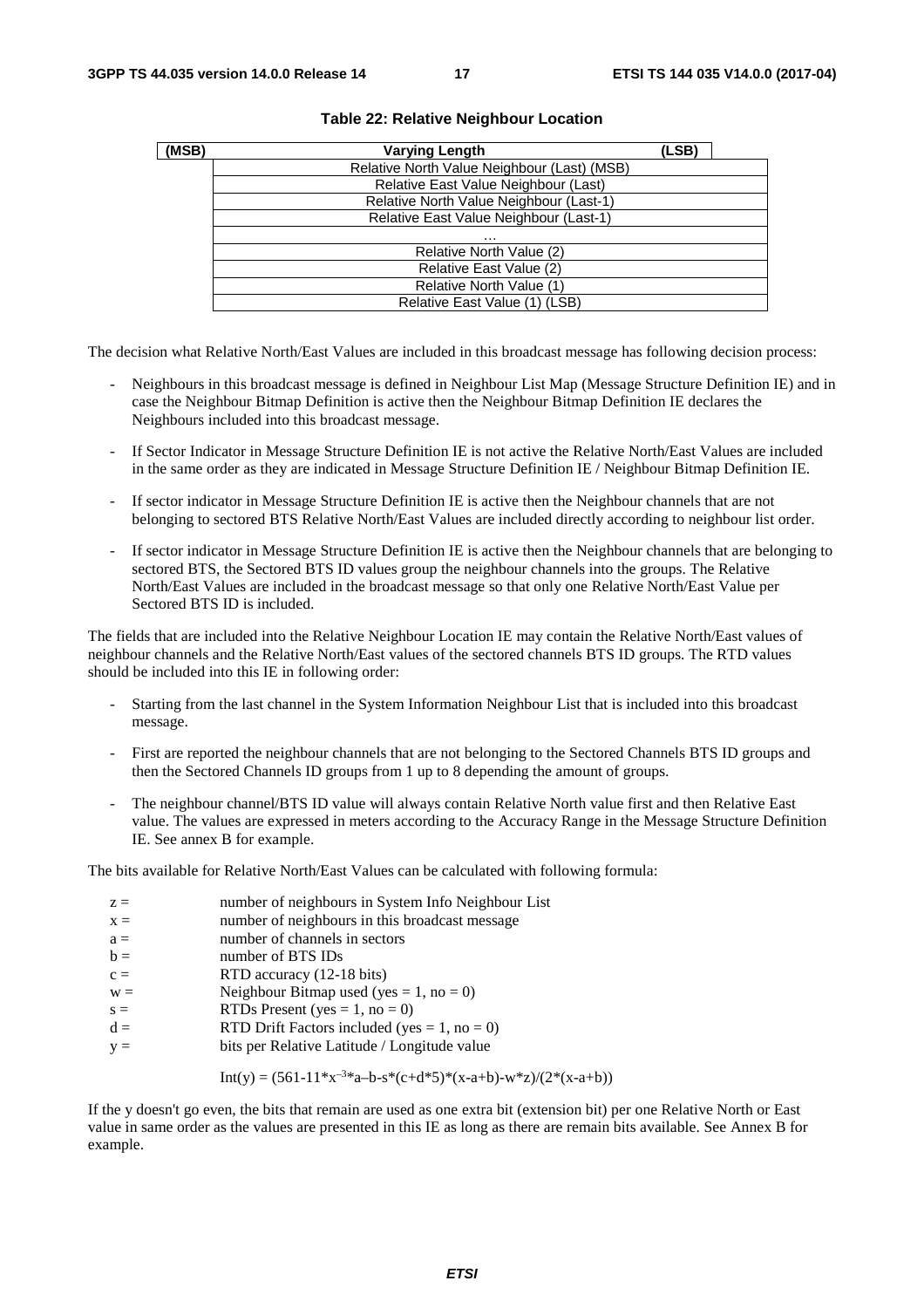## 4.2 GPS Assistance Data Broadcast Message

The GPS Assistance Data message contents are defined in this clause. The GPS Assistance Data message is built so that it is fitted into a fixed length message not necessary occupying the whole message. In case that the fixed length message has less information elements than bits available then the rest of message is filled with fill bits. The information elements are in the order which is described in subclause 4.2.1 and no undefined spare bits are allowed between elements. The channel to broadcast the GPS Assistance Data message is CBCH over which the SMSCB DRX service is used. One SMSCB message has fixed information data length of 82 octets and the maximum length of GPS Assistance Data is 82 octets. MS can identify the LCS SMSCB message with Message Identifiers declared in 3GPP TS 23.041. Example of GPS Assistance Data Broadcast Message is in Annex C. In addition, an Integrity Monitor (IM) shall detect unhealthy (e.g. failed/failing) satellites. When an unhealthy (i.e. failed/failing) satellite is detected, the assistance data, including DGPS corrections, shall not be supplied for that particular satellite. If more satellites are unhealthy, the same can be done to exclude them from the final location calculation. Even when all satellites are healthy, the IM shall monitor the quality of the DGPS corrections. It shall make use of the pseudoranges derived by the DGPS reference receiver, correct them using the DGPS reference receiver-generated DGPS corrections, and compute a position from the corrected pseudo ranges. This computed position shall then be compared with the known, surveyed location of the DGPS reference receiver to compute a DGPS positioning error. Positioning errors which are excessive relative to DGPS expected accuracy levels shall be used to inform users of measurement quality via the UDRE parameter.

## 4.2.1 GPS Assistance Data Content

The GPS Assistance Data Message contents are defined in this clause. It contains three data sets: DGPS correction, ephemeris and clock correction, almanac and other data information. The empheris, clock correction, almanac and other data are obtained from GPS navigation message. It is built so that it fits into a fixed length message not necessarily occupying the whole message. In case that the fixed length message has less information elements than bits available then the rest of message is filled with fill bits.

This message is built to allow for broadcast rates that more closely match the time of applicability of the contained data.

EXAMPLE: With a 30 s rate for DGPS broadcast, mobile staion (MS) can effectively remove degration caused by SA.

GPS subframes 1 through 3 (ephemeris and clock correction data) are contained in the same single broadcast message. With a 90 s rate, Mobile Stations (MS) can receive all visible ephemeris and clock correction data at twelve to eighteen minute intervals depending on number of visible satellites. Subframes 4 and 5 (almanac, ionospheric delay, and other more slowly changing data can be sent at another rate, such as once every several hours. By splitting the data into separate data sets (all based on the same single format), the data can be sent at rates that are correspond to its validity time and/or the desire to update the mobile stations within its network at a particular rate. The Information Elements (IEs) in the message are listed in table 23.

| <b>Parameter</b> |                                | <b>Bits</b> | <b>Resolution</b> | Range       | Units | <b>Occurrences</b> | <b>Presence</b> | Ref |
|------------------|--------------------------------|-------------|-------------------|-------------|-------|--------------------|-----------------|-----|
|                  | Cipher                         |             | $---$             | $0 - 1$     | $---$ |                    | М               |     |
|                  | On/Off                         |             |                   |             |       |                    |                 |     |
| Cipher           | Ciphering                      |             | $---$             | $0 - 1$     | $---$ |                    | M               |     |
| Control          | Key Flag                       |             |                   |             |       |                    |                 |     |
|                  | <b>Ciphering Serial Number</b> | 16          | $---$             | $0 - 65535$ | $---$ |                    |                 |     |
| Data             |                                | 638         | $---$             |             | $---$ | $--$               | M               |     |

| Table 23: Information Elements of GPS Assistance Data message |  |  |  |
|---------------------------------------------------------------|--|--|--|
|---------------------------------------------------------------|--|--|--|

#### **Cipher Control IE**

This information element contains two bits indicating the ciphering properties of the received message. This IE is mandatory.

#### **Cipher On/Off**

This IE indicates whether this broadcast message has been ciphered or not. A value of "0" indicates that ciphering is off, while a value of "1" indicates that ciphering is active. The Data IE is ciphered if ciphering is active.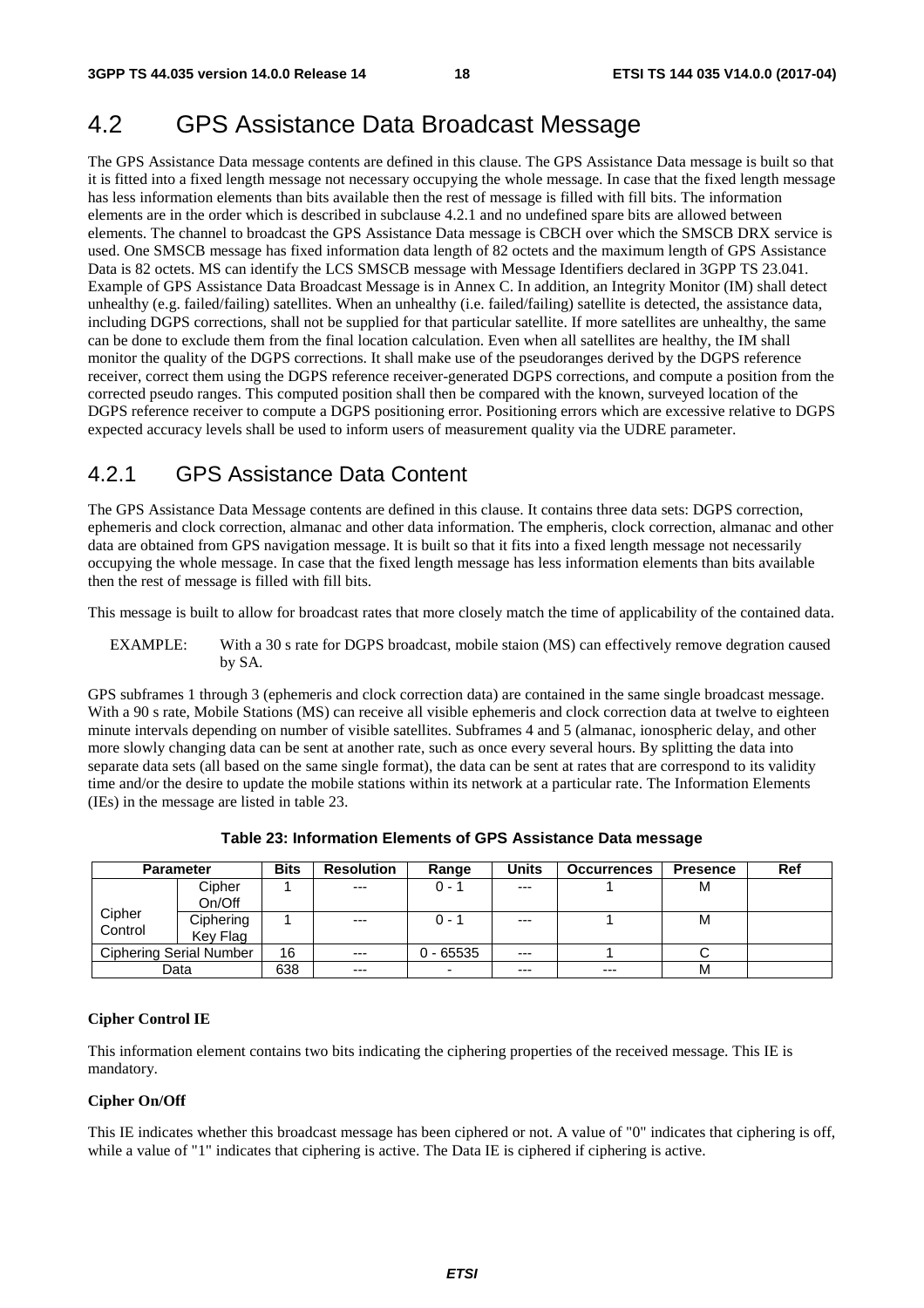#### **Ciphering Key Flag**

The MS always receives two (2) cipher keys during the location update procedure. One of the keys is time-stamped to be current one and the other is time-stamped to be the next one. Thus, the MS always has two cipher keys in memory. The Cipher Key Change Indicator in this broadcast message instructs the MS whether to use current or next cipher key for deciphering the received broadcast message. The MS shall interpret this IE as follows:

- **Ciphering Key Flag**(previous message) = **Ciphering Key Flag**(this message) => Deciphering Key not changed.
- **Ciphering Key Flag**(previous message) <> **Ciphering Key Flag**(this message) => Deciphering Key changed.

#### **Ciphering Serial Number IE**

The Ciphering Serial Number IE contains the serial number used in ciphering process of the broadcast message. The IE contains two octets, MSB part and LSB part. The serial number range is 0 - 65535. This IE is conditional and it is present only if the ciphering flag is active in Cipher Control IE.

#### **Table 24: Ciphering Serial Number IE**

|                                  | .SP                              |
|----------------------------------|----------------------------------|
| Ciphering Serial Number (8 bits) | Ciphering Serial Number (8 bits) |

#### **Data IE**

The Data IE contains the GPS assistance data included in the broadcast message. The Data IE may contain DGPS Correction Data (subclause 4.2.1.1), Emphemeris and Clock Correction Data (subclause 4.2.1.2) or Almanac and Other Data (subclause 4.2.1.3). The Data IE content is indicated with the SMSCB message identifier specified in 3GPP TS 23.041 and 3GPP TS 23.041. When ciphering is active (indicated with Ciphering Control Flags), the ciphering will apply only to the Data IE element. This IE is mandatory.

### 4.2.1.1 DGPS Correction Data

This subclause describes the contents of the broadcast message for differential corrections. The message contents are based on a Type-1 message of version 2.2 of the RTCM-SC-104 recommendation for differential service RTCM-SC104. This format is a standard of the navigation industry and is supported by all DGPS receivers. For a 11 satellites, the length of the broadcast message is 82 octets, which also is the maximum length of an SMSCB message. The information elements (IEs) in the message are listed in table 26. If any of the conditional elements (Ciphering Serial Number, BTS Clock Drift, FN, TN and BN) are not included to the message, spare bits will be transmitted instead of these fields. The spare bits have equal length to the conditional IE, so that the message structure is unchanged (see annex C). The spare bits are set to '0'.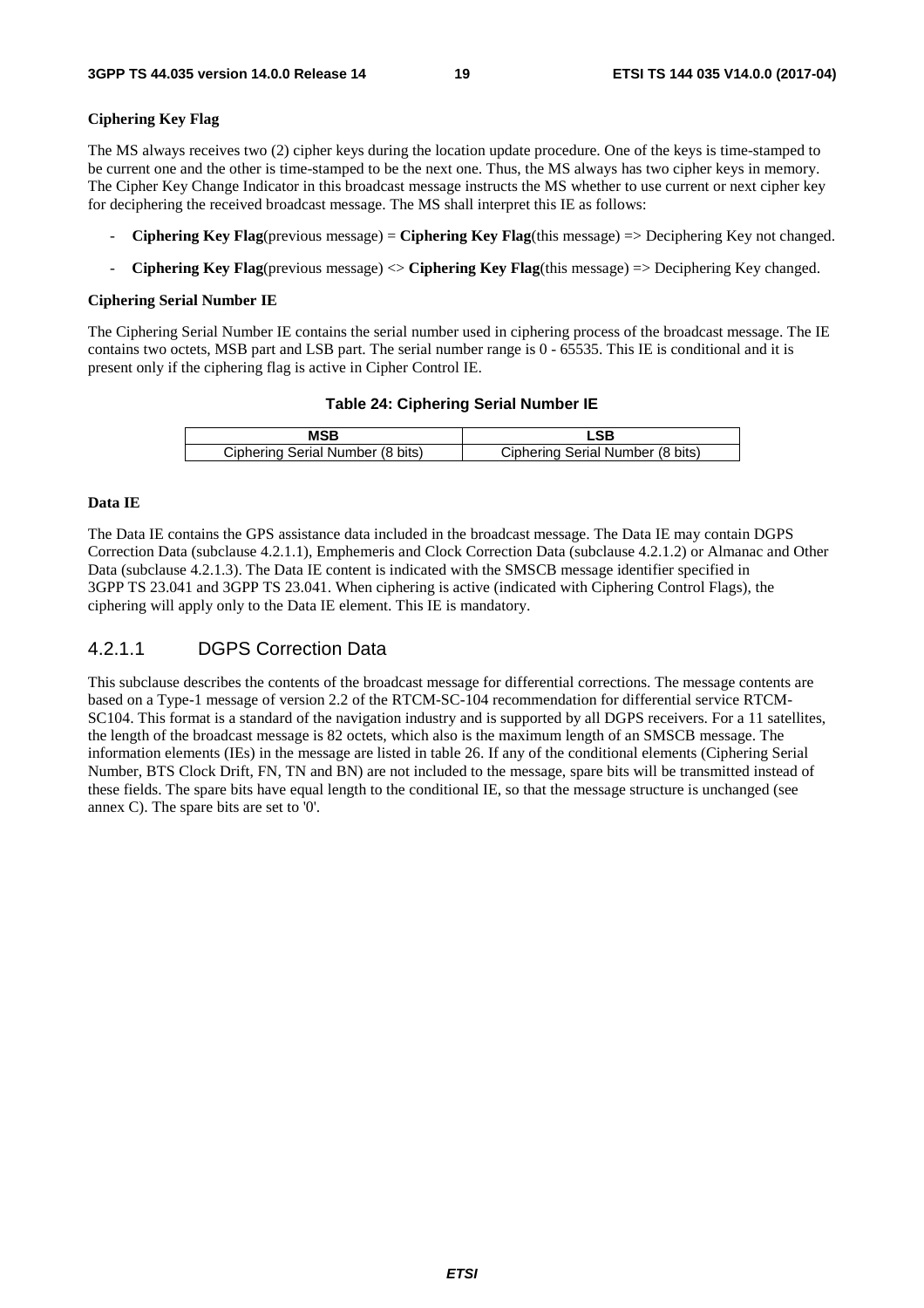| <b>Parameter</b>           |                                | <b>Bits</b> | <b>Resolution</b>     | Range        | <b>Units</b> | <b>Occurrences</b> | <b>Precence</b> | <b>Ref</b> |  |
|----------------------------|--------------------------------|-------------|-----------------------|--------------|--------------|--------------------|-----------------|------------|--|
| <b>GSM Time Present</b>    |                                |             | ---                   | $0 - 1$      | ---          |                    | M               | 4.2.1.2    |  |
|                            | <b>BTS Clock Drift Present</b> | 1           | ---                   | $0 - 1$      | ---          |                    | M               | 4.2.1.3    |  |
|                            | <b>BTS Clock Drift</b>         | 4           | $12.5 \times 10^{-3}$ | ±0.1         | usec/sec     |                    | C               | 4.2.1.4    |  |
|                            | Reference Location             | 48          | ---                   | ---          | Degrees      |                    | M               | 4.2.1.5    |  |
|                            | <b>FN</b>                      | 22          | ---                   | $0 - 524287$ | frames       |                    | C               |            |  |
| Reference<br>time          | TN                             | 3           | ---                   | $0 - 7$      | timeslots    |                    | C               | 4.2.1.6    |  |
|                            | BN                             | 8           | ---                   | $0 - 156$    | bits         |                    | C               |            |  |
|                            | <b>GPS TOW</b>                 | 20          |                       | $0 - 604794$ | sec          |                    | M               |            |  |
| Status/Health              |                                | 3           | ---                   | $0 - 7$      | ---          |                    | M               | 4.2.1.7    |  |
|                            | N SAT                          | 4           | ---                   | $1 - 12$     | ---          | 4                  | C               | 4.2.1.8    |  |
|                            | Satellite ID                   | 6           | ---                   | $1 - 64$     | ---          |                    |                 |            |  |
|                            | <b>IODE</b>                    | 8           | ---                   | $0 - 239$    | ---          |                    |                 |            |  |
|                            | UDRE                           | 2           | ---                   | $0 - 3$      | ---          |                    |                 |            |  |
| <b>DGPS</b><br>Corrections | <b>PRC</b>                     | 12          | 0.32                  | ±655.34      | m            | N_SAT              | C               | 4.2.1.9    |  |
|                            | <b>RRC</b>                     | 8           | 0.032                 | ±4.064       | m/s          |                    |                 |            |  |
|                            | Delta PRC2                     | 8           |                       | ±127         | М            |                    |                 |            |  |
|                            | Delta RRC2                     | 4           | 0.032                 | ±0.224       | m/s          |                    |                 |            |  |

#### **Table 26: DGPS Correction Data**

#### 4.2.1.1.1 GSM Time Present IE

This field indicates whether or not GSM air-interface timing information values for the serving cell are present in this message. The MS shall interpret a value of "1" to mean that GSM timing informationvalues (FN,TN and BN) are present, and "0" to mean that only the GPS TOW field value is provided. This field is mandatory.

#### 4.2.1.1.2 BTS Clock Drift Present IE

This IE is indication whether this broadcast message contains BTS Clock Drift IE value or not. The length of this IE is one bit. The value '1' indicates that BTS Clock Drift IE value is present, '0' indicates that the IE valueis not present in this proadcast message. This IE is mandatory.

### 4.2.1.1.3 BTS Clock Drift IE

This IE provides an estimate of the drift rate of the BTS clock relative to GPS time. It has units of μsec/sec (ppm) and a range of ±0.1. This IE aids the MS in maintaining the relation between GPS and cell timing over a period of time. The value of the clock drift is valid starting at the time contained in the Reference Time IE. A positive value for BTS Clock Drift indicates that the BTS clock is running at a greater frequency than desired. This IE is conditional and value is included in the message if BTS Clock Drift Present IE flag is '1'.

#### 4.2.1.1.4 Reference Location IE

The Reference Location field contains a 2-D location (without uncertainty) specified as per 3GPP TS 23.032. The purpose of this field is to provide the MS with a priori knowledge of its location in order to improve GPS receiver performance.

### 4.2.1.1.5 Reference Time IE

This IE specifies the relationship between GPS time and air-interface timing of the BTS transmission in the serving cell. The **GPS TOW** (time-of-week) has a one-second resolution with a range of 0 to 604799. The **FN**, **TN**, and **BN** IEs are respectively the GSM frame number, timeslot number, and bit number of the BTS transmissions for the serving cell that occur at that GPS time. The frame number FN is modulo- $2^{19}$  (0 – 524287) and the MS shall resolve the ambiguity by interpreting the frame to be as near as possible to the current frame of the serving BTS. The **GPS TOW** IE is mandatory. The **FN**, **TN**, and **BN** IEs are conditional and the values are present only when GSM Time Present bit is '1'.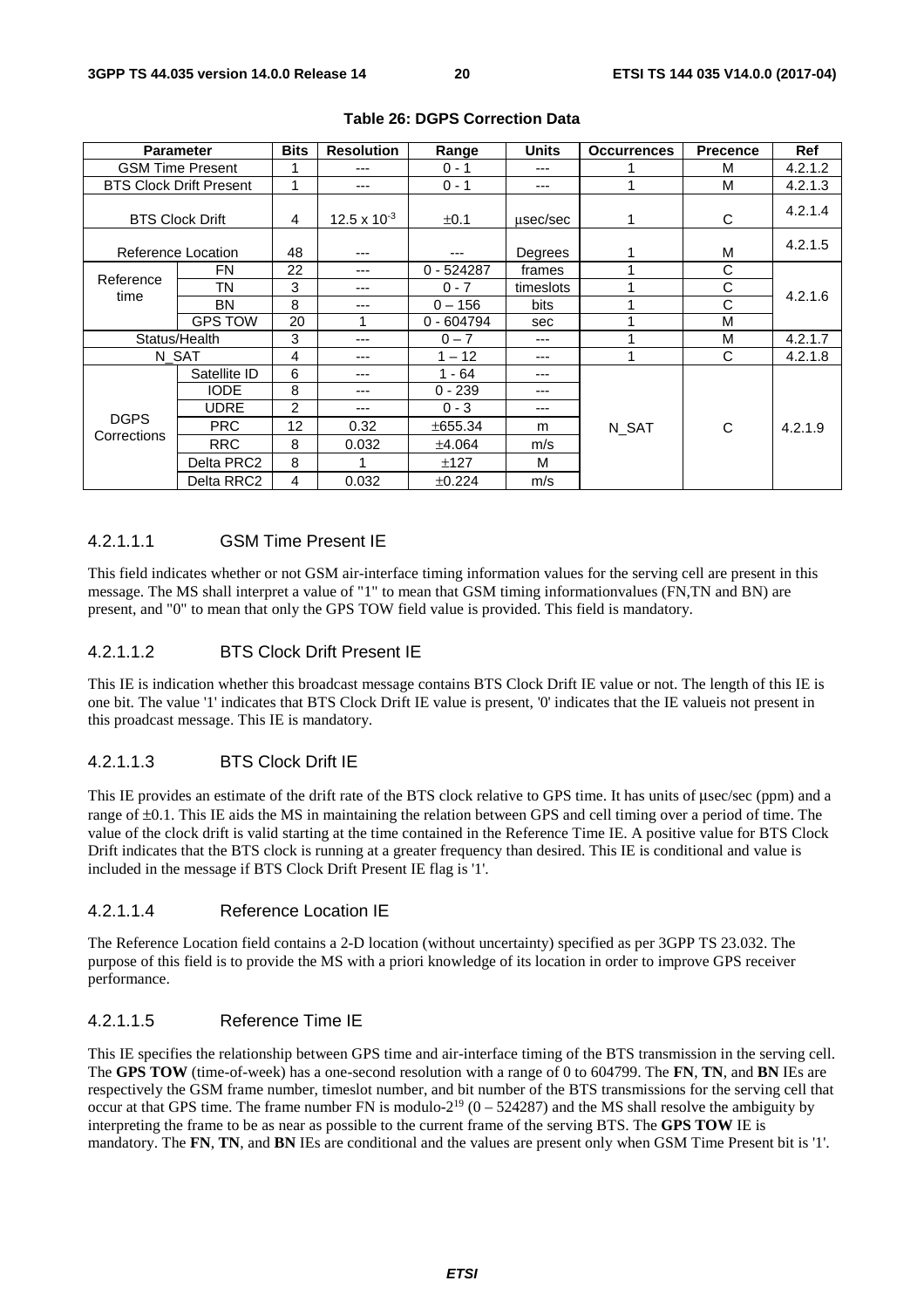#### 4.2.1.1.6 Status/Health IE

This IE indicates the status of the differential corrections contained in the broadcast message. It is equivalent to the "Station Health" IE in the common header for all reference station messages specified in RTCM-SC104. The values of this IE and their respective meanings are shown below in table 25. This IE is mandatory.

| Code | <b>Indication</b>           |
|------|-----------------------------|
| 000  | UDRE Scale Factor = $1.0$   |
| 001  | UDRE Scale Factor = $0.75$  |
| 010  | UDRE Scale Factor = $0.5$   |
| 011  | UDRE Scale Factor = $0.3$   |
| 100  | UDRE Scale Factor = $0.2$   |
| 101  | UDRE Scale Factor = $0.1$   |
| 110  | No data available           |
| 111  | Data is invalid - disregard |
|      |                             |

#### **Table 25: Values of Correction Status**

The first six values in this IE indicate valid differential corrections in the broadcast message. When using the corrections values described below, the "UDRE Scale Factor" value is applied to the UDRE values contained in the message. The purpose is to indicate an estimate in the amount of error in the corrections.

The value "110" indicates that the source of the differential corrections (e.g. reference station or external DGPS network) is currently not providing information. The value "111" indicates that the corrections provided by the source are invalid, as judged by the source. In either case, the broadcast message shall contain no differential corrections. All MS that read the broadcast message shall contain the appropriate logic to ignore any data IEs following a Correction Status IE having a value of "110" or "111".

### 4.2.1.1.7 N\_SAT IE

This IE indicates the number of satellites (N\_SAT) for which differential corrections are available. The maximum number of satellites that can be included into the message is 12. This IE is conditional and included if Correction Status IE value is not 110 or 111.

#### 4.2.1.1.8 DGPS Corrections IE

This IE contains GPS differential correction data. Each element described below will appear N\_SAT times in this message, once for each satellite for which corrections are available. This IE is conditional and included if Correction Status IE value is not 110 or 111.

#### **Satellite ID**

This IE identifies the satellite for which the corrections are applicable. This value is the same as the PRN number provided in the navigation message transmitted by the particular satellite.The range is 0 to 31, with 0 indicating satellite number 32 as perRTCM-SC104.

#### **IODE**

This IE is the sequence number for the ephemeris for the particular satellite. The MS can use this IE to determine if new ephemeris is used for calculating the corrections that are provided in the broadcast message. This eight-bit IE is incremented for each new set of ephemeris for the satellite and may occupy the numerical range of [0, 239] during normal operations. For more information about this field can be found from RTCM-SC104.

#### **User Differential Range Error (UDRE)**

This IE provides an estimate of the uncertainty  $(1-\sigma)$  in the corrections for the particular satellite. The value in this IE shall be multiplied by the UDRE Scale Factor in the common Corrections Status IE to determine the final UDRE estimate for the particular satellite. The meanings of the UDRE values are described in table 27.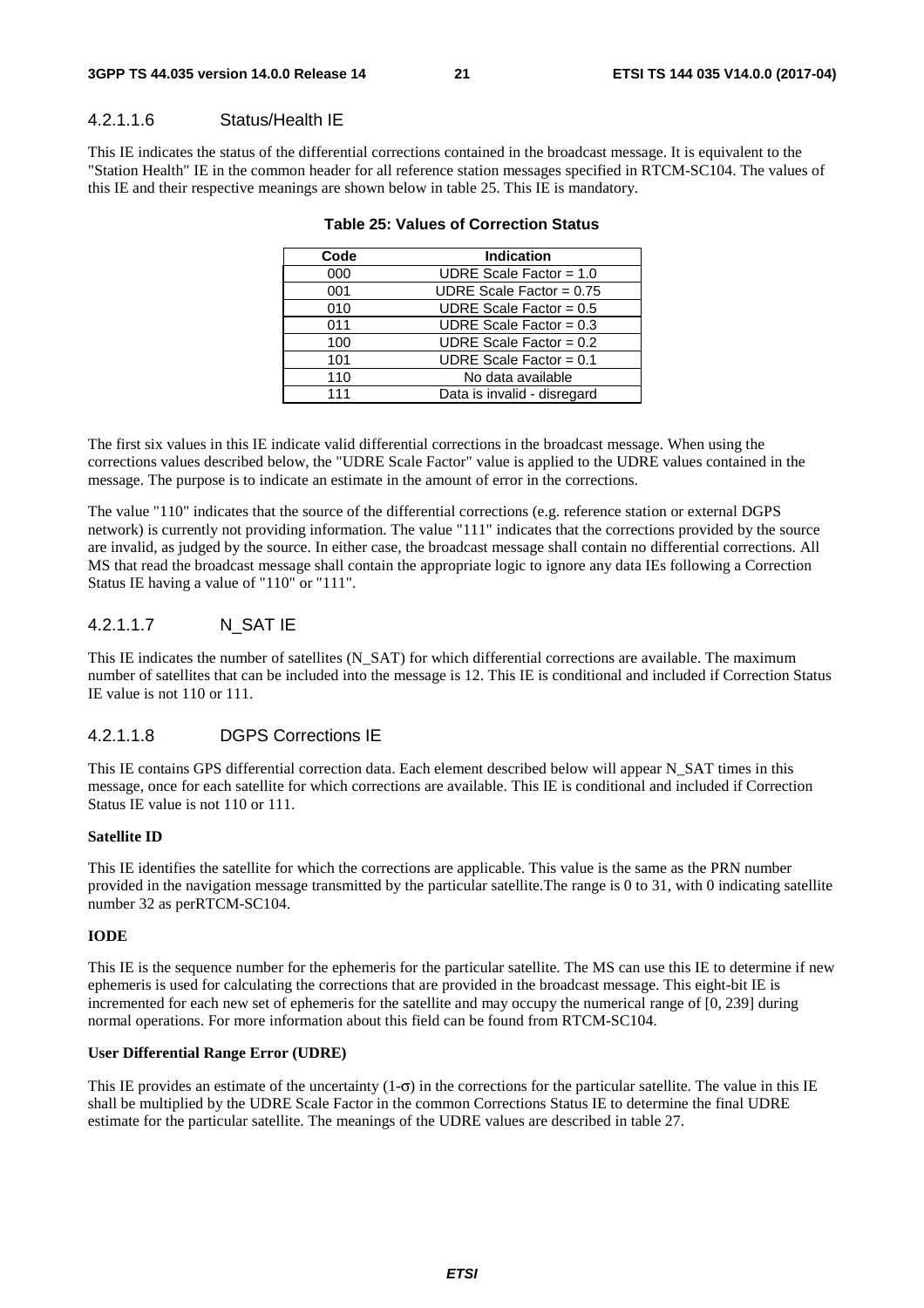| Value | <b>Indication</b>             |
|-------|-------------------------------|
| იი    | UDRE $\leq 1.0$ m             |
| ሰ1    | 1.0 m < UDRE $\leq$ 4.0 m     |
| 10    | 4.0 m < UDRE $\leq$ 8.0 m     |
|       | $8.0 \text{ m} < \text{UDRE}$ |

**Table 27: Values of UDRE** 

Each UDRE value shall be adjusted based on the operation of an Integrity Monitor (IM) function which exists at the network (SMLC, GPS server, or reference GPS receiver itself). Positioning errors derived at the IM which are excessive relative to DGPS expected accuracy levels shall be used to scale the UDRE values to produce consistency.

#### **Pseudo-Range Correction (PRC)**

This IE indicates the correction to the pseudorange for the particular satellite at the reference time, *t*0. As mentioned above, this reference time is the GPS TOW. The value of this IE is given in meters (m) and the resolution is 1. The method of calculating this IE are described in RTCM-SC104.

#### **Pseudo-Range Rate Correction (RRC)**

This IE indicates the rate-of-change of the pseudorange correction for the particular satellite, using the satellite ephemeris identified by the IODE IE. The value of this IE is given in meters per second (m/sec) and the resolution is 0.032. For some time  $t_1 > t_0$ , the corrections are estimated by:

 $PRC(t_1, IODE) = PRC(t_0, IODE) + RRC(t_0, IODE) \cdot (t_1 - t_0),$ 

and the MS uses this to correct the pseudorange it measures at  $t_1$ ,  $PR_m(t_1)$ , by:

 $PR(t_1, \text{IODE}) = PR_m(t_1, \text{IODE}) + PRC(t_1, \text{IODE}).$ 

#### **Delta Pseudo-Range Correction 2 (Delta PRC2)**

This IE indicates the difference in the pseudorange correction between the satellite's ephemeris identified by IODE and the previous ephemeris two issues ago IODE –2. The value of this IE is given in meters (m) and the resolution is 0.32. The method of calculating this IE are described in RTCM-SC104.

#### **Delta Pseudo-Range Rate Correction 2 (Delta RRC2)**

This IE indicates the difference in the pseudorange rate-of-change correction between the satellite's ephemeris identified by IODE and IODE-2. The value of this IE is given in meters per second (m/sec) and the resolution is 0.032. For some time  $t_1 > t_0$ , the corrections for IODE–2are estimated by:

$$
PRC(t_1, \text{IODE-2}) = [PRC(t_0, \text{IODE}) + \text{Delta}PRC(t_0, \text{IODE})] + [RRC(t_0, \text{IODE}) + \text{Delta}RRC(t_0, \text{IODE}) + (t_1, t_0);
$$

and the MS uses this to correct the pseudorange it measures at  $t_1$  using ephemeris IODE-2,  $PR_m(t_1, IODE-2)$ , by:

$$
PR(t_1, \text{IODE-2}) = PR_m(t_1, \text{IODE-2}) + PRC(t_1, \text{IODE-2}).
$$

If there is not an ephemeris set for a currently visible satellite that is two issues old, then the parameters Delta PRC2 and Delta RRC2 are both set to zero.

## 4.2.1.2 Ephemeris and Clock Correction Data

This subclause describes the contents of the Data for ephemeris and clock corrections of a particular satellite. These IE fields are extracted from the subframes 1 to 3 of the GPS navigation message. They are listed in table 28.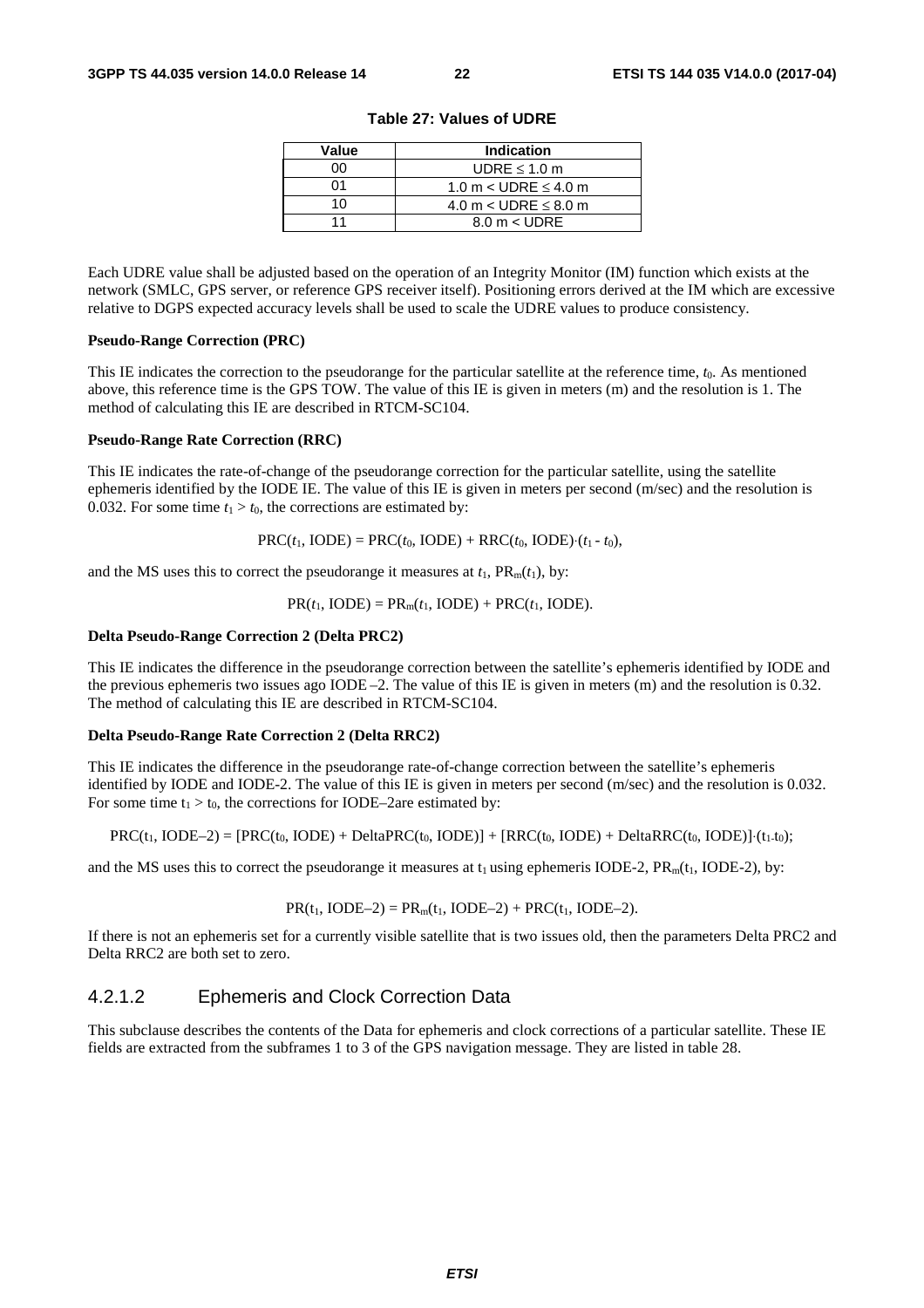| $0 - 604799$<br>20<br>Transmission<br>1<br>seconds<br>1<br>м<br><b>TOW</b><br>$6^{(1)}$<br>SVID/PRNID<br>$0 - 63$<br>M<br>1<br>---<br>---<br>1<br><b>TLM Message</b><br>$0 - 16383$<br>M<br>14<br>$---$<br>$---$<br>TLM Reserved (C)<br>$\overline{2}$<br>$0 - 3$<br>1<br>М<br>$\overline{a}$<br>---<br>$\overline{22}$<br><b>HOW</b><br>$0 - 4194303$<br>1<br>M<br>$---$<br>$\overline{a}$<br>WN<br>$0 - 1023$<br>1<br>M<br>10<br>weeks<br>---<br>1<br>C/A or P on L2<br>$\overline{c}$<br>M<br>$0 - 3$<br>Boolean<br>---<br><b>URA</b> Index<br>4<br>$0 - 15$<br>1<br>Boolean<br>М<br>$---$<br>SV Health<br>6<br>$0 - 63$<br>1<br>M<br><b>Boolean</b><br>---<br>$10^{(1)}$<br>$\overline{1}$<br><b>IODC</b><br>$0 - 1023$<br>M<br>$\sim$<br>---<br>$0 - 1$<br>1<br>L <sub>2</sub> P Data Flag<br>1<br>Boolean<br>M<br>---<br>SF1 Reserved<br>87<br>Ful I Range<br>$\overline{a}$<br>1<br>M<br>$\overline{a}$<br>$2 - 31$<br>8<br>$-128 - 127$<br>1<br>M<br>T <sub>GD</sub><br>seconds<br>2 <sup>4</sup><br>$16^{(1)}$<br>$0 - 604784$<br>1<br>M<br>seconds<br>$t_{oc}$<br>$2 - 55$<br>Af <sub>2</sub><br>$-128 - 127$<br>sec/sec <sup>2</sup><br>1<br>M<br>8<br>$2 - 43$<br>$-32768 - 32767$<br>$\mathbf{1}$<br>Af <sub>1</sub><br>16<br>M<br>sec/sec<br>$2 - 31$<br>22<br>$-2097152-$<br>1<br>$Af_0$<br>seconds<br>М<br>2097151<br>$2 - 5$<br>$\overline{C_{rs}}$<br>$-32768 - 32767$<br>16<br>1<br>M<br>meters<br>$2^{-43}$<br>$-32768 - 32767$<br>16<br>semi-<br>1<br>M<br>$\Delta n$<br>circles/sec<br>$2 - 31$<br>Mo<br>$-2147483648 -$<br>M<br>32<br>semi-<br>$\mathbf{1}$<br>2147483647<br>circles<br>$2 - 5$<br>$-32768 - 32767$<br>1<br>M<br>$C_{uc}$<br>16<br>meters<br>$2 - 33$<br>$32^{(1)}$<br>$\mathbf{1}$<br>$\overline{\mathsf{M}}$<br>E<br>$0 - 4294967295$<br>$\overline{a}$<br>$2 - 29$<br>$-32768 - 32767$<br>$\overline{C}_{us}$<br>16<br>radius<br>1<br>$\overline{M}$<br>$(A)^{1/2}$<br>$2 - 19$<br>$32^{(1)}$<br>meters <sup>1/2</sup><br>$0 - 4294967295$<br>1<br>M<br>2 <sup>4</sup><br>$16^{(1)}$<br>$\mathbf{1}$<br>$0 - 604784$<br>M<br>seconds<br>toe<br>$\overline{1}$<br>Fit Interval Flag<br>$\mathbf{1}$<br>---<br>$0 - 1$<br>Boolean<br>M<br>$\overline{5}$<br>1<br><b>AODO</b><br>900<br>$0 - 31$<br>M<br>seconds<br>$2 - 29$<br>$\overline{16}$<br>$-32768 - 32767$<br>1<br>$\overline{\mathsf{M}}$<br>radians<br>$C_{ic}$<br>$2 - 31$<br>OMEGA <sub>0</sub><br>$\overline{32}$<br>$\mathbf{1}$<br>$-2147483648 -$<br>M<br>semi-<br>2147483647<br>circles<br>$2 - 29$<br>$-32768 - 32767$<br>$C_{is}$<br>16<br>radians<br>1<br>M<br>$2 - 31$<br>$\overline{32}$<br>1<br>$-2147483648 -$<br>semi-<br>м<br>io<br>2147483647<br>circles<br>$2 - 29$<br>$C_{rc}$<br>16<br>$-32768 - 32767$<br>1<br>meters<br>M<br>$2 - 31$<br>1<br>$\overline{32}$<br>$\overline{\mathsf{M}}$<br>$-2147483648 -$<br>semi-<br>$\omega$<br>2147483647<br>circles<br>$2 - 43$<br>OMEGAdot<br>Semi-<br>M<br>24<br>$-8388608-$<br>$\mathbf{1}$<br>8388607<br>circles/sec<br>$2 - 43$<br>$-8192 - 8191$<br>$\mathbf{1}$<br>Idot<br>14<br>Semi-<br>M<br>circles/sec<br>$\overline{1}$<br>Spares/zero fill<br>20<br>$\overline{a}$<br>M<br>$\overline{a}$<br>$\cdots$ | Parameter | <b>Bits</b><br><b>Resolution</b><br>Range |  | <b>Units</b> | <b>Occurrences</b> | <b>Presence</b> |  |
|----------------------------------------------------------------------------------------------------------------------------------------------------------------------------------------------------------------------------------------------------------------------------------------------------------------------------------------------------------------------------------------------------------------------------------------------------------------------------------------------------------------------------------------------------------------------------------------------------------------------------------------------------------------------------------------------------------------------------------------------------------------------------------------------------------------------------------------------------------------------------------------------------------------------------------------------------------------------------------------------------------------------------------------------------------------------------------------------------------------------------------------------------------------------------------------------------------------------------------------------------------------------------------------------------------------------------------------------------------------------------------------------------------------------------------------------------------------------------------------------------------------------------------------------------------------------------------------------------------------------------------------------------------------------------------------------------------------------------------------------------------------------------------------------------------------------------------------------------------------------------------------------------------------------------------------------------------------------------------------------------------------------------------------------------------------------------------------------------------------------------------------------------------------------------------------------------------------------------------------------------------------------------------------------------------------------------------------------------------------------------------------------------------------------------------------------------------------------------------------------------------------------------------------------------------------------------------------------------------------------------------------------------------------------------------------------------------------------------------------------------------------------------------------------------------------------------------------------------------------------------------------------------------------------------------------------------------------------------------------------------------------------------------------------------------------------------------------------------------------------------------------------------------------------------------|-----------|-------------------------------------------|--|--------------|--------------------|-----------------|--|
|                                                                                                                                                                                                                                                                                                                                                                                                                                                                                                                                                                                                                                                                                                                                                                                                                                                                                                                                                                                                                                                                                                                                                                                                                                                                                                                                                                                                                                                                                                                                                                                                                                                                                                                                                                                                                                                                                                                                                                                                                                                                                                                                                                                                                                                                                                                                                                                                                                                                                                                                                                                                                                                                                                                                                                                                                                                                                                                                                                                                                                                                                                                                                                                  |           |                                           |  |              |                    |                 |  |
|                                                                                                                                                                                                                                                                                                                                                                                                                                                                                                                                                                                                                                                                                                                                                                                                                                                                                                                                                                                                                                                                                                                                                                                                                                                                                                                                                                                                                                                                                                                                                                                                                                                                                                                                                                                                                                                                                                                                                                                                                                                                                                                                                                                                                                                                                                                                                                                                                                                                                                                                                                                                                                                                                                                                                                                                                                                                                                                                                                                                                                                                                                                                                                                  |           |                                           |  |              |                    |                 |  |
|                                                                                                                                                                                                                                                                                                                                                                                                                                                                                                                                                                                                                                                                                                                                                                                                                                                                                                                                                                                                                                                                                                                                                                                                                                                                                                                                                                                                                                                                                                                                                                                                                                                                                                                                                                                                                                                                                                                                                                                                                                                                                                                                                                                                                                                                                                                                                                                                                                                                                                                                                                                                                                                                                                                                                                                                                                                                                                                                                                                                                                                                                                                                                                                  |           |                                           |  |              |                    |                 |  |
|                                                                                                                                                                                                                                                                                                                                                                                                                                                                                                                                                                                                                                                                                                                                                                                                                                                                                                                                                                                                                                                                                                                                                                                                                                                                                                                                                                                                                                                                                                                                                                                                                                                                                                                                                                                                                                                                                                                                                                                                                                                                                                                                                                                                                                                                                                                                                                                                                                                                                                                                                                                                                                                                                                                                                                                                                                                                                                                                                                                                                                                                                                                                                                                  |           |                                           |  |              |                    |                 |  |
|                                                                                                                                                                                                                                                                                                                                                                                                                                                                                                                                                                                                                                                                                                                                                                                                                                                                                                                                                                                                                                                                                                                                                                                                                                                                                                                                                                                                                                                                                                                                                                                                                                                                                                                                                                                                                                                                                                                                                                                                                                                                                                                                                                                                                                                                                                                                                                                                                                                                                                                                                                                                                                                                                                                                                                                                                                                                                                                                                                                                                                                                                                                                                                                  |           |                                           |  |              |                    |                 |  |
|                                                                                                                                                                                                                                                                                                                                                                                                                                                                                                                                                                                                                                                                                                                                                                                                                                                                                                                                                                                                                                                                                                                                                                                                                                                                                                                                                                                                                                                                                                                                                                                                                                                                                                                                                                                                                                                                                                                                                                                                                                                                                                                                                                                                                                                                                                                                                                                                                                                                                                                                                                                                                                                                                                                                                                                                                                                                                                                                                                                                                                                                                                                                                                                  |           |                                           |  |              |                    |                 |  |
|                                                                                                                                                                                                                                                                                                                                                                                                                                                                                                                                                                                                                                                                                                                                                                                                                                                                                                                                                                                                                                                                                                                                                                                                                                                                                                                                                                                                                                                                                                                                                                                                                                                                                                                                                                                                                                                                                                                                                                                                                                                                                                                                                                                                                                                                                                                                                                                                                                                                                                                                                                                                                                                                                                                                                                                                                                                                                                                                                                                                                                                                                                                                                                                  |           |                                           |  |              |                    |                 |  |
|                                                                                                                                                                                                                                                                                                                                                                                                                                                                                                                                                                                                                                                                                                                                                                                                                                                                                                                                                                                                                                                                                                                                                                                                                                                                                                                                                                                                                                                                                                                                                                                                                                                                                                                                                                                                                                                                                                                                                                                                                                                                                                                                                                                                                                                                                                                                                                                                                                                                                                                                                                                                                                                                                                                                                                                                                                                                                                                                                                                                                                                                                                                                                                                  |           |                                           |  |              |                    |                 |  |
|                                                                                                                                                                                                                                                                                                                                                                                                                                                                                                                                                                                                                                                                                                                                                                                                                                                                                                                                                                                                                                                                                                                                                                                                                                                                                                                                                                                                                                                                                                                                                                                                                                                                                                                                                                                                                                                                                                                                                                                                                                                                                                                                                                                                                                                                                                                                                                                                                                                                                                                                                                                                                                                                                                                                                                                                                                                                                                                                                                                                                                                                                                                                                                                  |           |                                           |  |              |                    |                 |  |
|                                                                                                                                                                                                                                                                                                                                                                                                                                                                                                                                                                                                                                                                                                                                                                                                                                                                                                                                                                                                                                                                                                                                                                                                                                                                                                                                                                                                                                                                                                                                                                                                                                                                                                                                                                                                                                                                                                                                                                                                                                                                                                                                                                                                                                                                                                                                                                                                                                                                                                                                                                                                                                                                                                                                                                                                                                                                                                                                                                                                                                                                                                                                                                                  |           |                                           |  |              |                    |                 |  |
|                                                                                                                                                                                                                                                                                                                                                                                                                                                                                                                                                                                                                                                                                                                                                                                                                                                                                                                                                                                                                                                                                                                                                                                                                                                                                                                                                                                                                                                                                                                                                                                                                                                                                                                                                                                                                                                                                                                                                                                                                                                                                                                                                                                                                                                                                                                                                                                                                                                                                                                                                                                                                                                                                                                                                                                                                                                                                                                                                                                                                                                                                                                                                                                  |           |                                           |  |              |                    |                 |  |
|                                                                                                                                                                                                                                                                                                                                                                                                                                                                                                                                                                                                                                                                                                                                                                                                                                                                                                                                                                                                                                                                                                                                                                                                                                                                                                                                                                                                                                                                                                                                                                                                                                                                                                                                                                                                                                                                                                                                                                                                                                                                                                                                                                                                                                                                                                                                                                                                                                                                                                                                                                                                                                                                                                                                                                                                                                                                                                                                                                                                                                                                                                                                                                                  |           |                                           |  |              |                    |                 |  |
|                                                                                                                                                                                                                                                                                                                                                                                                                                                                                                                                                                                                                                                                                                                                                                                                                                                                                                                                                                                                                                                                                                                                                                                                                                                                                                                                                                                                                                                                                                                                                                                                                                                                                                                                                                                                                                                                                                                                                                                                                                                                                                                                                                                                                                                                                                                                                                                                                                                                                                                                                                                                                                                                                                                                                                                                                                                                                                                                                                                                                                                                                                                                                                                  |           |                                           |  |              |                    |                 |  |
|                                                                                                                                                                                                                                                                                                                                                                                                                                                                                                                                                                                                                                                                                                                                                                                                                                                                                                                                                                                                                                                                                                                                                                                                                                                                                                                                                                                                                                                                                                                                                                                                                                                                                                                                                                                                                                                                                                                                                                                                                                                                                                                                                                                                                                                                                                                                                                                                                                                                                                                                                                                                                                                                                                                                                                                                                                                                                                                                                                                                                                                                                                                                                                                  |           |                                           |  |              |                    |                 |  |
|                                                                                                                                                                                                                                                                                                                                                                                                                                                                                                                                                                                                                                                                                                                                                                                                                                                                                                                                                                                                                                                                                                                                                                                                                                                                                                                                                                                                                                                                                                                                                                                                                                                                                                                                                                                                                                                                                                                                                                                                                                                                                                                                                                                                                                                                                                                                                                                                                                                                                                                                                                                                                                                                                                                                                                                                                                                                                                                                                                                                                                                                                                                                                                                  |           |                                           |  |              |                    |                 |  |
|                                                                                                                                                                                                                                                                                                                                                                                                                                                                                                                                                                                                                                                                                                                                                                                                                                                                                                                                                                                                                                                                                                                                                                                                                                                                                                                                                                                                                                                                                                                                                                                                                                                                                                                                                                                                                                                                                                                                                                                                                                                                                                                                                                                                                                                                                                                                                                                                                                                                                                                                                                                                                                                                                                                                                                                                                                                                                                                                                                                                                                                                                                                                                                                  |           |                                           |  |              |                    |                 |  |
|                                                                                                                                                                                                                                                                                                                                                                                                                                                                                                                                                                                                                                                                                                                                                                                                                                                                                                                                                                                                                                                                                                                                                                                                                                                                                                                                                                                                                                                                                                                                                                                                                                                                                                                                                                                                                                                                                                                                                                                                                                                                                                                                                                                                                                                                                                                                                                                                                                                                                                                                                                                                                                                                                                                                                                                                                                                                                                                                                                                                                                                                                                                                                                                  |           |                                           |  |              |                    |                 |  |
|                                                                                                                                                                                                                                                                                                                                                                                                                                                                                                                                                                                                                                                                                                                                                                                                                                                                                                                                                                                                                                                                                                                                                                                                                                                                                                                                                                                                                                                                                                                                                                                                                                                                                                                                                                                                                                                                                                                                                                                                                                                                                                                                                                                                                                                                                                                                                                                                                                                                                                                                                                                                                                                                                                                                                                                                                                                                                                                                                                                                                                                                                                                                                                                  |           |                                           |  |              |                    |                 |  |
|                                                                                                                                                                                                                                                                                                                                                                                                                                                                                                                                                                                                                                                                                                                                                                                                                                                                                                                                                                                                                                                                                                                                                                                                                                                                                                                                                                                                                                                                                                                                                                                                                                                                                                                                                                                                                                                                                                                                                                                                                                                                                                                                                                                                                                                                                                                                                                                                                                                                                                                                                                                                                                                                                                                                                                                                                                                                                                                                                                                                                                                                                                                                                                                  |           |                                           |  |              |                    |                 |  |
|                                                                                                                                                                                                                                                                                                                                                                                                                                                                                                                                                                                                                                                                                                                                                                                                                                                                                                                                                                                                                                                                                                                                                                                                                                                                                                                                                                                                                                                                                                                                                                                                                                                                                                                                                                                                                                                                                                                                                                                                                                                                                                                                                                                                                                                                                                                                                                                                                                                                                                                                                                                                                                                                                                                                                                                                                                                                                                                                                                                                                                                                                                                                                                                  |           |                                           |  |              |                    |                 |  |
|                                                                                                                                                                                                                                                                                                                                                                                                                                                                                                                                                                                                                                                                                                                                                                                                                                                                                                                                                                                                                                                                                                                                                                                                                                                                                                                                                                                                                                                                                                                                                                                                                                                                                                                                                                                                                                                                                                                                                                                                                                                                                                                                                                                                                                                                                                                                                                                                                                                                                                                                                                                                                                                                                                                                                                                                                                                                                                                                                                                                                                                                                                                                                                                  |           |                                           |  |              |                    |                 |  |
|                                                                                                                                                                                                                                                                                                                                                                                                                                                                                                                                                                                                                                                                                                                                                                                                                                                                                                                                                                                                                                                                                                                                                                                                                                                                                                                                                                                                                                                                                                                                                                                                                                                                                                                                                                                                                                                                                                                                                                                                                                                                                                                                                                                                                                                                                                                                                                                                                                                                                                                                                                                                                                                                                                                                                                                                                                                                                                                                                                                                                                                                                                                                                                                  |           |                                           |  |              |                    |                 |  |
|                                                                                                                                                                                                                                                                                                                                                                                                                                                                                                                                                                                                                                                                                                                                                                                                                                                                                                                                                                                                                                                                                                                                                                                                                                                                                                                                                                                                                                                                                                                                                                                                                                                                                                                                                                                                                                                                                                                                                                                                                                                                                                                                                                                                                                                                                                                                                                                                                                                                                                                                                                                                                                                                                                                                                                                                                                                                                                                                                                                                                                                                                                                                                                                  |           |                                           |  |              |                    |                 |  |
|                                                                                                                                                                                                                                                                                                                                                                                                                                                                                                                                                                                                                                                                                                                                                                                                                                                                                                                                                                                                                                                                                                                                                                                                                                                                                                                                                                                                                                                                                                                                                                                                                                                                                                                                                                                                                                                                                                                                                                                                                                                                                                                                                                                                                                                                                                                                                                                                                                                                                                                                                                                                                                                                                                                                                                                                                                                                                                                                                                                                                                                                                                                                                                                  |           |                                           |  |              |                    |                 |  |
|                                                                                                                                                                                                                                                                                                                                                                                                                                                                                                                                                                                                                                                                                                                                                                                                                                                                                                                                                                                                                                                                                                                                                                                                                                                                                                                                                                                                                                                                                                                                                                                                                                                                                                                                                                                                                                                                                                                                                                                                                                                                                                                                                                                                                                                                                                                                                                                                                                                                                                                                                                                                                                                                                                                                                                                                                                                                                                                                                                                                                                                                                                                                                                                  |           |                                           |  |              |                    |                 |  |
|                                                                                                                                                                                                                                                                                                                                                                                                                                                                                                                                                                                                                                                                                                                                                                                                                                                                                                                                                                                                                                                                                                                                                                                                                                                                                                                                                                                                                                                                                                                                                                                                                                                                                                                                                                                                                                                                                                                                                                                                                                                                                                                                                                                                                                                                                                                                                                                                                                                                                                                                                                                                                                                                                                                                                                                                                                                                                                                                                                                                                                                                                                                                                                                  |           |                                           |  |              |                    |                 |  |
|                                                                                                                                                                                                                                                                                                                                                                                                                                                                                                                                                                                                                                                                                                                                                                                                                                                                                                                                                                                                                                                                                                                                                                                                                                                                                                                                                                                                                                                                                                                                                                                                                                                                                                                                                                                                                                                                                                                                                                                                                                                                                                                                                                                                                                                                                                                                                                                                                                                                                                                                                                                                                                                                                                                                                                                                                                                                                                                                                                                                                                                                                                                                                                                  |           |                                           |  |              |                    |                 |  |
|                                                                                                                                                                                                                                                                                                                                                                                                                                                                                                                                                                                                                                                                                                                                                                                                                                                                                                                                                                                                                                                                                                                                                                                                                                                                                                                                                                                                                                                                                                                                                                                                                                                                                                                                                                                                                                                                                                                                                                                                                                                                                                                                                                                                                                                                                                                                                                                                                                                                                                                                                                                                                                                                                                                                                                                                                                                                                                                                                                                                                                                                                                                                                                                  |           |                                           |  |              |                    |                 |  |
|                                                                                                                                                                                                                                                                                                                                                                                                                                                                                                                                                                                                                                                                                                                                                                                                                                                                                                                                                                                                                                                                                                                                                                                                                                                                                                                                                                                                                                                                                                                                                                                                                                                                                                                                                                                                                                                                                                                                                                                                                                                                                                                                                                                                                                                                                                                                                                                                                                                                                                                                                                                                                                                                                                                                                                                                                                                                                                                                                                                                                                                                                                                                                                                  |           |                                           |  |              |                    |                 |  |
|                                                                                                                                                                                                                                                                                                                                                                                                                                                                                                                                                                                                                                                                                                                                                                                                                                                                                                                                                                                                                                                                                                                                                                                                                                                                                                                                                                                                                                                                                                                                                                                                                                                                                                                                                                                                                                                                                                                                                                                                                                                                                                                                                                                                                                                                                                                                                                                                                                                                                                                                                                                                                                                                                                                                                                                                                                                                                                                                                                                                                                                                                                                                                                                  |           |                                           |  |              |                    |                 |  |
|                                                                                                                                                                                                                                                                                                                                                                                                                                                                                                                                                                                                                                                                                                                                                                                                                                                                                                                                                                                                                                                                                                                                                                                                                                                                                                                                                                                                                                                                                                                                                                                                                                                                                                                                                                                                                                                                                                                                                                                                                                                                                                                                                                                                                                                                                                                                                                                                                                                                                                                                                                                                                                                                                                                                                                                                                                                                                                                                                                                                                                                                                                                                                                                  |           |                                           |  |              |                    |                 |  |
|                                                                                                                                                                                                                                                                                                                                                                                                                                                                                                                                                                                                                                                                                                                                                                                                                                                                                                                                                                                                                                                                                                                                                                                                                                                                                                                                                                                                                                                                                                                                                                                                                                                                                                                                                                                                                                                                                                                                                                                                                                                                                                                                                                                                                                                                                                                                                                                                                                                                                                                                                                                                                                                                                                                                                                                                                                                                                                                                                                                                                                                                                                                                                                                  |           |                                           |  |              |                    |                 |  |
|                                                                                                                                                                                                                                                                                                                                                                                                                                                                                                                                                                                                                                                                                                                                                                                                                                                                                                                                                                                                                                                                                                                                                                                                                                                                                                                                                                                                                                                                                                                                                                                                                                                                                                                                                                                                                                                                                                                                                                                                                                                                                                                                                                                                                                                                                                                                                                                                                                                                                                                                                                                                                                                                                                                                                                                                                                                                                                                                                                                                                                                                                                                                                                                  |           |                                           |  |              |                    |                 |  |
|                                                                                                                                                                                                                                                                                                                                                                                                                                                                                                                                                                                                                                                                                                                                                                                                                                                                                                                                                                                                                                                                                                                                                                                                                                                                                                                                                                                                                                                                                                                                                                                                                                                                                                                                                                                                                                                                                                                                                                                                                                                                                                                                                                                                                                                                                                                                                                                                                                                                                                                                                                                                                                                                                                                                                                                                                                                                                                                                                                                                                                                                                                                                                                                  |           |                                           |  |              |                    |                 |  |
|                                                                                                                                                                                                                                                                                                                                                                                                                                                                                                                                                                                                                                                                                                                                                                                                                                                                                                                                                                                                                                                                                                                                                                                                                                                                                                                                                                                                                                                                                                                                                                                                                                                                                                                                                                                                                                                                                                                                                                                                                                                                                                                                                                                                                                                                                                                                                                                                                                                                                                                                                                                                                                                                                                                                                                                                                                                                                                                                                                                                                                                                                                                                                                                  |           |                                           |  |              |                    |                 |  |
|                                                                                                                                                                                                                                                                                                                                                                                                                                                                                                                                                                                                                                                                                                                                                                                                                                                                                                                                                                                                                                                                                                                                                                                                                                                                                                                                                                                                                                                                                                                                                                                                                                                                                                                                                                                                                                                                                                                                                                                                                                                                                                                                                                                                                                                                                                                                                                                                                                                                                                                                                                                                                                                                                                                                                                                                                                                                                                                                                                                                                                                                                                                                                                                  |           |                                           |  |              |                    |                 |  |
|                                                                                                                                                                                                                                                                                                                                                                                                                                                                                                                                                                                                                                                                                                                                                                                                                                                                                                                                                                                                                                                                                                                                                                                                                                                                                                                                                                                                                                                                                                                                                                                                                                                                                                                                                                                                                                                                                                                                                                                                                                                                                                                                                                                                                                                                                                                                                                                                                                                                                                                                                                                                                                                                                                                                                                                                                                                                                                                                                                                                                                                                                                                                                                                  |           |                                           |  |              |                    |                 |  |
|                                                                                                                                                                                                                                                                                                                                                                                                                                                                                                                                                                                                                                                                                                                                                                                                                                                                                                                                                                                                                                                                                                                                                                                                                                                                                                                                                                                                                                                                                                                                                                                                                                                                                                                                                                                                                                                                                                                                                                                                                                                                                                                                                                                                                                                                                                                                                                                                                                                                                                                                                                                                                                                                                                                                                                                                                                                                                                                                                                                                                                                                                                                                                                                  |           |                                           |  |              |                    |                 |  |
|                                                                                                                                                                                                                                                                                                                                                                                                                                                                                                                                                                                                                                                                                                                                                                                                                                                                                                                                                                                                                                                                                                                                                                                                                                                                                                                                                                                                                                                                                                                                                                                                                                                                                                                                                                                                                                                                                                                                                                                                                                                                                                                                                                                                                                                                                                                                                                                                                                                                                                                                                                                                                                                                                                                                                                                                                                                                                                                                                                                                                                                                                                                                                                                  |           |                                           |  |              |                    |                 |  |
|                                                                                                                                                                                                                                                                                                                                                                                                                                                                                                                                                                                                                                                                                                                                                                                                                                                                                                                                                                                                                                                                                                                                                                                                                                                                                                                                                                                                                                                                                                                                                                                                                                                                                                                                                                                                                                                                                                                                                                                                                                                                                                                                                                                                                                                                                                                                                                                                                                                                                                                                                                                                                                                                                                                                                                                                                                                                                                                                                                                                                                                                                                                                                                                  |           |                                           |  |              |                    |                 |  |
|                                                                                                                                                                                                                                                                                                                                                                                                                                                                                                                                                                                                                                                                                                                                                                                                                                                                                                                                                                                                                                                                                                                                                                                                                                                                                                                                                                                                                                                                                                                                                                                                                                                                                                                                                                                                                                                                                                                                                                                                                                                                                                                                                                                                                                                                                                                                                                                                                                                                                                                                                                                                                                                                                                                                                                                                                                                                                                                                                                                                                                                                                                                                                                                  |           |                                           |  |              |                    |                 |  |
|                                                                                                                                                                                                                                                                                                                                                                                                                                                                                                                                                                                                                                                                                                                                                                                                                                                                                                                                                                                                                                                                                                                                                                                                                                                                                                                                                                                                                                                                                                                                                                                                                                                                                                                                                                                                                                                                                                                                                                                                                                                                                                                                                                                                                                                                                                                                                                                                                                                                                                                                                                                                                                                                                                                                                                                                                                                                                                                                                                                                                                                                                                                                                                                  |           |                                           |  |              |                    |                 |  |
|                                                                                                                                                                                                                                                                                                                                                                                                                                                                                                                                                                                                                                                                                                                                                                                                                                                                                                                                                                                                                                                                                                                                                                                                                                                                                                                                                                                                                                                                                                                                                                                                                                                                                                                                                                                                                                                                                                                                                                                                                                                                                                                                                                                                                                                                                                                                                                                                                                                                                                                                                                                                                                                                                                                                                                                                                                                                                                                                                                                                                                                                                                                                                                                  |           |                                           |  |              |                    |                 |  |
|                                                                                                                                                                                                                                                                                                                                                                                                                                                                                                                                                                                                                                                                                                                                                                                                                                                                                                                                                                                                                                                                                                                                                                                                                                                                                                                                                                                                                                                                                                                                                                                                                                                                                                                                                                                                                                                                                                                                                                                                                                                                                                                                                                                                                                                                                                                                                                                                                                                                                                                                                                                                                                                                                                                                                                                                                                                                                                                                                                                                                                                                                                                                                                                  |           |                                           |  |              |                    |                 |  |
|                                                                                                                                                                                                                                                                                                                                                                                                                                                                                                                                                                                                                                                                                                                                                                                                                                                                                                                                                                                                                                                                                                                                                                                                                                                                                                                                                                                                                                                                                                                                                                                                                                                                                                                                                                                                                                                                                                                                                                                                                                                                                                                                                                                                                                                                                                                                                                                                                                                                                                                                                                                                                                                                                                                                                                                                                                                                                                                                                                                                                                                                                                                                                                                  |           |                                           |  |              |                    |                 |  |

### **Table 28: Ephemeris and Clock Correction Data (per-satellite fields - (1) = Positive range only)**

#### **Transmission TOW**

This field indicates the approximate GPS time-of-week when the message is broadcast. The MS should interpret this field as a very coarse estimate of the current time.

#### **SVID/PRNID**

The satellite ID of the data from which this signal was obtained.

### **Rest of Fields**

The rest of fields are defined as in figure 20-1 of ICD-GPS-200.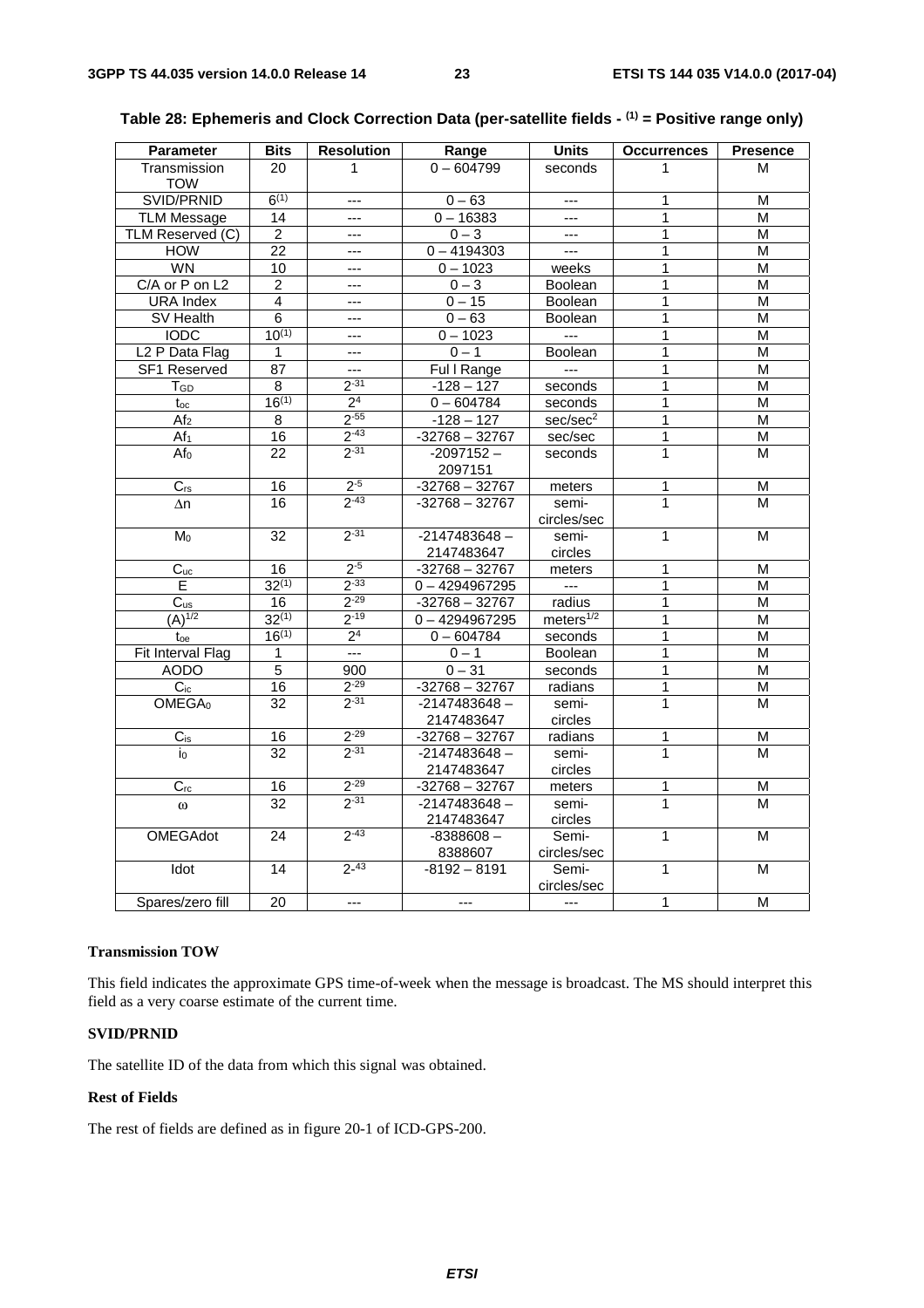### 4.2.1.3 Almanac and Other Data

This subclause describes the contents of the Data for ionospheric delay, UTC offset, and Almanac. These IE fileds are extracted from the subframes 4 and 5 of the GPS navigation message, excluding the parity bits and other redundant bits. They are listed in table 29.

| <b>Parameter</b>        | <b>Bits</b>    | <b>Resolution</b> | Range        | <b>Occurrences</b> | <b>Presence</b> |
|-------------------------|----------------|-------------------|--------------|--------------------|-----------------|
| <b>Transmission TOW</b> | 20             |                   | $0 - 604799$ |                    | м               |
| SV Mask                 | 32             |                   |              |                    | м               |
| <b>LSB TOW</b>          | 8              |                   | $0 - 255$    |                    | м               |
| SFID 0                  | 1              |                   | $0 - 1$      |                    |                 |
| Data ID                 | $\overline{2}$ |                   | ---          |                    |                 |
| Page No.                | 6              |                   | $1 - 25$     | Repeat three       |                 |
| Word 3                  | 16             | COSP              | COSP         | times:             |                 |
| Word 4                  | 24             | <b>COSP</b>       | <b>COSP</b>  | Each               |                 |
| Word 5                  | 24             | COSP              | <b>COSP</b>  | corresponds        |                 |
| Word 6                  | 24             | COSP              | <b>COSP</b>  | to a different     | М               |
| Word 7                  | 24             | COSP              | COSP         | page no. as        |                 |
| Word 8                  | 24             | <b>COSP</b>       | COSP         | described in       |                 |
| Word 9                  | 24             | COSP              | COSP         | table 29           |                 |
| Word 10                 | 22             | <b>COSP</b>       | COSP         |                    |                 |
| Spares/zero fill        | 5              |                   |              |                    | м               |

#### **Table 29: Almanac and Other Data**

#### **Transmission TOW**

This field indicates the approximate GPS time-of-week when the message is broadcast. The MS should interpret this field as a very coarse estimate of the current time.

#### **SV Mask**

This field indicates the satellites that contain the pages being broadcast in this data set.

#### **LSB TOW**

This field indicates the least significant 8 bits of the TOW. See ICD-GPS-200, figure 20-2.

#### **COSP**

Format Conditional on Subframe ID and Page Number. See ICD-GPS-200, subclause 20.3.3.5, figure 20-1.

#### **SFID 0**

This one bit field conveys the least significant bit of the SubFrame(SF) ID for which the following word 3 through word 10 data applies. Zero indicates subframe  $ID = 4$ , and One indicates Subframe  $ID = 5$ .

#### **Data ID**

Indicates the Data ID field contained in the indicated subframe, word 3, most significant 2 bits, as defined by ICD-GPS-200.

#### **Page No.**

Six-bit field indicates the Page ID of the indicated subframe for which the following Word 3 through Word 10 data applies. The page field and SFID field define the data content and format for the following word 3 through word 10 data fields as defined by ICD-GPS-200.

#### **Word 3 through Word 10**

Information bits (16, 22 or 24) that are contained in the respective words of the indicated subframe and page, excluding 2 bit "t" from Word 10. See reference ICD-GPS-200 for more information.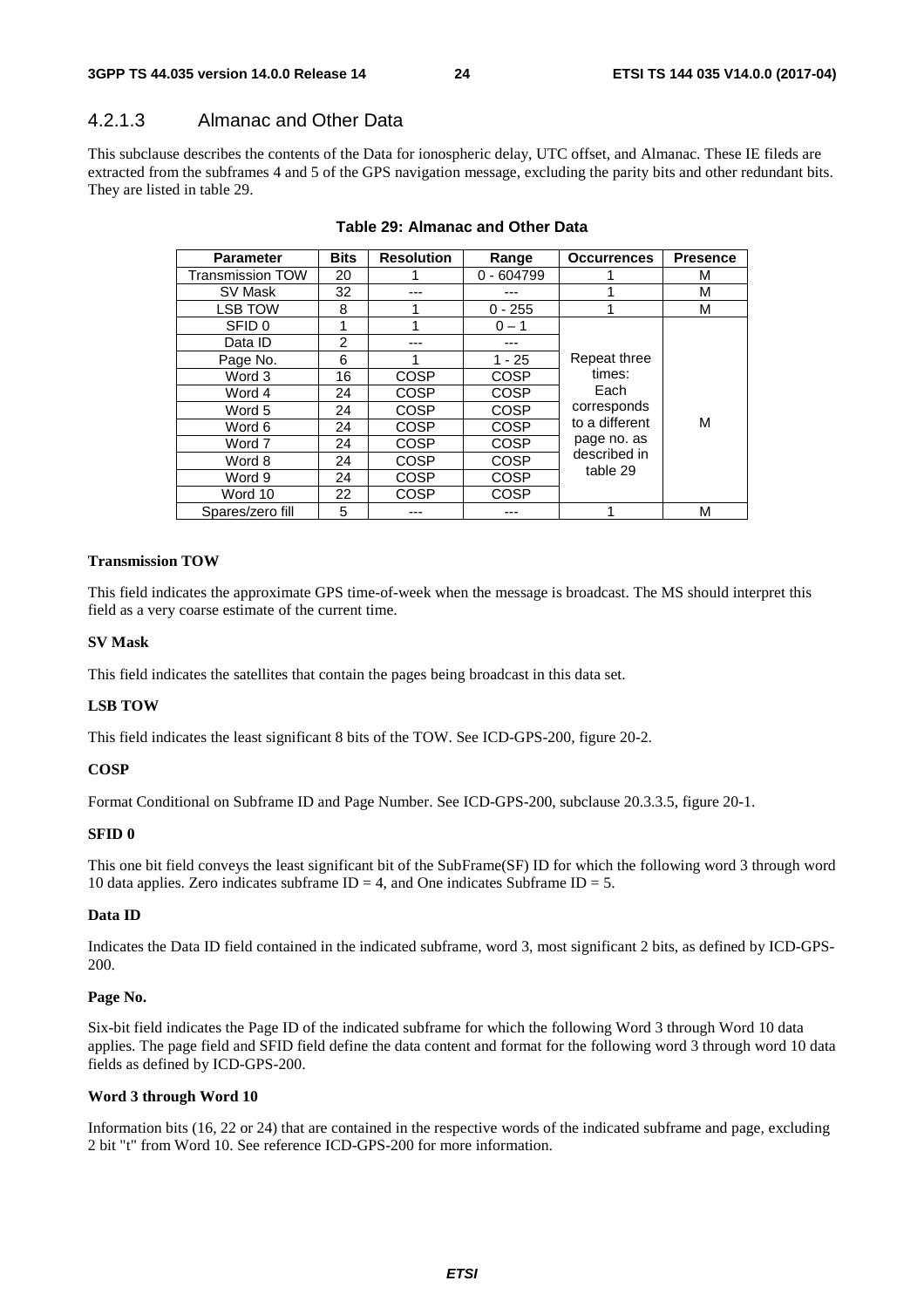Each broadcast Almanac and Other Data message contains three subframes of information. All three of subframe pages in this data set can be from the same subframe ID (all from subframe 5 for example), or a mixed set containing some subframe 4 and some subframe 5 data.

Table 29 shows the subframe and page numbers corresponding to the Almanac, SV Health, and Iono / UTC Correction data. A total of 35 subframes must be broadcast if all the information is to be provided to the MS. Given that three subframes worth of content can be delivered per broadcast message, it will take only 12 broadcast messages to deliver the entire data set shown in table 29. If the data listed in table 29 is broadcast at the rate of approximately once per four hours, one Almanac and Other Data message must be broadcast on average every 20 minutes. An alternate approach is to broadcast the 12 messages as a set closely together in time, but with four-hour duration between sets. Note that the four-hour figure is only used to illustrate the concept, and a shorter or longer period may be used instead.

It is possible to broadcast other data contained in Subframes 4 and/or 5 not shown in table 29. The format of the message remains the same, only the particular page of the desired data needs to be set properly. The contents of words 3 through 10 also need to be set as described in ICD-GPS-200. Using this format, it provides maximum compatibility for future expansion to include other data in subframes 4 and 5 not shown in table 30 or ICD-GPS-200.

#### **Table 30: Mapping of Almanac, Health, Iono, and UTC Data to Subframe Number and Page Number**

| Data Type                | <b>Subframe</b> | Page(s)                 |
|--------------------------|-----------------|-------------------------|
| Almanac Data (SV1 - 24)  |                 | $1 - 24$                |
| Almanac Data (SV25 - 32) |                 | 2, 3, 4, 5, 7, 8, 9, 10 |
| SV Health $(SV1 - 24)$   |                 | 25                      |
| SV Health $(SV25 - 32)$  |                 | 25                      |
| Iono/UTC Corrections     |                 |                         |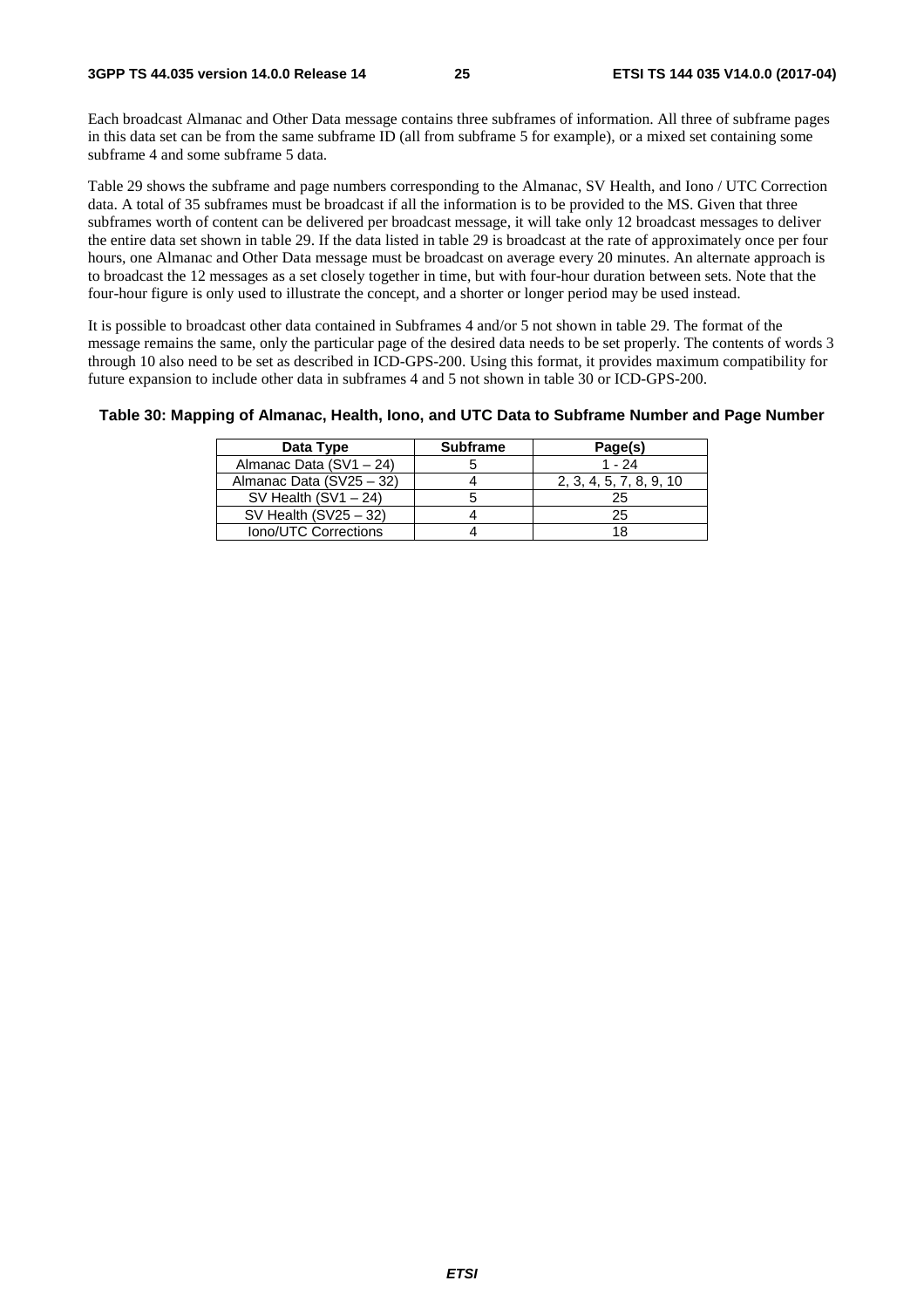## Annex A (informative): Overview of Broadcast Assistance for E-OTD and GPS

This annex presents an overview of the functionality and requirements for broadcasting assistance information for GPS and E-OTD in GSM networks. Potential impacts to other services are also described.

## A.1 General

The E-OTD and GPS assistance information may be broadcast over the SMSCB service. The SMSCB DRX service is used to forecast the occurrences of the broadcast messages. The E-OTD and GPS broadcasts are independent of each other, have own SMSCB message identifiers and are broadcast on the demand of the characteristics of the E-OTD and GPS. In the network side, the SMLC is responsible for gathering the information, constructing the broadcast messages and ciphering a part of the message, if necessary. The SMLC also maintains the deciphering keys that MS requests with MO-LR. The deciphering keys are location area specific.

SMSCB messages can be received when MS is in idle mode. When MS is in dedicated mode the same information that was received in idle mode via broadcast channel may be requested by MS via point-to-point messaging.

## A.2 E-OTD Assistance Broadcast

The information that is broadcast for E-OTD assistance is used in MS-based E-OTD to help the MS measure neighbour BTSs and compute its own position. The broadcast message is built so that it has always a fixed length of 82 octets, which is the size of one SMS Cell Broadcast (SMSCB) message. The information elements are scalable according to the number of neighbour BTSs and the amount of sectored channels.

In general, the following information is included in a broadcast E-OTD assistance message:

- Reference Time.
- Neighbour Channel Time Slot Scheme.
- Information about sectored neighbour channels.
- Neighbour channel 51 Multiframe Offset values.
- Neighbour channel BCC values.
- RTD Drift Factor values (ciphered if active).
- Neighbour channel RTD values (ciphered if active).
- Serving cell and neighbour cell location information (ciphered if active).

The system information message that is received in idle mode contains the neighbour channel information. The E-OTD SMSCB message refers to this system information neighbour list so that there is indication which neighbours in the system information neighbour list are included in the broadcast message. The neighbour channel RTD values, serving cell location and neighbour cell location information may be ciphered.

Based on the information in the broadcast message and the E-OTD measurements done by MS, MS is capable to calculate its position. MS that is not capable to calculate its position itself may receive the SMSCB messages and use the unciphered contents to help the synchronization to the neighbour channels.

Most information contained in the E-OTD broadcast message is static. However, the RTD values change relatively often due to the drift in unsynchronized BTS clocks. The duration of validity of RTD values will affect the location accuracy calculated by MS. The RTD update rate is a function of BTS clock stability and required location accuracy from the operator and may be specified by the operator.

## A.3 GPS Assistance Broadcast

#### **Broadcast DGPS Data**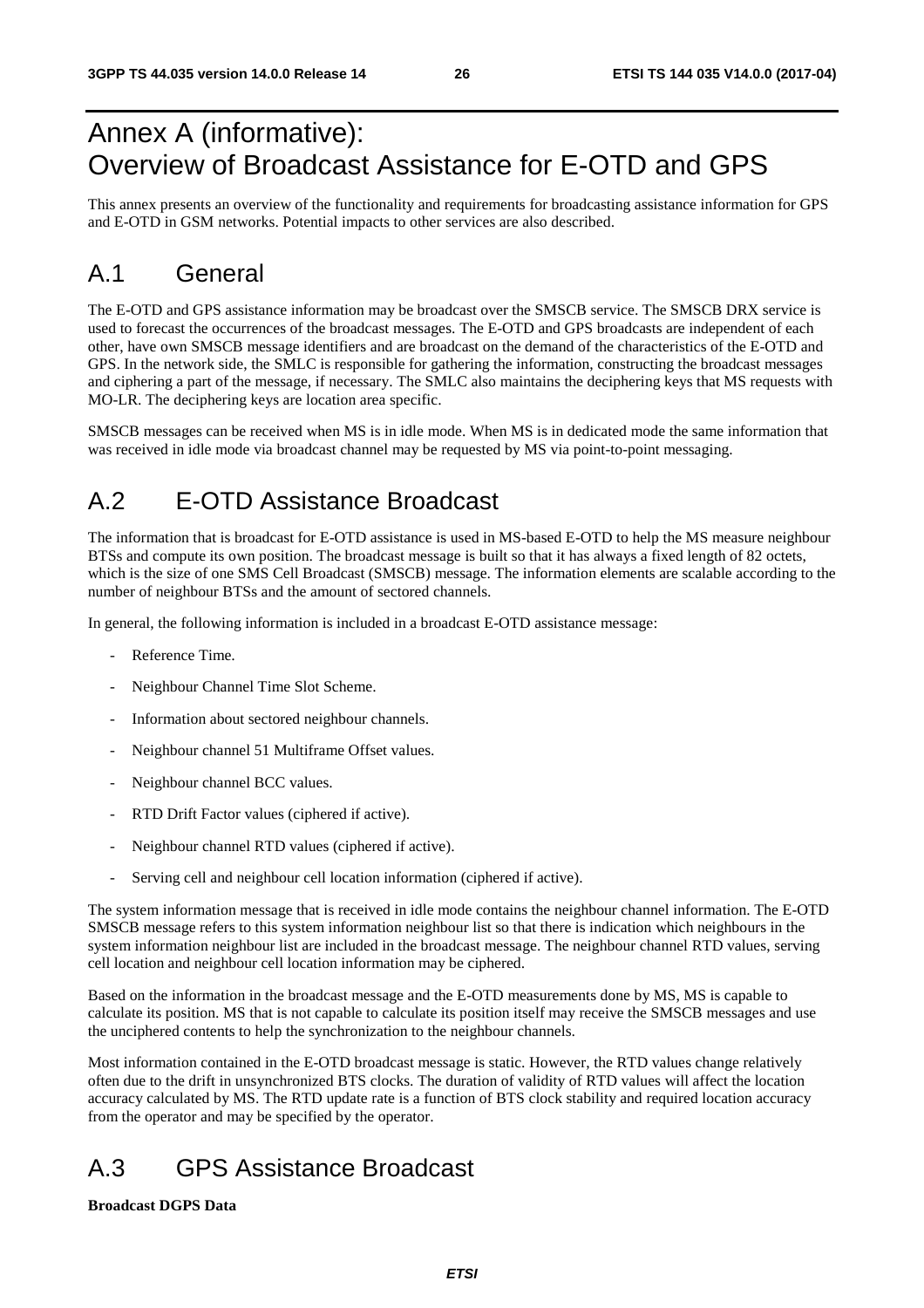The main content of the broadcast message for GPS assistance is DGPS corrections. This information is used in MSbased GPS positioning to improve the accuracy of the position result. Some background information for DGPS broadcast is presented in this subclause. Requirements on the GSM network for broadcasting DGPS corrections are also discussed.

In good signal environments, the primary determinant of position accuracy for GPS is the intentional degradation of the GPS satellite clocks, known as *selective availability* (SA). Another contributor to the error budget is unmodeled atmospheric delay. The techniques used to correct these error sources are collectively known as *differential GPS* (DGPS). These methods involve locating one or more reference receivers at known locations and observing the visible satellite signals. These receivers essentially solve the inverse GPS problem - find differences from the expected measurements at the known position. The accuracy of the DGPS corrections is inversely proportional to the distance from the reference location. The inaccuracy is caused by changes in the geometry and visibility of the satellite constellation. For most applications, however, the corrections are valid for receivers within a 200 km to 400 km radius of the reference station.

One noteworthy characteristic of the DGPS corrections is that they have a short time constant compared to other GPS information such as satellite ephemeris. Once a correction model is computed, its accuracy degrades over time. This is mainly due to the time-varying nature of the SA imposed on the satellite signals. The duration of validity of a set of differential corrections depends on the accuracy requirements of the user or application, but in general the corrections must be updated at least every 30 s.

The fact that DGPS corrections are valid for large areas but require frequent update make them very suitable for delivery over a GSM broadcast channel such as SMSCB. This broadcast strategy is used by other DGPS sources, such as FM broadcast stations and geostationary satellites (WAAS, EGNOS, and MSAS). However, broadcasting the DGPS corrections in the GSM network has a clear advantage over other sources. This is mainly due to the fact that GSM broadcast exploits the existing reliable data link between the GPS-capable MS and the GSM network. In the other methods, the MS must capture the DGPS information from another source and therefore pays a price in power consumption, complexity, or both.

The format used for GSM broadcast of DGPS corrections includes a list of satellites visible at a nearby reference location, the correction in the range measurement for each satellite, and the rate-of-change of the range correction. In addition, an allowance is made for adding correction differences (i.e. ΔPRC and ΔRRC values) for multiple copies of the GPS ephemeris, to reduce the network traffic flow. Other information includes satellite health status and a reference GPS time for the corrections. The total amount of DGPS information is 48 bits (6 octets) per satellite with 80 bits (10 octets) of overhead information. The total message size for 12 visible satellites is 82 octets, which will fit within a single SMSCB message.

#### **Broadcast Other Data**

The contents of the other broadcast GPS Assiatance Message data sets are ephemeris and clock correction, as well as almanac and other data. This information can be used by the GPS receiver integrated with MS to improve the signal acquisition time and sensitivity, to recover GPS time and to obtain Ephemeris, clock correction, UTC offset, Ionospheric delay, and Almanac data. For example, the ephemris data set may be broadcast every 90 s, and Almanac may be broadcast once every serveral hours. The mobile station which does not require E-OTD and/or DGPS assistance can wake up at 90 s intervals, download these data, and then go back to sleep. This broadcast message can assist mobile station in idle mode to acquire GPS satellites with improved sensitivity and perform GPS time recovery without pointto-point communication, therefore improving the time to the first fix and reducing the point-to-point message traffic. The message can be provided within a single SMSCB message.

## A.4 Impact on Other Services

#### *Latency*

The main impact is due to latency requirements for delivery of the DGPS and E-OTD assistance information. Both the DGPS corrections and the RTD values are valid for relatively short periods of time, and must be delivered in a timely manner. Thus, the service is sensitive to delays such as buffering broadcast SMSCB messages. The Reference Time in the broadcast messages and the drift factors can be used to compensate latency.

The Ephemeris and Clock Correction data set needs to be broadcast once every 90 s. The period for broadcasting the data set is chosen to provide the entire ephemeris (three subframes) in a reasonable amount of time. For 8 satellites, it would take 12 minutes. The Almanac and Other Data data set can be broadcast every several hours. To deliver the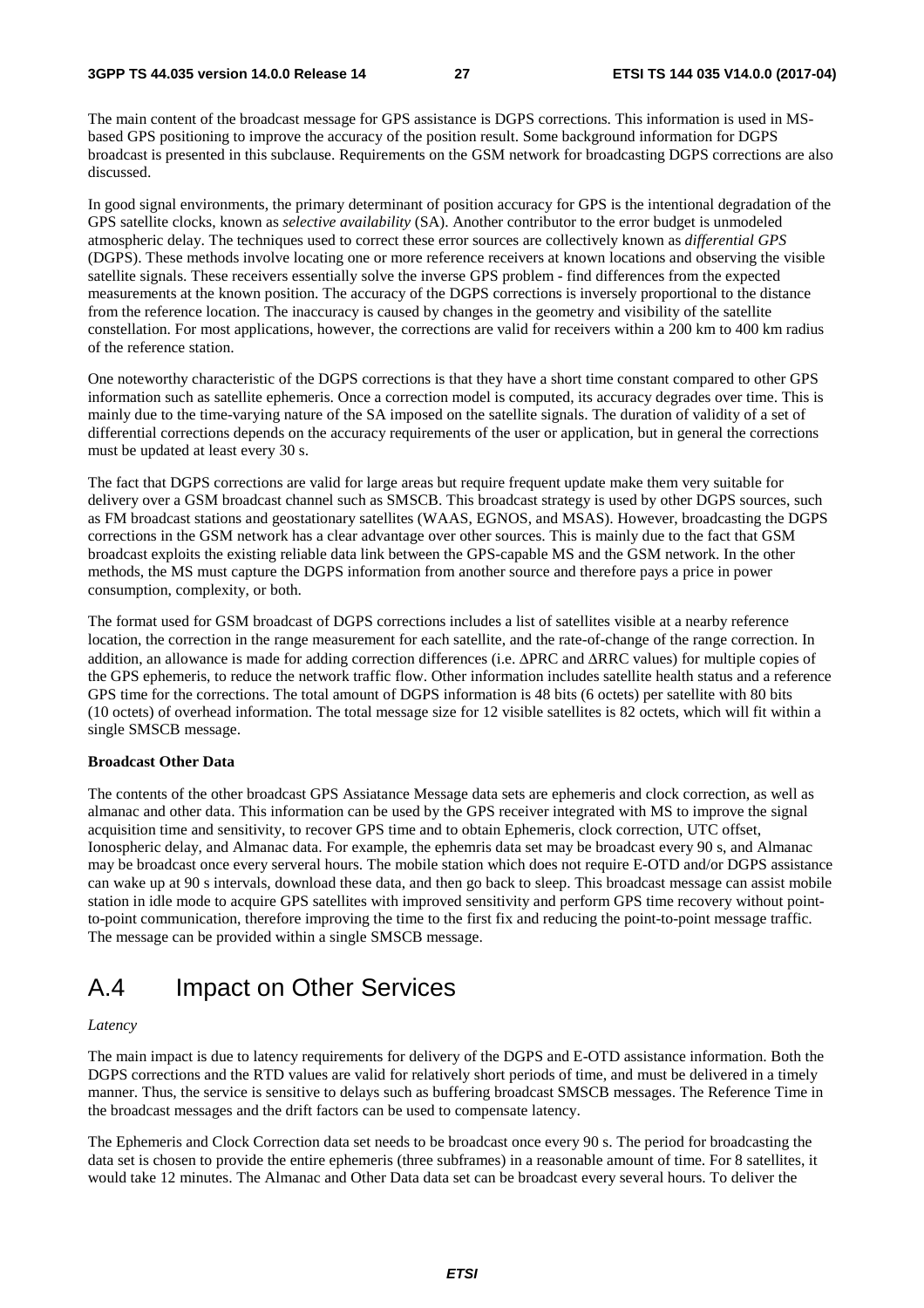entire data set within 6 minutes, 12 broadcasts with a 30 s rate are required. It can also be broadcast at a much slower rate. For instance, for a 20 minute rate, the data set can be delivered to the mobile station every 4 hours.

#### *Capacity*

The SMSCB used for LCS uses the basic CBCH or extended CBCH. The support of E-OTD and/or DGPS broadcast needs capacity related to broadcast message characteristics (RTD/DGPS validity). The SMSCB DRX service also needs to schedule a message that is sent once per schedule period. The maximum schedule period is 48 SMSCB message slots.

Example of capacity scenario:

- The basic CBCH uses the same physical resource as SDCCH/4 (sub channel 2) or SDCCH/8 (sub channel 2). If SMSCB service is supported in basic CBCH it occupies 1/4 of SDCCH capacity when using SDCCH/4 and 1/8 of SDCCH capacity when using SDCCH/8.
- The basic CBCH capacity is 1 SMSCB message per 2 s.
- Both DGPS and E-OTD broadcast is assumed to be once per 30 s and the Ephemeris and Almanac messages are assumed to be once per 90 s or longer (capacity is 15 SMSCB messages per 30 s).
- Schedule period is  $45 (= 45 \times 2 \text{ s} = 90 \text{ s})$ . If SMSCB DRX service is used for other services in SMSCB, the one SMSCB DRX schedule message per schedule period is needed to support all services:
	- $\Rightarrow$  LCS needs 2/15 + 1/45 of SMSCB capacity plus one schedule message every 90 s for delivering assistance data for both E-OTD and GPS methods.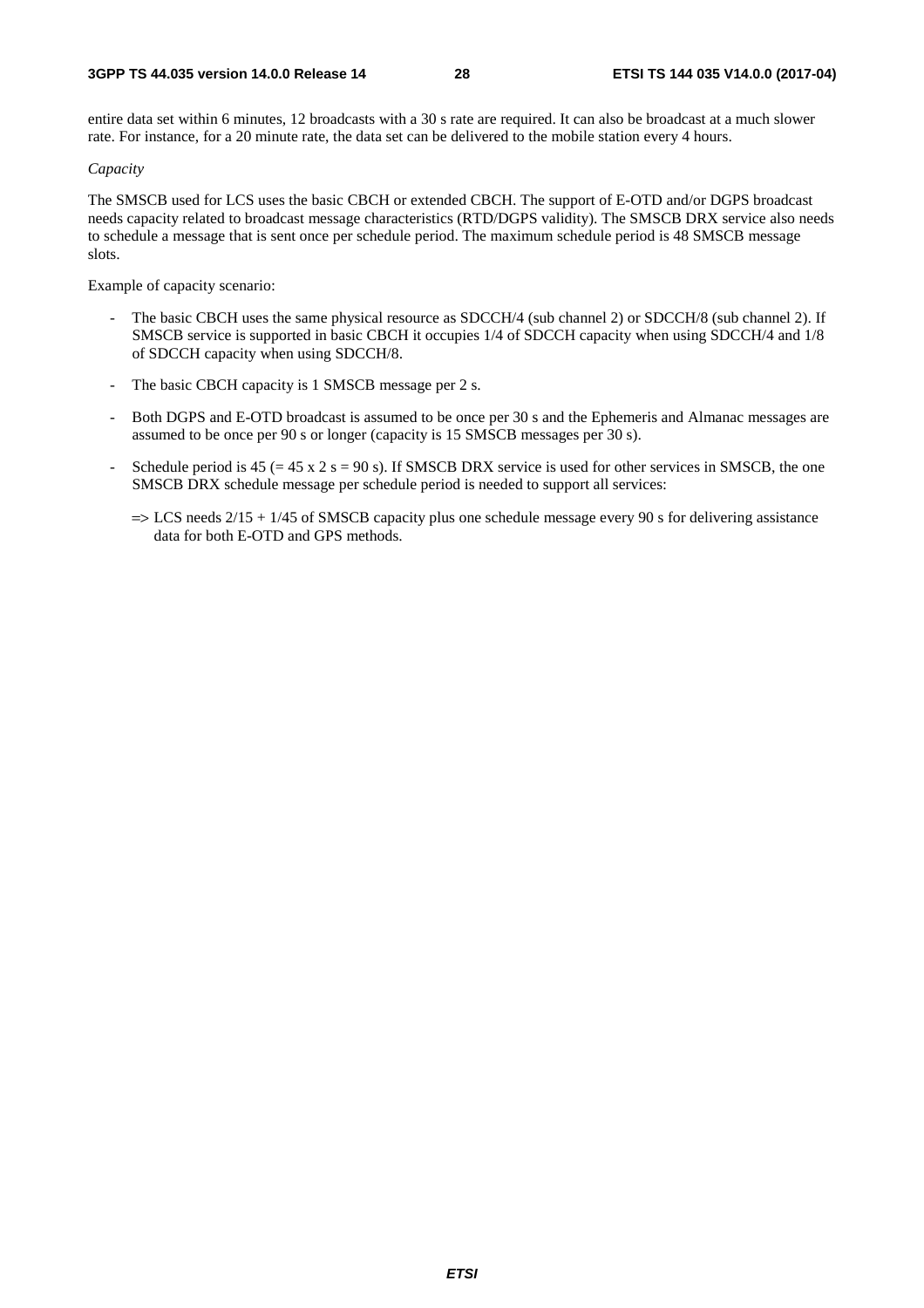## Annex B (informative): Example of E-OTD Assistance Data Broadcast Message

This example describes how the message is built when following neighbour cell information is enclosed into SMSCB broadcast message:

- All neighbours (1-19) from System Information Neighbour List is included into one broadcast message.
- The neighbours 1, 2, 3, 7, 8, 9, 11, 12, 13, 16, 17 and 19 are belonging to sectored BTS and following channels are in the same groups: (1, 2, 3), (7, 8, 9), (11, 12, 13) and (16, 17, 19). Serving cell channel is not belonging to sectored BTS.
- The channels belonging to sectored BTS are syncronized.
- The accuracy range is 15 km, and ciphering is active.
- The 51 Multiframe Value is included, the RTD range is 1 time slot and the RTD accuracy in 1/32 bit.
- BTS network is not syncronized.
- RTD Drift Factors are not included into message.
- NOTE: There are 15 remain bits for Relative Location Values and the 15 bits are used for Relative North or East extention bits. These bits are added to Nb18 North, Nb18 East, Nb15 North, Nb15 East, Nb14 North, Nb14 East, Nb10 North, Nb10 East, Nb6 North, Nb6 East, Nb5 North, Nb5 East, Nb4 North, Nb4 East and ID4 North.. These have 8 bits and the rest have 7 bits for relative location value.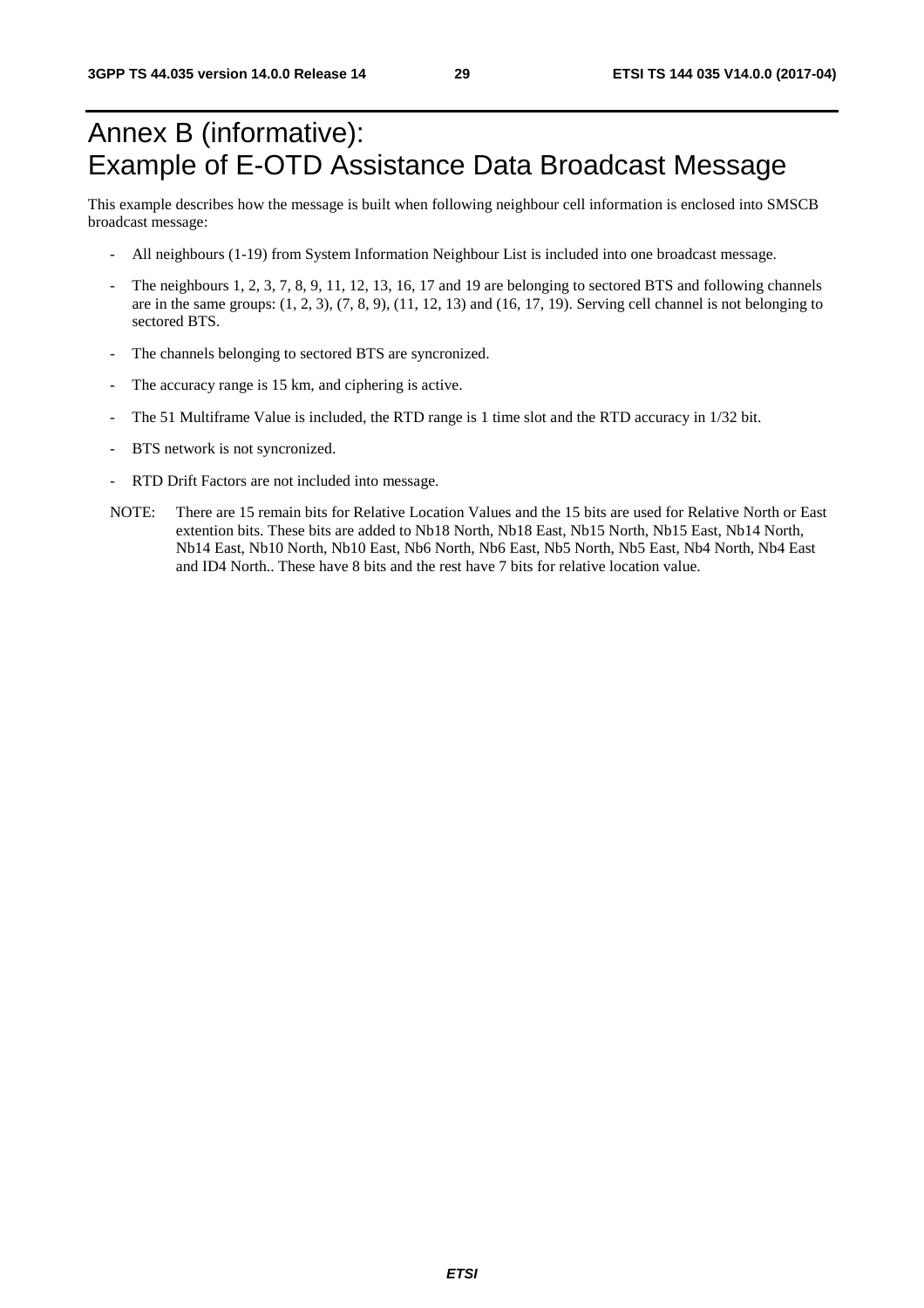*ETSI*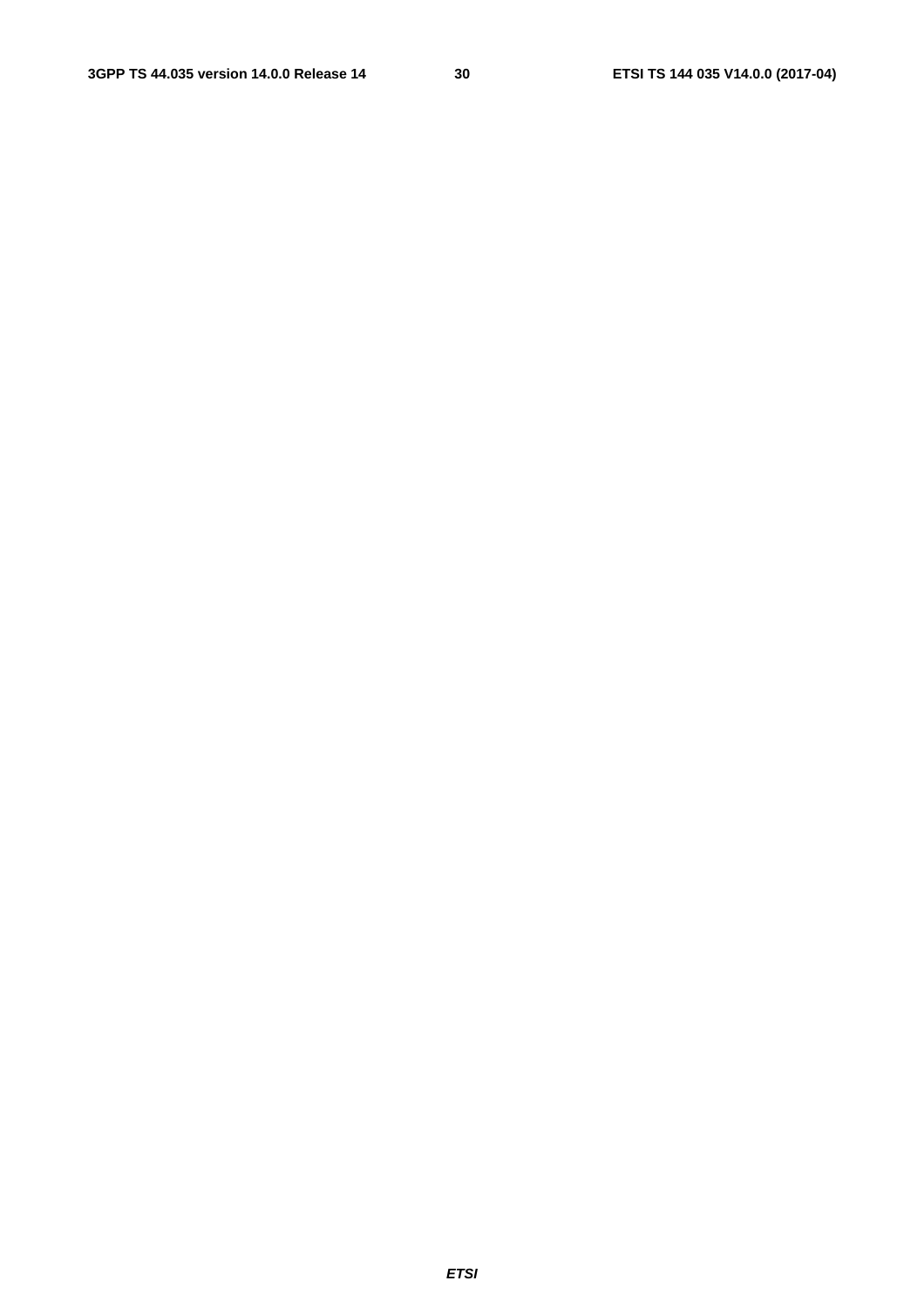| 8                                                             | 7                                                                                                        | 6                                                           | 5                                         | 4                                               | 3                                                        | 2                                        | 1                                                               |                     |
|---------------------------------------------------------------|----------------------------------------------------------------------------------------------------------|-------------------------------------------------------------|-------------------------------------------|-------------------------------------------------|----------------------------------------------------------|------------------------------------------|-----------------------------------------------------------------|---------------------|
| Cipher<br>On $(1)$                                            | <b>Accuracy Range</b><br>All Neighbours<br>Cipher<br><b>MSB(000)LSB</b><br>Key Ind<br>MSB(010)LSB<br>(0) |                                                             |                                           |                                                 |                                                          |                                          |                                                                 |                     |
|                                                               | Number of Neigh<br>MSB(11)                                                                               | RTD <sub>s</sub><br>Present<br>(1)                          | RTD<br>Drift<br>Factors<br>Present<br>(0) |                                                 | <b>RTD Accuracy</b><br>MSB(01)LSB                        | <b>RTD</b><br>Range<br>(1)               | Sector<br>Ind On<br>(1)                                         | Octet <sub>2</sub>  |
| Reference Time<br>Number of Neigh (001)LSB<br>(MSB, bits 9-5) |                                                                                                          |                                                             |                                           |                                                 |                                                          |                                          |                                                                 | Octet <sub>3</sub>  |
|                                                               | <b>Ciphering Serial Number</b><br>(MSB, bits 15-13)                                                      |                                                             |                                           |                                                 | Reference Time (LSB, bits 4-0)                           |                                          |                                                                 | Octet4              |
|                                                               |                                                                                                          |                                                             |                                           | Ciphering Serial Number (bits 12-5)             |                                                          |                                          |                                                                 | Octet <sub>5</sub>  |
|                                                               | <b>Time Slot Scheme</b><br>Serv Cell (MSB)& Nb <sub>19-18</sub>                                          |                                                             |                                           |                                                 | <b>Ciphering Serial Number</b><br>(bits 4-0, LSB)        |                                          |                                                                 | Octet <sub>6</sub>  |
|                                                               |                                                                                                          |                                                             |                                           | Time Slot Scheme Nb17-10                        |                                                          |                                          |                                                                 | Octet7              |
|                                                               |                                                                                                          |                                                             |                                           | Time Slot Scheme Nb <sub>9-2</sub>              |                                                          |                                          |                                                                 | Octet8              |
|                                                               |                                                                                                          | Sectored Channels Serv Cell & Nb <sub>19-14</sub> (0101100) |                                           |                                                 |                                                          |                                          | Time<br>Slot<br>Scheme<br>$Nb1$ LSB                             | Octet <sub>9</sub>  |
|                                                               |                                                                                                          |                                                             |                                           | Sectored Channels Nb <sub>13-6</sub> (11101110) |                                                          |                                          |                                                                 | Octet <sub>10</sub> |
|                                                               | Sec Ch BTS ID4 Nb19<br>MSB(011)LSB                                                                       |                                                             |                                           |                                                 | <b>Sectored Channels</b><br>Nb <sub>5-1</sub> (00111)LSB |                                          |                                                                 | Octet11             |
|                                                               | Sec Ch BTS ID3<br>Nb13 MSB(01)                                                                           |                                                             | Sec Ch BTS ID4 Nb16<br>MSB(011)LSB        |                                                 |                                                          | Sec Ch BTS ID4 Nb17<br>MSB(011)LSB       |                                                                 | Octet12             |
| Sec Ch<br><b>BTS ID2</b><br>N <sub>b</sub> 9<br>MSB(0)        |                                                                                                          | Sec Ch BTS ID3 Nb11<br>MSB(010)LSB                          |                                           |                                                 | Sec Ch BTS ID3 Nb12<br>MSB(010)LSB                       |                                          | Sec Ch<br>BTS ID3<br>$(0)$ LSB                                  | Octet13             |
|                                                               | Sec Ch BTS ID2 Nb7<br>MSB(001)LSB                                                                        |                                                             |                                           | Sec Ch BTS ID2 Nb8<br>MSB(001)LSB               |                                                          |                                          | Sec Ch BTS ID2<br>Nb9 (01)LSB                                   | Octet14             |
|                                                               | Sec Ch BTS ID1<br><b>Nb1 MSB(00)</b>                                                                     |                                                             | Sec Ch BTS ID1 Nb2<br>MSB(000)LSB         |                                                 |                                                          | Sec Ch BTS ID1 Nb3<br><b>MSB(000)LSB</b> |                                                                 | Octet15             |
|                                                               | 51MF Offset Value Nb19 (MSB)                                                                             |                                                             | Sync<br>ID1(1)                            | Sync<br>ID2(1)                                  | Sync<br>ID3(1)                                           | Sync<br>ID4(1)                           | Sec Ch<br><b>BTS ID1</b><br>N <sub>b</sub> 1<br>$(0)$ LSB       | Octet16             |
|                                                               |                                                                                                          | 51MF Offset Value Nb18 (MSB)                                |                                           |                                                 |                                                          | 51MF Offset Value Nb19 (LSB)             |                                                                 | Octet17             |
| 51MF<br>Offset<br>Value<br>Nb16<br>(MSB)                      |                                                                                                          |                                                             |                                           | 51MF Offset Value Nb17 (MSB LSB)                |                                                          |                                          | 51MF<br>Offset<br>Value<br>Nb <sub>18</sub><br>(LSB)            | Octet18             |
|                                                               | 51MF Offset Value Nb15 (MSB)                                                                             |                                                             |                                           |                                                 | 51MF Offset Value Nb16 (LSB)                             |                                          |                                                                 | Octet19             |
|                                                               |                                                                                                          | 51MF Offset Value Nb14 (MSB)                                |                                           |                                                 |                                                          | 51MF Offset Value Nb15 (LSB)             |                                                                 | Octet20             |
| Offset<br>Value<br><b>Nb12</b><br>(MSB)                       | 51MF<br>51MF Offset Value Nb13 (MSB LSB)<br><b>51MF</b><br>Offset<br>Value<br>Nb <sub>14</sub>           |                                                             |                                           |                                                 |                                                          |                                          | (LSB)                                                           | Octet21             |
|                                                               | 51MF Offset Value Nb11 (MSB)                                                                             |                                                             |                                           |                                                 | 51MF Offset Value Nb12 (LSB)                             |                                          |                                                                 | Octet22             |
|                                                               |                                                                                                          | 51MF Offset Value Nb10 (MSB)                                |                                           |                                                 |                                                          | 51MF Offset Value Nb11 (LSB)             |                                                                 | Octet23             |
| Offset<br>Value<br>N <sub>b</sub> 8<br>(MSB)                  | 51MF Offset Value Nb9 (MSB LSB)<br>51MF<br>51MF<br>Offset<br>Value<br><b>Nb10</b><br>(LSB)               |                                                             |                                           |                                                 |                                                          |                                          | Octet24                                                         |                     |
| 51MF Offset Value Nb8 (LSB)<br>51MF Offset Value Nb7 (MSB)    |                                                                                                          |                                                             |                                           |                                                 |                                                          |                                          | Octet25                                                         |                     |
|                                                               |                                                                                                          | 51MF Offset Value Nb6 (MSB)                                 |                                           |                                                 |                                                          | 51MF Offset Value Nb7 (LSB)              |                                                                 | Octet26             |
| 51MF<br>Offset<br>Value<br>N <sub>b</sub> 4<br>(MSB)          |                                                                                                          |                                                             |                                           | 51MF Offset Value Nb5 (MSB LSB)                 |                                                          |                                          | 51MF<br>Offset<br>Value<br>N <sub>b</sub> <sub>6</sub><br>(LSB) | Octet27             |
|                                                               | 51MF Offset Value Nb3 (MSB)<br>51MF Offset Value Nb4 (LSB)                                               |                                                             |                                           |                                                 |                                                          |                                          |                                                                 | Octet <sub>28</sub> |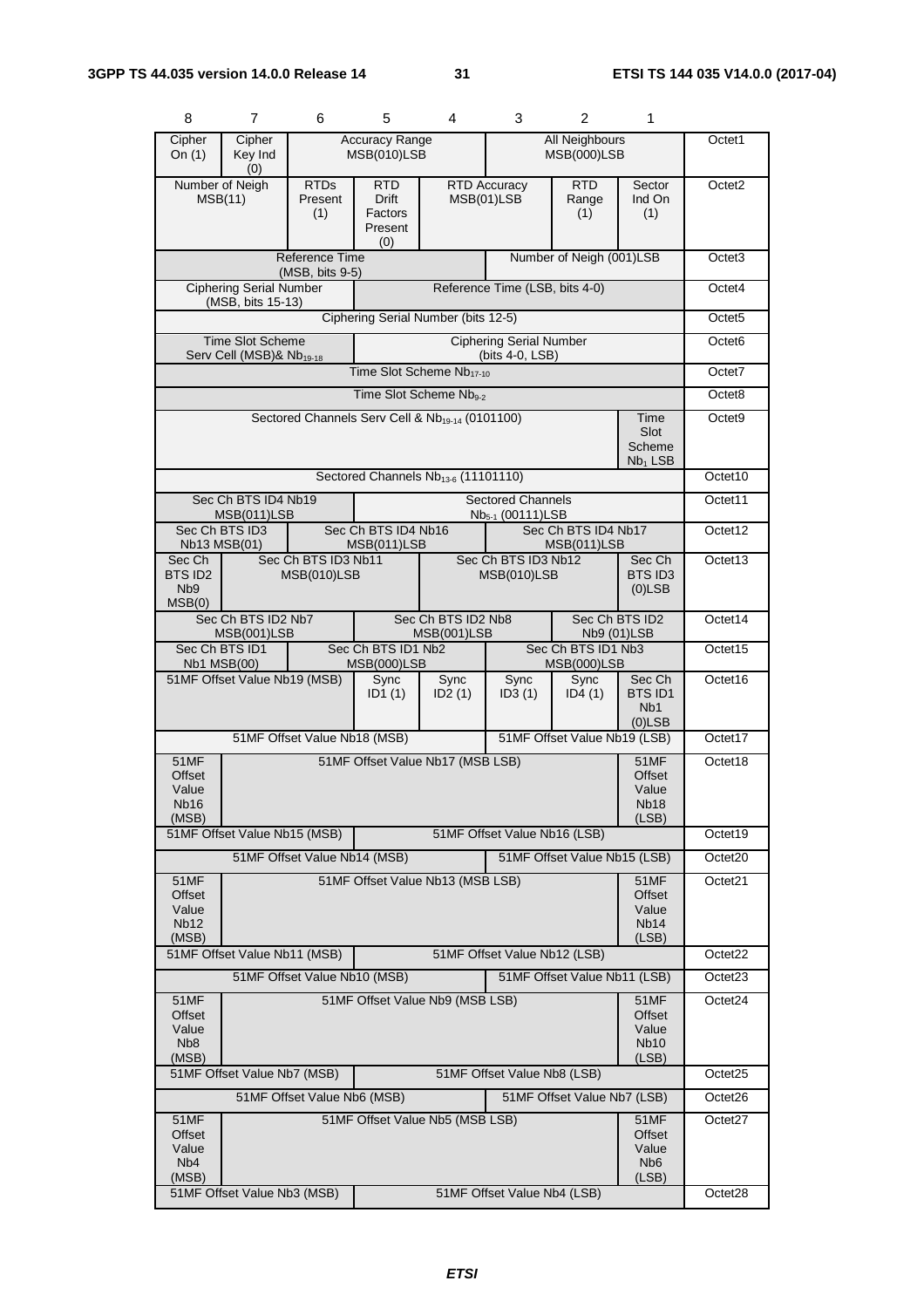| ୪                                         |                                             | 6                           | 5                   | 4                               | 3.                  | $\mathbf{z}$                | 1                                                           |                     |
|-------------------------------------------|---------------------------------------------|-----------------------------|---------------------|---------------------------------|---------------------|-----------------------------|-------------------------------------------------------------|---------------------|
|                                           |                                             | 51MF Offset Value Nb2 (MSB) |                     |                                 |                     | 51MF Offset Value Nb3 (LSB) |                                                             | Octet29             |
| <b>BCC</b><br><b>Nb19</b><br>(MSB)        |                                             |                             |                     | 51MF Offset Value Nb1 (MSB LSB) |                     |                             | <b>51MF</b><br>Offset<br>Value<br>N <sub>b</sub> 2<br>(LSB) | Octet <sub>30</sub> |
|                                           | BCC Nb17 (MSB LSB)                          |                             |                     | BCC Nb18 (MSB LSB)              |                     |                             | BCC Nb19 (LSB)                                              | Octet31             |
|                                           | BCC Nb14 (MSB)                              |                             | BCC Nb15 (MSB LSB)  |                                 |                     | BCC Nb16 (MSB LSB)          |                                                             | Octet <sub>32</sub> |
| <b>BCC</b><br><b>Nb11</b><br>(MSB)        |                                             | BCC Nb12 (MSB LSB)          |                     |                                 | BCC Nb13 (MSB LSB)  |                             | <b>BCC</b><br>Nb <sub>14</sub><br>(LSB)                     | Octet <sub>33</sub> |
|                                           | BCC Nb9 (MSB LSB)                           |                             |                     | BCC Nb10 (MSB LSB)              |                     |                             | BCC Nb11 (LSB)                                              | Octet34             |
|                                           | BCC Nb6 (MSB)                               |                             | BCC Nb7 (MSB LSB)   |                                 |                     | BCC Nb8 (MSB LSB)           |                                                             | Octet <sub>35</sub> |
| <b>BCC</b><br>N <sub>b</sub> 3<br>(MSB)   |                                             | BCC Nb4 (MSB LSB)           |                     |                                 | BCC Nb5 (MSB LSB)   |                             | <b>BCC</b><br>N <sub>b</sub> 6<br>(LSB)                     | Octet36             |
|                                           | <b>BCC Nb1 (MSB LSB)</b>                    |                             |                     | BCC Nb2 (MSB LSB)               |                     |                             | BCC Nb3 (LSB)                                               | Octet37             |
|                                           |                                             |                             |                     | RTD Value Nb18 (MSB)            |                     |                             |                                                             | Octet38             |
|                                           | RTD Value Nb15 (MSB)                        |                             |                     |                                 | RTD Nb18 (LSB)      |                             |                                                             | Octet39             |
|                                           |                                             |                             |                     | RTD Value Nb15                  |                     |                             |                                                             | Octet40             |
|                                           |                                             | RTD Value Nb14 (MSB)        |                     |                                 |                     |                             | RTD Value Nb15<br>(LSB)                                     | Octet41             |
| RTD<br>Value<br><b>Nb10</b><br>(MSB)      | RTD Value Nb14 (LSB)                        |                             |                     |                                 |                     |                             | Octet42                                                     |                     |
|                                           |                                             |                             |                     | RTD Value Nb10                  |                     |                             |                                                             | Octet43             |
|                                           | RTD Value Nb6 (MSB)<br>RTD Value Nb10 (LSB) |                             |                     |                                 |                     |                             |                                                             | Octet44             |
|                                           |                                             |                             |                     | RTD Value Nb6                   |                     |                             |                                                             | Octet45             |
|                                           |                                             |                             | RTD Value Nb5 (MSB) |                                 |                     |                             | <b>RTD</b><br>Value<br>N <sub>b</sub> <sub>6</sub><br>(LSB) | Octet46             |
| (MSB)                                     | RTD Value Nb4                               |                             |                     |                                 | RTD Value Nb5 (LSB) |                             |                                                             | Octet47             |
|                                           |                                             |                             |                     | RTD Value Nb4                   |                     |                             |                                                             | Octet48             |
|                                           |                                             | RTD Value ID4 (MSB)         |                     |                                 |                     | RTD Value Nb4 (LSB)         |                                                             | Octet49             |
|                                           |                                             |                             |                     | RTD Value ID4 (LSB)             |                     |                             |                                                             | Octet50             |
|                                           |                                             |                             |                     | RTD value ID3 (MSB)             |                     |                             |                                                             | Octet <sub>51</sub> |
| RTD Value ID2 (MSB)                       |                                             |                             | RTD Value ID3 (LSB) |                                 |                     |                             |                                                             | Octet <sub>52</sub> |
|                                           |                                             |                             |                     | RTD Value ID2                   |                     |                             |                                                             | Octet53             |
|                                           |                                             | RTD Value ID1 (MSB)         |                     |                                 |                     |                             | RTD Value ID2<br>(LSB)                                      | Octet54             |
| Serv<br>Cell Lat<br>(MSB)                 |                                             |                             |                     | RTD Value ID1 (LSB)             |                     |                             |                                                             | Octet55             |
|                                           | Serv Cell Lat                               |                             |                     |                                 |                     |                             |                                                             | Octet56             |
| Serv Cell Lat                             |                                             |                             |                     |                                 |                     |                             | Octet57                                                     |                     |
| Serv<br>Cell<br>Long<br>(MSB)             |                                             |                             |                     | Serv Cell Lat (LSB)             |                     |                             |                                                             | Octet <sub>58</sub> |
|                                           |                                             |                             |                     | Serv Cell Long                  |                     |                             |                                                             | Octet59             |
|                                           | Serv Cell Long                              |                             |                     |                                 |                     |                             | Octet60                                                     |                     |
| Rel<br>North<br>Nb <sub>18</sub><br>(MSB) |                                             |                             |                     | Serv Cell Long (LSB)            |                     |                             |                                                             | Octet61             |

8 7 6 5 4 3 2 1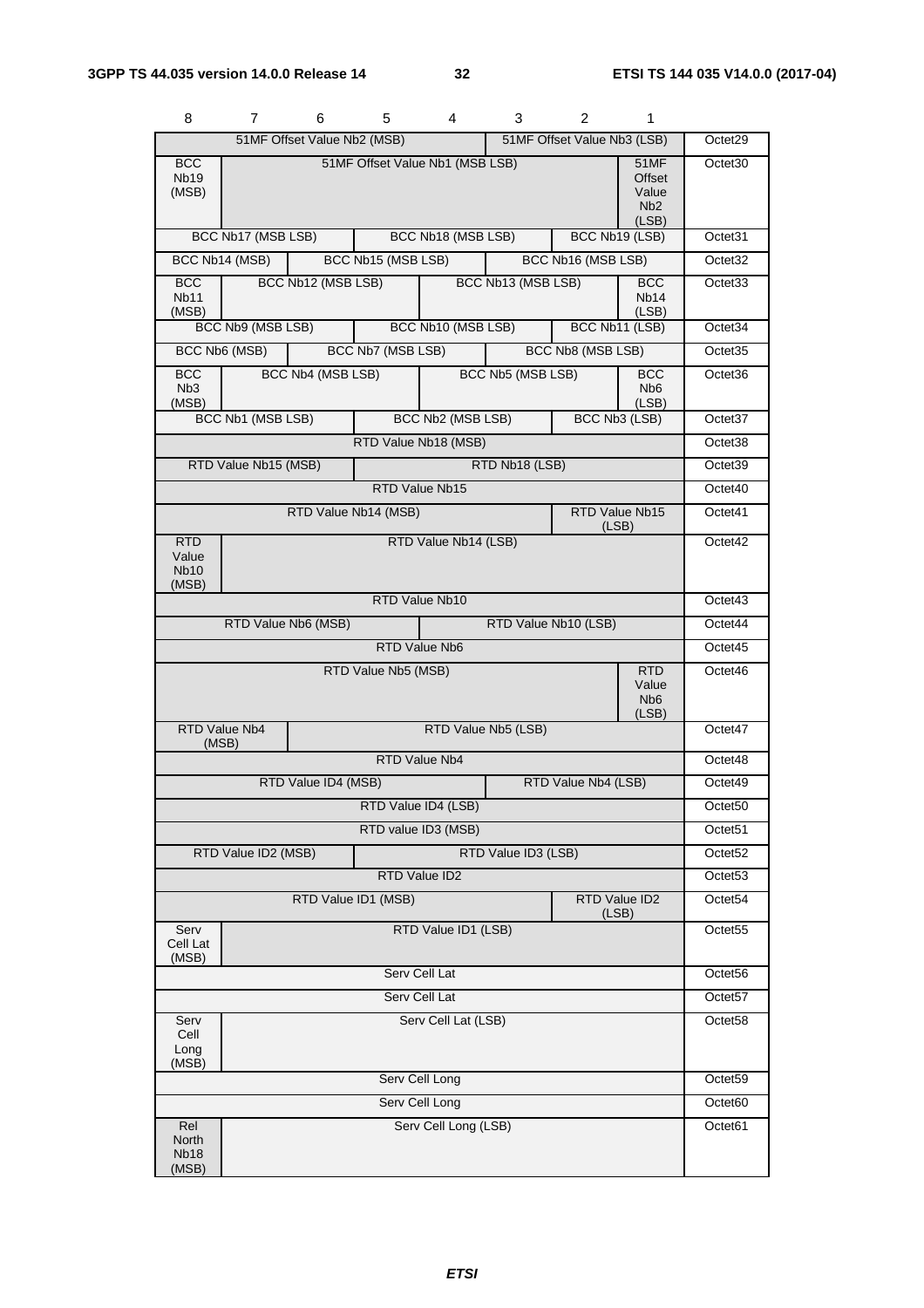| 8                         | 7                   | 6                   | 5                      | 4                    | 3                   | 2                   | 1                  |         |
|---------------------------|---------------------|---------------------|------------------------|----------------------|---------------------|---------------------|--------------------|---------|
| <b>Rel East</b>           |                     |                     |                        | Rel North Nb18 (LSB) |                     |                     |                    | Octet62 |
| <b>Nb18</b><br>(MSB)      |                     |                     |                        |                      |                     |                     |                    |         |
| Rel                       |                     |                     |                        | Rel East Nb18 (LSB)  |                     |                     |                    | Octet63 |
| North                     |                     |                     |                        |                      |                     |                     |                    |         |
| <b>Nb15</b><br>(MSB)      |                     |                     |                        |                      |                     |                     |                    |         |
| <b>Rel East</b>           |                     |                     |                        | Rel North Nb15 (LSB) |                     |                     |                    | Octet64 |
| <b>Nb15</b>               |                     |                     |                        |                      |                     |                     |                    |         |
| (MSB)<br>Rel              |                     |                     |                        | Rel East Nb15 (LSB)  |                     |                     |                    | Octet65 |
| North                     |                     |                     |                        |                      |                     |                     |                    |         |
| Nb <sub>14</sub>          |                     |                     |                        |                      |                     |                     |                    |         |
| (MSB)<br><b>Rel East</b>  |                     |                     |                        | Rel North Nb14 (LSB) |                     |                     |                    | Octet66 |
| Nb <sub>14</sub>          |                     |                     |                        |                      |                     |                     |                    |         |
| (MSB)                     |                     |                     |                        |                      |                     |                     |                    |         |
| Rel<br>North              |                     |                     |                        | Rel East Nb14 (LSB)  |                     |                     |                    | Octet67 |
| <b>Nb10</b>               |                     |                     |                        |                      |                     |                     |                    |         |
| (MSB)                     |                     |                     |                        |                      |                     |                     |                    |         |
| Rel East<br><b>Nb10</b>   |                     |                     |                        | Rel North Nb10 (LSB) |                     |                     |                    | Octet68 |
| (MSB)                     |                     |                     |                        |                      |                     |                     |                    |         |
| Rel                       |                     |                     |                        | Rel East Nb10 (LSB)  |                     |                     |                    | Octet69 |
| North<br>Nb <sub>6</sub>  |                     |                     |                        |                      |                     |                     |                    |         |
| (MSB)                     |                     |                     |                        |                      |                     |                     |                    |         |
| <b>Rel East</b>           |                     |                     |                        | Rel North Nb6 (LSB)  |                     |                     |                    | Octet70 |
| N <sub>b</sub> 6<br>(MSB) |                     |                     |                        |                      |                     |                     |                    |         |
| Rel                       |                     |                     |                        | Rel East Nb6 (LSB)   |                     |                     |                    | Octet71 |
| North<br>N <sub>b5</sub>  |                     |                     |                        |                      |                     |                     |                    |         |
| (MSB)                     |                     |                     |                        |                      |                     |                     |                    |         |
| <b>Rel East</b>           |                     |                     |                        | Rel North Nb5 (LSB)  |                     |                     |                    | Octet72 |
| Nb <sub>5</sub><br>(MSB)  |                     |                     |                        |                      |                     |                     |                    |         |
| Rel                       |                     |                     |                        | Rel East Nb5 (LSB)   |                     |                     |                    | Octet73 |
| North                     |                     |                     |                        |                      |                     |                     |                    |         |
| Nb <sub>4</sub><br>(MSB)  |                     |                     |                        |                      |                     |                     |                    |         |
| <b>Rel East</b>           |                     |                     |                        | Rel North Nb4 (LSB)  |                     |                     |                    | Octet74 |
| N <sub>b</sub> 4          |                     |                     |                        |                      |                     |                     |                    |         |
| (MSB)<br>Rel              |                     |                     |                        | Rel East Nb4 (LSB)   |                     |                     |                    | Octet/5 |
| North                     |                     |                     |                        |                      |                     |                     |                    |         |
| ID4                       |                     |                     |                        |                      |                     |                     |                    |         |
| (MSB)<br><b>Rel East</b>  |                     |                     |                        | Rel North ID4 (LSB)  |                     |                     |                    | Octet76 |
| ID <sub>4</sub>           |                     |                     |                        |                      |                     |                     |                    |         |
| (MSB)                     |                     |                     |                        |                      |                     |                     |                    |         |
|                           | Rel North ID3 (MSB) |                     |                        |                      | Rel East ID4 (LSB)  |                     |                    | Octet77 |
|                           | Rel East ID3 (MSB)  |                     |                        |                      | Rel North ID3 (LSB) |                     |                    | Octet78 |
|                           | Rel North ID2 (MSB) |                     |                        |                      |                     | Rel East ID3 (LSB)  |                    | Octet79 |
|                           |                     | Rel East ID2 (MSB)  |                        |                      |                     | Rel North ID2 (LSB) |                    | Octet80 |
|                           |                     | Rel North ID1 (MSB) |                        |                      |                     |                     | Rel East ID2 (LSB) | Octet81 |
|                           |                     |                     | Rel East ID1 (MSB LSB) |                      |                     |                     | Rel<br>North       | Octet82 |
|                           |                     |                     |                        |                      |                     |                     | ID1                |         |
|                           |                     |                     |                        |                      |                     |                     | (LSB)              |         |

*ETSI*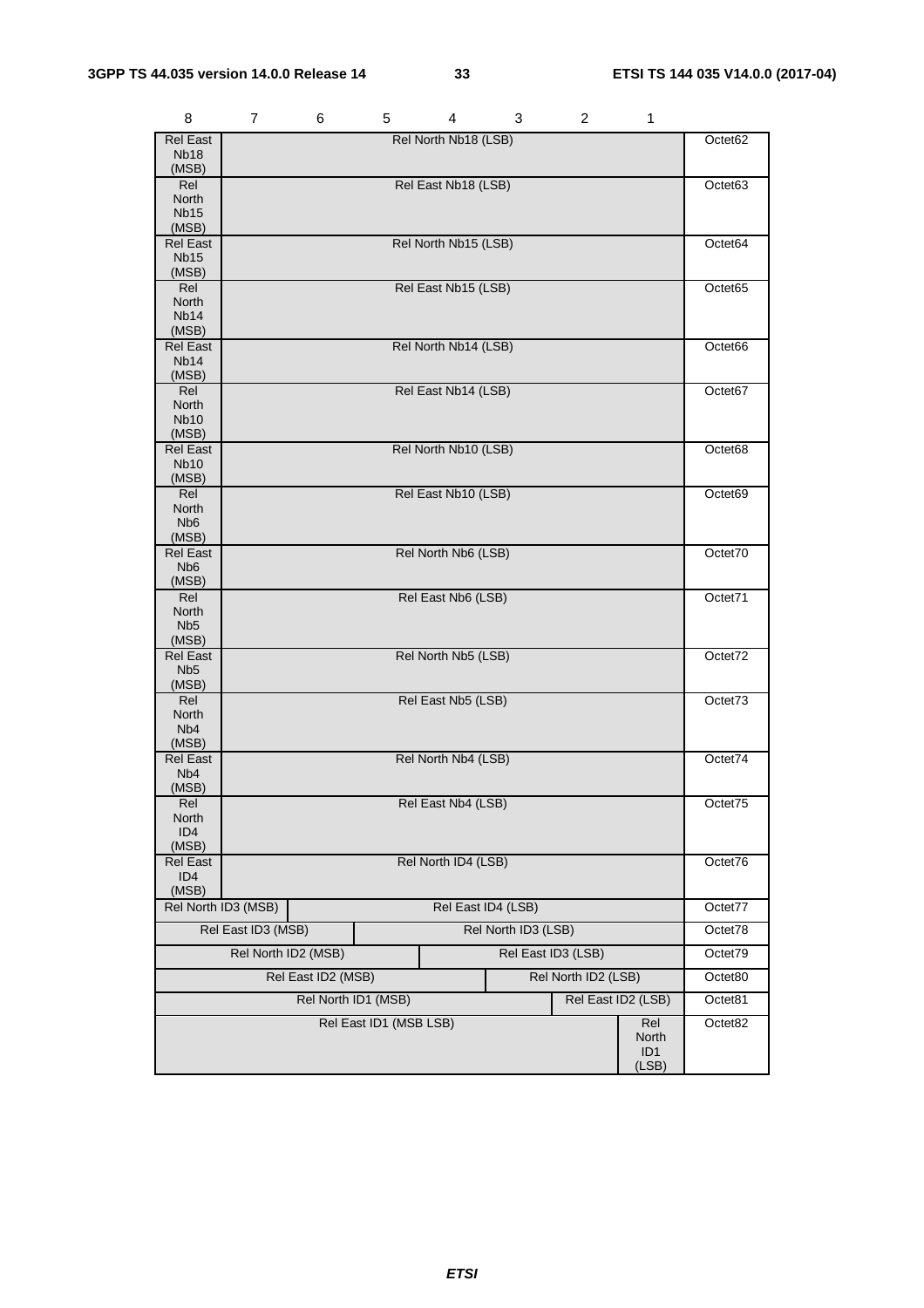## Annex C (informative): Example of GPS Assistance Data Broadcast Message

This annex gives an example of how the information IE should be packed into the GPS Assistance Data message. The example shown in table C.1 includes corrections for 12 satellites.

#### **Table C.1: Example of a GPS Assistance Data (DGPS Correction) message with 11 satellites**

| <b>Octet</b>    | <b>MSB</b>                                                                |          |                                 |                                    |                                |                                                 |  | <b>LSB</b>               |
|-----------------|---------------------------------------------------------------------------|----------|---------------------------------|------------------------------------|--------------------------------|-------------------------------------------------|--|--------------------------|
| 1               | Cipher                                                                    | Cipher   |                                 |                                    |                                |                                                 |  |                          |
|                 | On/Off                                                                    | Key Flag |                                 |                                    |                                |                                                 |  |                          |
|                 |                                                                           |          |                                 |                                    | or                             | Ciphering Serial Number (MSB, bits 15-10)       |  |                          |
|                 |                                                                           |          |                                 |                                    | Spare                          |                                                 |  |                          |
| $\overline{c}$  |                                                                           |          |                                 | Ciphering Serial Number (bits 9-2) |                                |                                                 |  |                          |
|                 |                                                                           |          |                                 |                                    | or<br>Spare                    |                                                 |  |                          |
| 3               |                                                                           |          | BTS Clock Drift (bits 3-0)      |                                    | <b>BTS</b>                     | <b>GSM</b>                                      |  | <b>Ciphering Serial</b>  |
|                 |                                                                           |          | or                              |                                    | Clock                          | Time                                            |  | Number (bits 1-0)        |
|                 |                                                                           |          | Spare                           |                                    | Drift<br>Present               | Present                                         |  | or<br>Spare              |
|                 |                                                                           |          |                                 |                                    |                                |                                                 |  |                          |
| 4               |                                                                           |          |                                 | Reference Location                 |                                |                                                 |  |                          |
|                 |                                                                           |          |                                 |                                    |                                |                                                 |  |                          |
| 9               |                                                                           |          |                                 | Reference Location                 |                                |                                                 |  |                          |
|                 |                                                                           |          |                                 |                                    |                                |                                                 |  |                          |
| 10              |                                                                           |          |                                 |                                    | FN (MSB bits 17-10)            |                                                 |  |                          |
|                 |                                                                           |          |                                 | Spare                              | or                             |                                                 |  |                          |
| 11              |                                                                           |          |                                 | FN (bits 9-2)                      |                                |                                                 |  |                          |
|                 |                                                                           |          |                                 | or                                 |                                |                                                 |  |                          |
| 12              | BN (MSB bits 7 - 5)                                                       |          |                                 |                                    | Spare<br>TN (bits 3-0)         |                                                 |  | FN (LSB bits 1-0)        |
|                 | or                                                                        |          |                                 |                                    | or                             |                                                 |  | or                       |
|                 |                                                                           | Spare    |                                 |                                    | Spare                          |                                                 |  | Spare                    |
| 13              | GPS TOW (MSB bits 19-17)<br>or                                            |          |                                 |                                    |                                | BN (LSB bits 4 - 0)<br>or                       |  |                          |
|                 | Spare                                                                     |          |                                 |                                    |                                | Spare                                           |  |                          |
| 14              | GPS TOW (bits 16-9)                                                       |          |                                 |                                    |                                |                                                 |  |                          |
| 15              | GPS TOW (bits 8-1)                                                        |          |                                 |                                    |                                |                                                 |  |                          |
| 16              | N_SAT (bits 3-0)                                                          |          |                                 |                                    |                                | <b>Correction Status/Health</b><br>$(bits 2-0)$ |  | <b>GPS</b><br><b>TOW</b> |
|                 |                                                                           |          |                                 |                                    |                                |                                                 |  | (LSB bit0)               |
| 17              | Satellite ID (Sat 1)                                                      |          |                                 |                                    |                                |                                                 |  | UDRE (Sat 1)             |
| 18              |                                                                           |          |                                 |                                    |                                |                                                 |  |                          |
| 19              | IODE (Sat 1)<br>PRC (Sat $1 - MSBs$ , $7 - 0$ )                           |          |                                 |                                    |                                |                                                 |  |                          |
| 20              |                                                                           |          | PRC (Sat $1 - MSBs$ , $7 - 4$ ) |                                    | RRC (Sat 1 - LSBs, 3-0)        |                                                 |  |                          |
| $\overline{21}$ | RRC (Sat $1 -$ LSBs, $7 - 4$ )                                            |          |                                 |                                    | Delta PRC (Sat 1 - LSBs, 3-0)  |                                                 |  |                          |
| 22              | Delta RRC (Sat 1)<br>Delta PRC (Sat 1 - MSBs, $7 - 4$ )                   |          |                                 |                                    |                                |                                                 |  |                          |
|                 |                                                                           |          |                                 |                                    |                                |                                                 |  |                          |
| 77              | Satellite ID (Sat 12)                                                     |          |                                 |                                    |                                |                                                 |  | UDRE (Sat 12)            |
| 78              | IODE (Sat 12)                                                             |          |                                 |                                    |                                |                                                 |  |                          |
| 79              |                                                                           |          |                                 | PRC (Sat $12 - MSBs$ , $7 - 0$ )   |                                |                                                 |  |                          |
| 80              | PRC (Sat $12 - \text{MSBs}, 7 - 4$ )                                      |          |                                 |                                    | RRC (Sat 12 - LSBs, 3-0)       |                                                 |  |                          |
| 81              | RRC (Sat $12 -$ LSBs, $7 - 4$ )<br>Delta PRC (Sat $12 - MSBs$ , $7 - 4$ ) |          |                                 |                                    | Delta PRC (Sat 12 - LSBs, 3-0) |                                                 |  |                          |
| 82              |                                                                           |          |                                 |                                    | Delta RRC (Sat 12)             |                                                 |  |                          |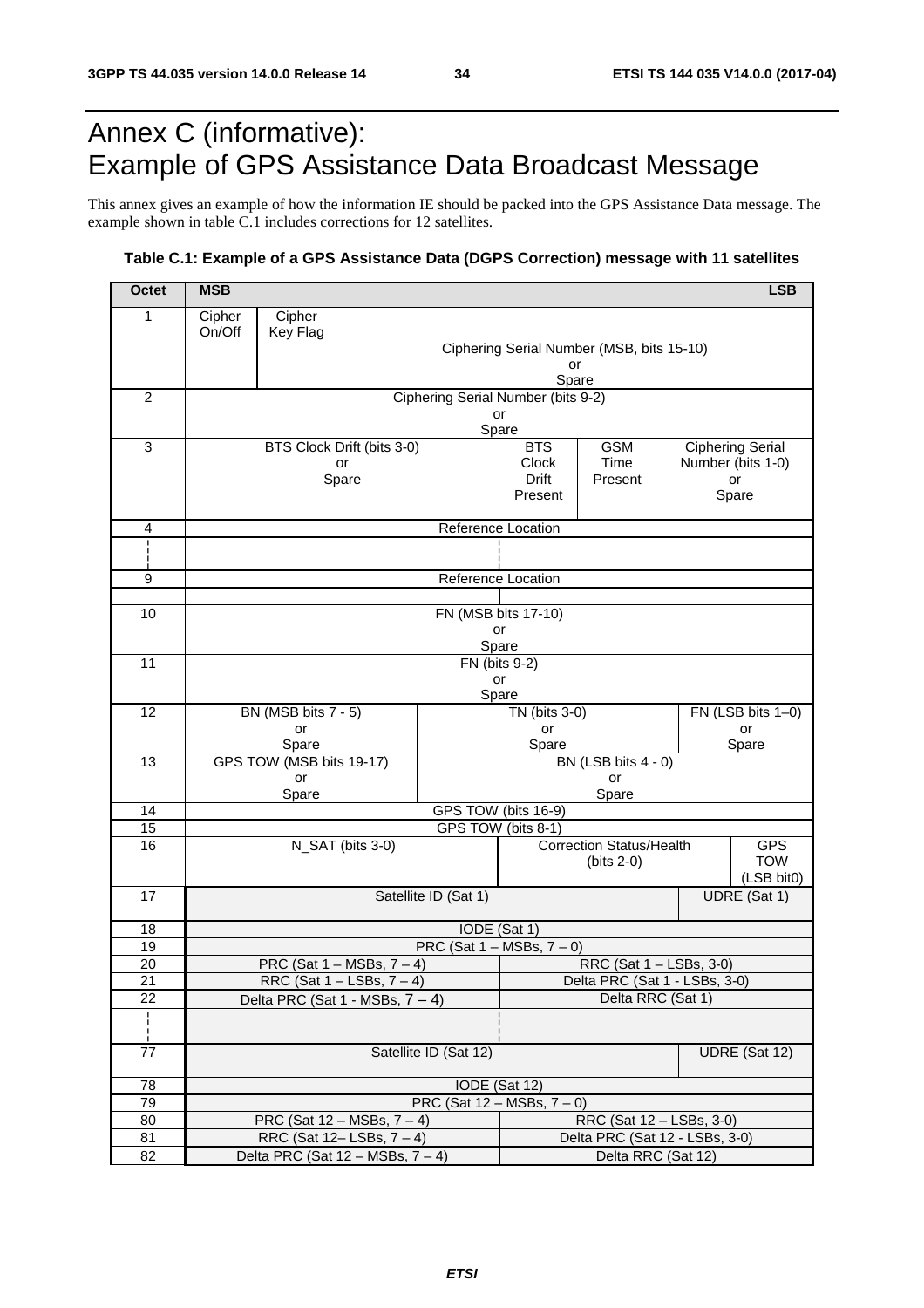## Annex D (informative): Change History

| Meeting#     | $\tau$ doc | СR | Rev | <b>Subiect/Comment</b>                   | <b>New Version</b> |
|--------------|------------|----|-----|------------------------------------------|--------------------|
| January 2016 |            |    |     | IRel-13 version created based on y12.0.0 | 13.0.0             |
| 2017-03      |            |    |     | Release 14 version (frozen at TSG-75)    | 14.0.0             |